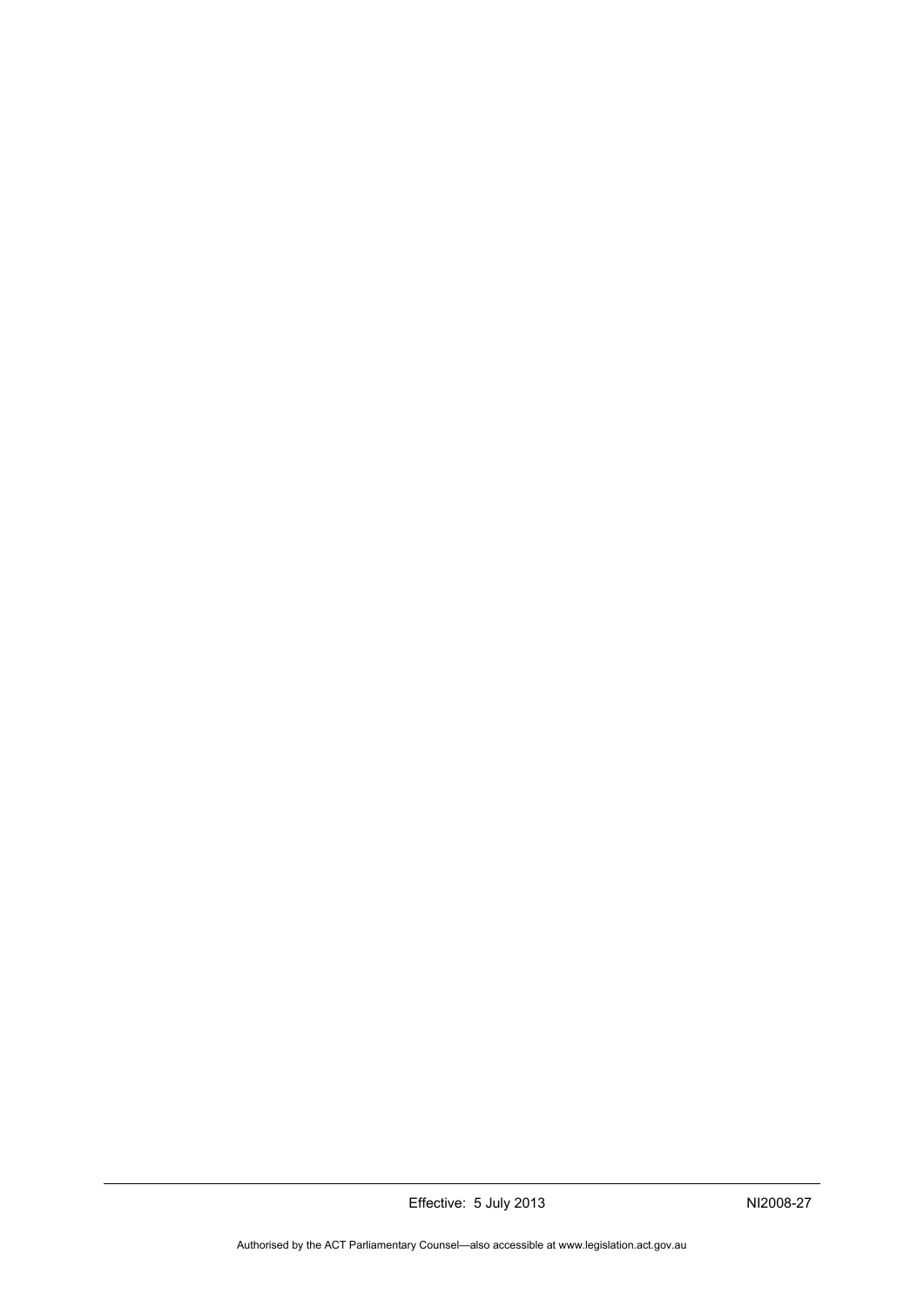# **Contents**

| <b>Element 1:</b> |            |  |  |
|-------------------|------------|--|--|
|                   | 1.1        |  |  |
| Element 2:        | 2.1        |  |  |
|                   | 2.2        |  |  |
|                   | 2.3        |  |  |
| Element 3:        |            |  |  |
|                   | 3.1        |  |  |
|                   | 3.2<br>3.3 |  |  |
|                   | 3.4        |  |  |
|                   | 3.5        |  |  |
| <b>Element 4:</b> |            |  |  |
|                   | 4.1        |  |  |
|                   | 4.2<br>4.3 |  |  |
| Element 5:        |            |  |  |
|                   | 5.1        |  |  |
|                   | 5.2        |  |  |
|                   | 5.3        |  |  |
|                   | 5.4<br>5.5 |  |  |
|                   | 5.6        |  |  |
|                   | 5.7        |  |  |
| Element 6:        |            |  |  |
|                   | 6.1        |  |  |
|                   | 6.2        |  |  |
|                   |            |  |  |
| <b>Element 7:</b> |            |  |  |
|                   | 7.1        |  |  |
| Element 8:        | 8.1        |  |  |
|                   | 8.2        |  |  |
|                   | 8.3        |  |  |
|                   | 8.4        |  |  |
| Element 9:        | 9.1        |  |  |
|                   | 9.2        |  |  |
|                   | 9.3        |  |  |
|                   | 9.4        |  |  |
|                   | 9.5        |  |  |
|                   | 10.1       |  |  |
|                   |            |  |  |
|                   | 11.1       |  |  |
|                   | 11.2       |  |  |
|                   |            |  |  |
|                   | 11.4       |  |  |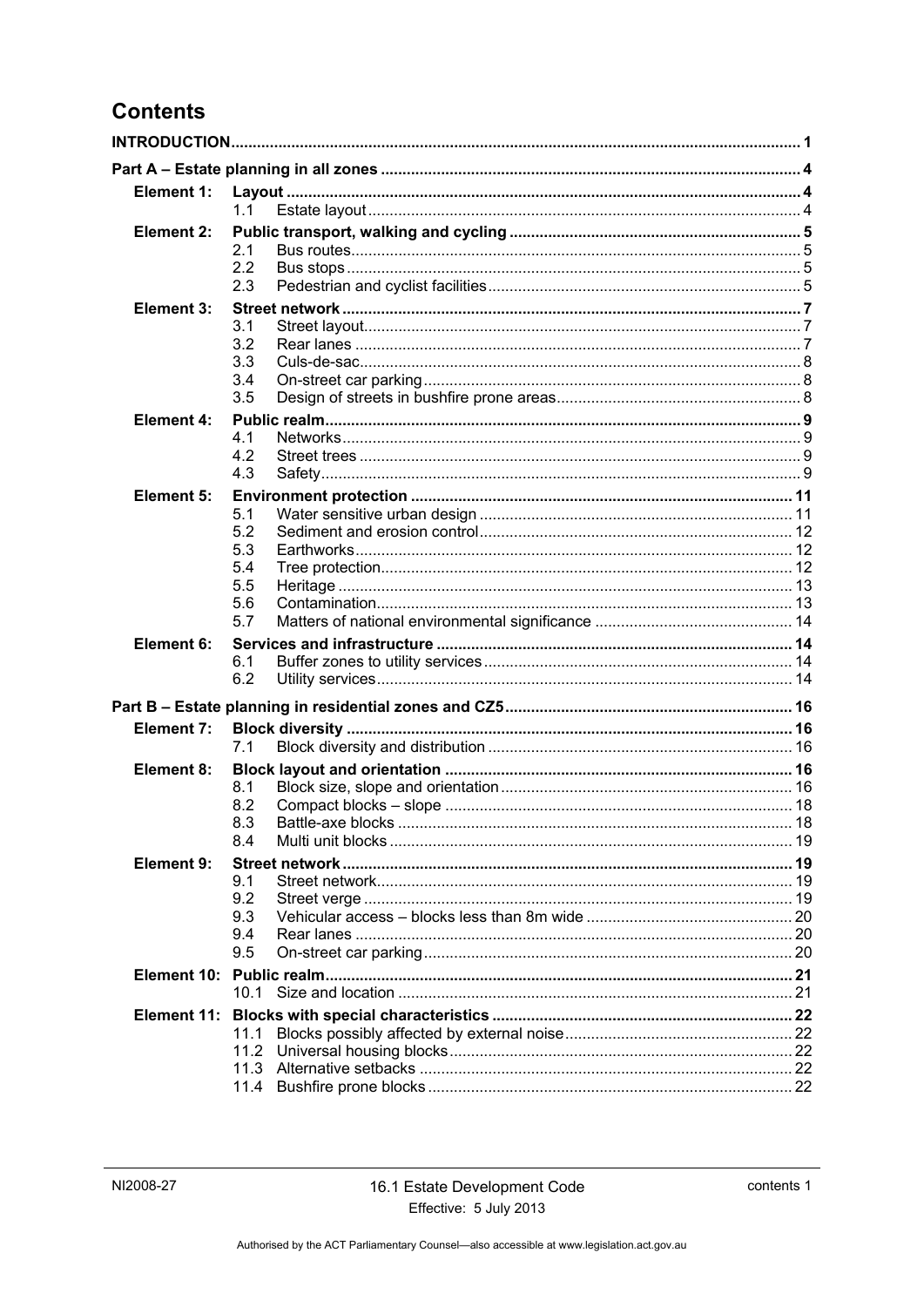| 12.1         |  |
|--------------|--|
| 12.2         |  |
| 12.3         |  |
| 12.4         |  |
|              |  |
|              |  |
|              |  |
|              |  |
|              |  |
| 14.1         |  |
| 14.2         |  |
| 14.3         |  |
| 144          |  |
| 14.5         |  |
| 14.6         |  |
| 14.7         |  |
| 14.8         |  |
|              |  |
| 151          |  |
| 15.2<br>15.3 |  |
|              |  |
|              |  |
|              |  |
|              |  |
| 17.1         |  |

# **Figures and tables**

| Table 1B: Street hierarchy for estates in commercial zones (excluding CZ5)  40<br>Table 2A: Street network requirements - all estates except in industrial zones  42<br>Table 6: Spacing of intersections along traffic routes – estates in residential zones and CZ5 49<br>Table 7 - Minimum deflection angle for speed control to 20km/hr slow points  49<br>Figure 1 - Measuring deflection angles for speed control to 20km/h slow points  50 | Table 1A: Street hierarchy for estates in residential zones and CZ5 Areas  39 |  |
|---------------------------------------------------------------------------------------------------------------------------------------------------------------------------------------------------------------------------------------------------------------------------------------------------------------------------------------------------------------------------------------------------------------------------------------------------|-------------------------------------------------------------------------------|--|
|                                                                                                                                                                                                                                                                                                                                                                                                                                                   |                                                                               |  |
|                                                                                                                                                                                                                                                                                                                                                                                                                                                   |                                                                               |  |
|                                                                                                                                                                                                                                                                                                                                                                                                                                                   |                                                                               |  |
|                                                                                                                                                                                                                                                                                                                                                                                                                                                   |                                                                               |  |
|                                                                                                                                                                                                                                                                                                                                                                                                                                                   |                                                                               |  |
|                                                                                                                                                                                                                                                                                                                                                                                                                                                   |                                                                               |  |
|                                                                                                                                                                                                                                                                                                                                                                                                                                                   |                                                                               |  |
|                                                                                                                                                                                                                                                                                                                                                                                                                                                   |                                                                               |  |
|                                                                                                                                                                                                                                                                                                                                                                                                                                                   |                                                                               |  |
|                                                                                                                                                                                                                                                                                                                                                                                                                                                   |                                                                               |  |
|                                                                                                                                                                                                                                                                                                                                                                                                                                                   |                                                                               |  |

# **Appendix A – Block compliance**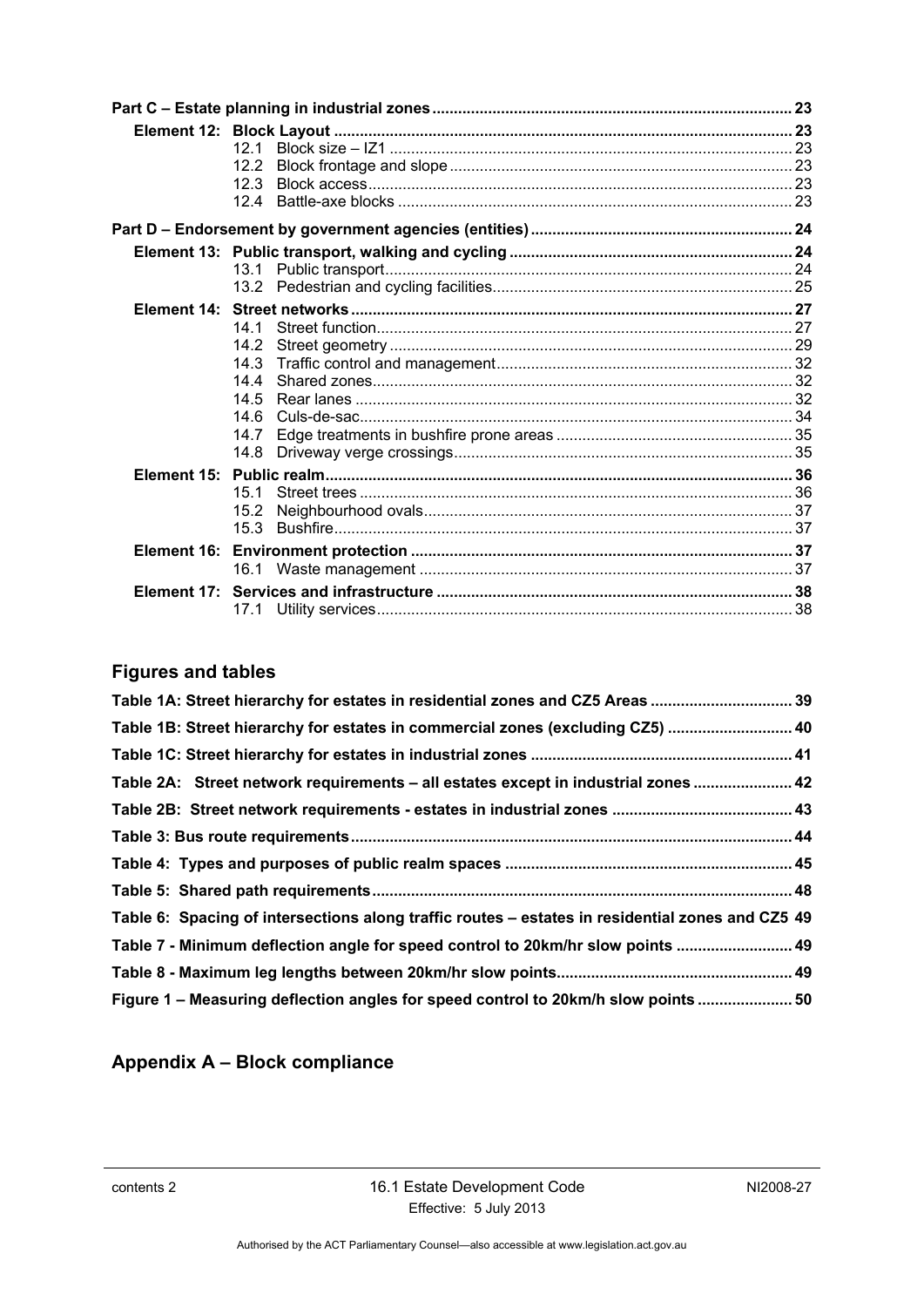# <span id="page-4-0"></span>**INTRODUCTION**

# **Name**

The name of this code is **Estate Development Code**.

# **Application**

This code applies to all proposals in the ACT for the subdivision of land requiring the preparation of an estate development plan.

### **National Capital Plan**

Where a development is subject to special requirements under the National Capital Plan, or any relevant development control plan prepared under the National Capital Plan, the development must not be inconsistent with the special requirements or development control plan. Where any provision of this code is inconsistent with special requirements under the National Capital Plan, or any relevant development control plan prepared under the National Capital Plan, that provision has no effect.

# **Purpose**

This code provides additional planning, design and environmental controls to support the objectives of the relevant zone.

It will be used by the ACT Planning and Land Authority (ACTPLA) to assess development applications for estate development plans. It also offers guidance to applicants preparing estate development plans.

# **Objective**

To facilitate sustainable, safe, convenient and attractive neighbourhoods that meet the diverse and changing needs of the community. This encompasses offering a wide choice in good quality housing and associated community and commercial facilities, providing for local employment opportunities, encouraging walking and cycling, minimising energy consumption, and promoting a sense of place through neighbourhood focal points and the creation of a distinctive identity which recognises and, where relevant, preserves the natural environment. (after AMCORD 1995)

### **Structure**

This code has four parts:

**Part A – Estate planning in all zones** 

**Part B – Estate planning in residential zones and CZ5** 

**Part C – Estate planning in industrial zones** 

# **Part D – Endorsement by government agencies**

Each part is divided into one or more elements. Each element has rules and associated criteria (unless a rule is mandatory). Rules provide quantitative or definitive controls, while criteria are chiefly qualitative in nature.

Where rules are mandatory they are accompanied by the words "This is a mandatory requirement. There is no applicable criterion". Non-compliance with a mandatory rule will result in the refusal of the development application. Conversely, the words "There is no applicable rule" is found where a criterion only applies.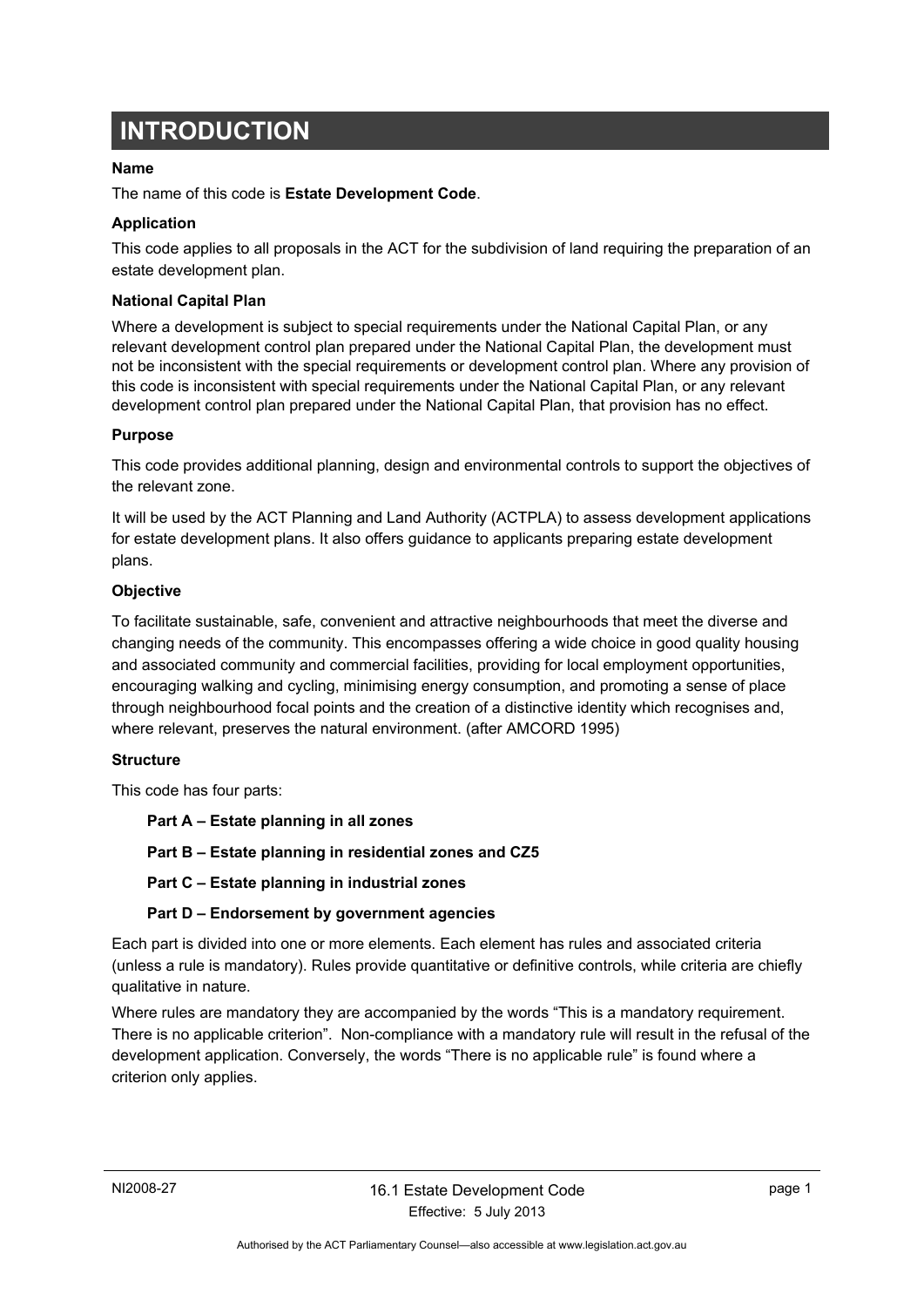# **Assessment tracks**

Assessment tracks for particular developments are specified in the relevant zone development table.

Proposals in the **code track** must comply with all rules relevant to the development.

Proposals in the **merit track** and **impact track** must comply with a rule or its associated criterion, unless the rule is mandatory (i.e. it has no related criterion). When a rule is fully met, no reference to the related criterion needs to be made. Where there is a departure from a rule, or where a criterion only applies, the onus is on the applicant to demonstrate, through supporting drawings and/or documentation, that the relevant criterion is satisfied. In addition, the applicant for proposals in the impact track must justify any non-compliance by reference to the Statement of Strategic Directions.

Estate development plans are ordinarily assessed under the **merit track**.

#### **Code hierarchy**

Under the *Planning and Development Act 2007,* where more than one type of code applies to a development and there is inconsistency between provisions, the order of precedence is: precinct code, development code, and general code.

### **Precinct codes and concept plans**

Precinct codes and concept plans may apply to certain areas. These documents contain more detailed or site-specific provisions. Where there is an inconsistency between one of these documents and this code, the precinct code (which may be a concept plan) will prevail to the extent of that inconsistency.

#### **General codes**

The following general codes may be relevant to estate development plans.

Crime Prevention through Environmental Design General Code

Planning for Bushfire Risk Mitigation General Code

Waterways: Water Sensitive Urban Design General Code

### **Estate development plans**

Estate development plans (EDPs) set out the proposed subdivision pattern and infrastructure works for an estate. EDPs must be submitted as development applications for approval by ACTPLA. Development approval of the EDP is required before design acceptance can be obtained from TAMS, works can commence and leases issued for the subdivided blocks. The EDP is assessed against the relevant parts of this code and any applicable structure plan or precinct code.

An EDP that relates to a future urban area must comply with section 94 of the *Planning and Development Act 2007.* For land that is not future urban area, or subject to a precinct code, an EDP will be assessed primarily against this code.

### **Future urban areas**

An estate development plan may introduce additional ongoing provisions relating to particular blocks or areas within a future urban area, providing such provisions are not inconsistent with the objectives of the applicable zone and to any concept plan applying to the area. At the discretion of ACTPLA these provisions may be incorporated into the Territory Plan under s96(2) of the *Planning and Development Act 2007*, typically in a precinct code. Section 115 of the *Planning and Development Act 2007* would apply where there is any inconsistency between a provision in a precinct code and this code.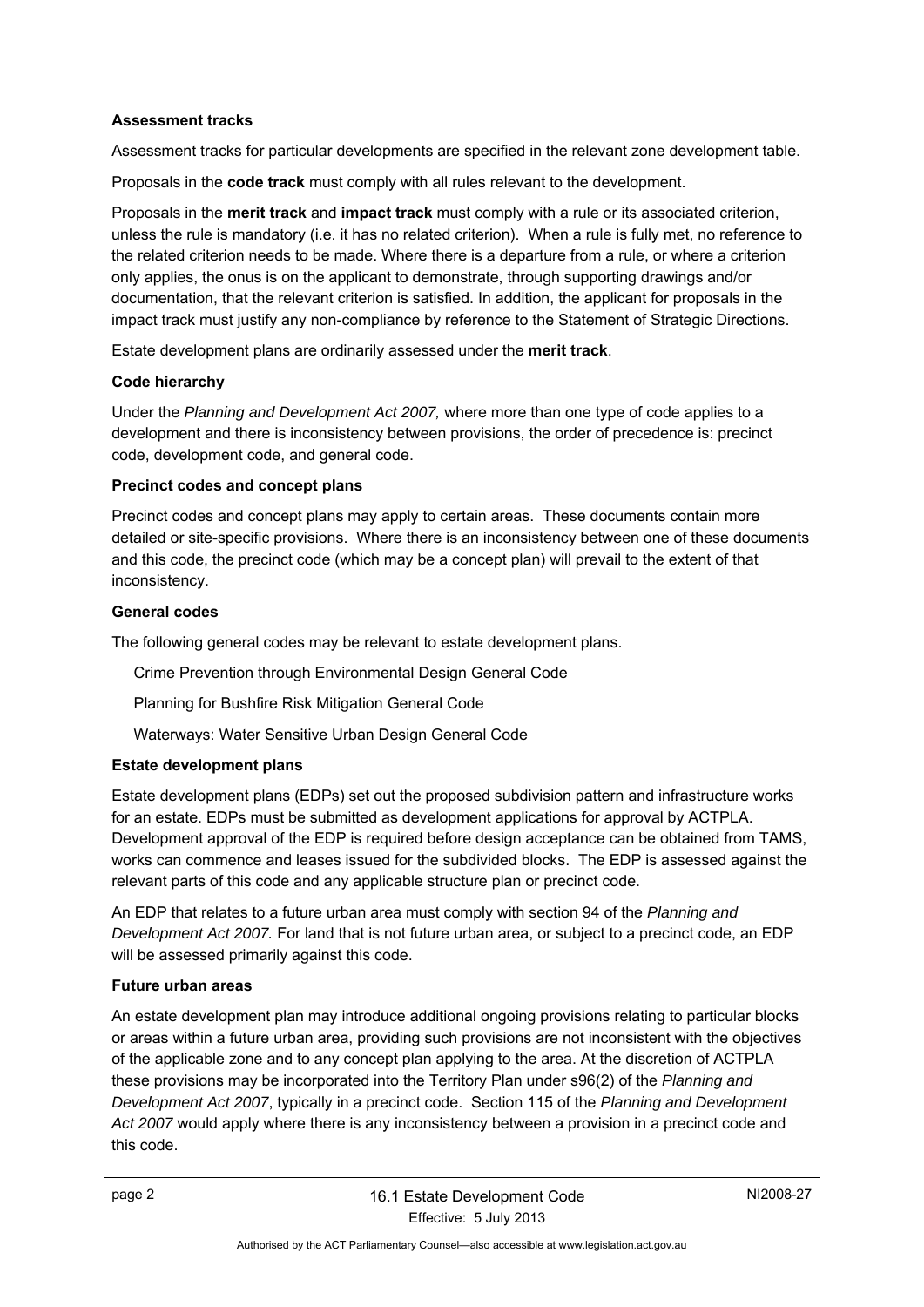# **Endorsement by government agencies**

ACTPLA co-ordinates pre-application referrals of EDPs to "entities", as government agencies are known under the *Planning and Development Act 2007.* Many of the relevant entities' requirements are codified in part D of this code. The applicant can expect entity endorsement of a particular aspect if it is compliant with the relevant provisions specified in the note to the respective rule. For example, if carriageway widths fully comply with the relevant table found in the code, the entity's endorsement (in this case TAMS) will be given. Many provisions also allow the entity to endorse aspects of the proposal that do not fully comply with its standards. In these cases, the onus is on the proponent to negotiate with the entity and justify any departure.

Entity endorsement is not necessarily required when a development application is lodged. It is possible for at least some entity endorsements to be obtained before the application is determined or, in some instances, after approval through a condition of development approval.

In addition to infrastructure in the public realm, which ordinarily requires asset acceptance (approval) from TAMS, infrastructure within common property under a proposed community title scheme (*Community Titles Act 2001*) must also be endorsed by the relevant entity under part D.

# **Definitions**

Defined terms, references to legislation and documents are italicised.

Definitions of terms used in this code are listed in part 13 of the Territory Plan or, for terms applicable only to this code, associated with the respective rule.

# **Acronyms**

| <b>ACTPLA</b> | <b>ACT Planning and Land Authority</b>                  |
|---------------|---------------------------------------------------------|
| <b>EPA</b>    | <b>ACT Environment Protection Authority</b>             |
| <b>ESA</b>    | <b>Emergency Services Authority</b>                     |
| <b>ESDD</b>   | ACT Environment and Sustainable Development Directorate |
| <b>EDD</b>    | <b>ACT Economic Development Directorate</b>             |
| <b>EDP</b>    | estate development plan                                 |
| LDA           | <b>ACT Land Development Agency</b>                      |
| <b>NCA</b>    | <b>National Capital Authority</b>                       |
| <b>NCC</b>    | <b>National Construction Code</b>                       |
| P&D Act       | Planning and Development Act 2007                       |
| <b>TAMS</b>   | <b>ACT Territory and Municipal Services Directorate</b> |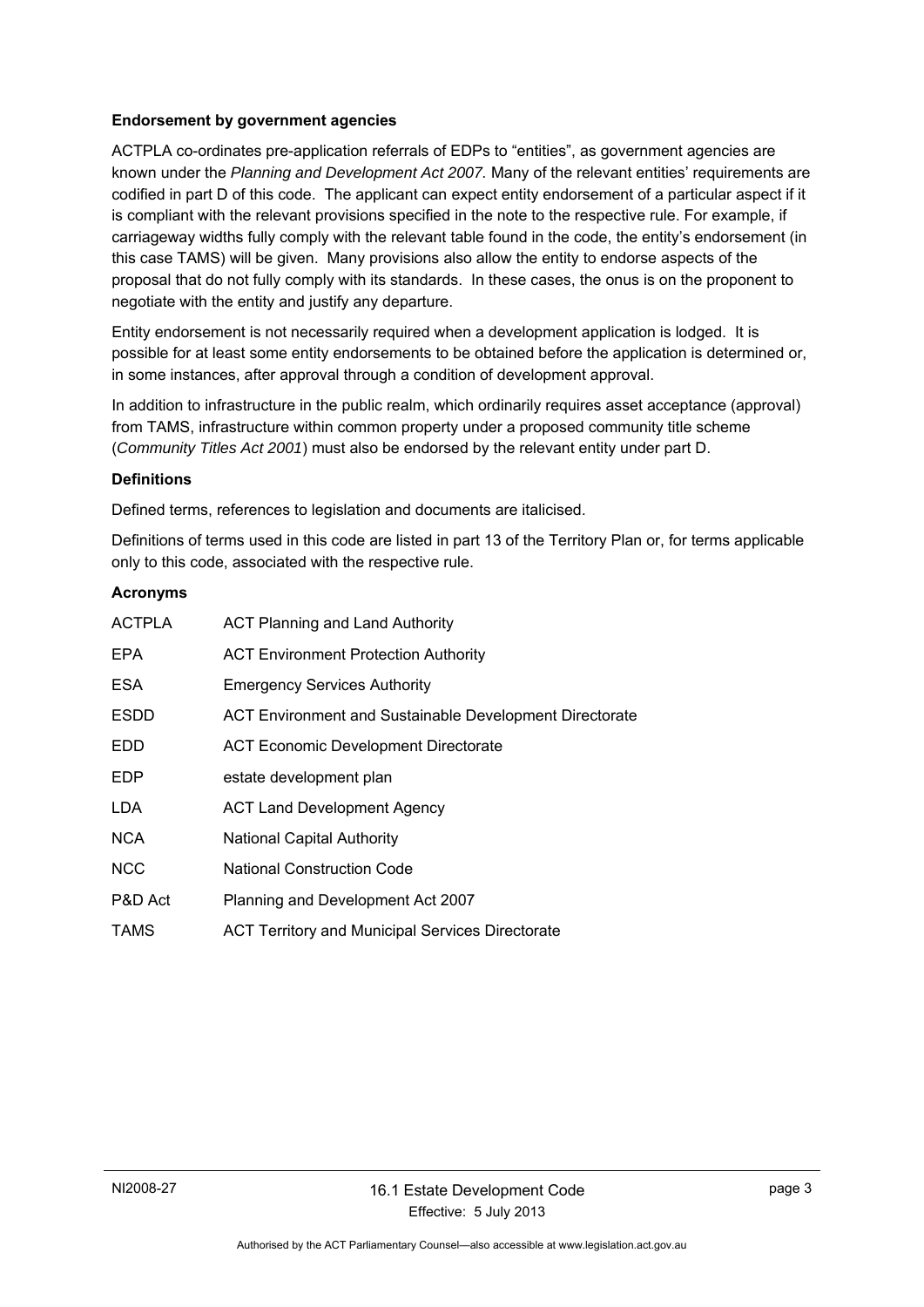# <span id="page-7-0"></span>**Part A – Estate planning in all zones**

### **Refer to part D for related entity endorsement provisions.**

# <span id="page-7-1"></span>**Element 1: Layout**

<span id="page-7-2"></span>

| <b>Rules</b>                 | <b>Criteria</b>                                                                                                                                                                                          |
|------------------------------|----------------------------------------------------------------------------------------------------------------------------------------------------------------------------------------------------------|
| 1.1 Estate layout            |                                                                                                                                                                                                          |
|                              | C <sub>1</sub>                                                                                                                                                                                           |
| There is no applicable rule. | The subdivision layout and movement networks<br>achieve all of the following:                                                                                                                            |
|                              | blocks that are suited to their intended use<br>a)<br>and are consistent with the desired<br>character of the relevant land use zone.                                                                    |
|                              | a high level of internal accessibility<br>b)                                                                                                                                                             |
|                              | effective external connections for local<br>c)<br>vehicle, pedestrian and cycle movements                                                                                                                |
|                              | effective traffic management to restrain<br>d)<br>vehicle speed, deter through-traffic and<br>create safe conditions for other road users                                                                |
|                              | retention of significant vegetation and<br>e)<br>habitat areas including consideration of<br>ecological connectivity                                                                                     |
|                              | incorporation of natural and cultural<br>f<br>features                                                                                                                                                   |
|                              | minimal risk of soil erosion including the risk<br>g)<br>of soil erosion from cut and fill                                                                                                               |
|                              | enhanced personal safety and perceptions<br>h)<br>of safety including way finding, passive<br>surveillance and avoidance of entrapment<br>points.                                                        |
|                              | minimised potential for crime and vandalism<br>i)<br>and through estate design and surveillance<br>by drivers of passing vehicles and<br>pedestrians                                                     |
|                              | integration with the surrounding urban<br>j)<br>environment, existing attractive<br>streetscapes and landscapes, and provision<br>for shared use of public facilities by<br>adjoining communities        |
|                              | a reasonable level of protection for<br>k)<br>residents from known sources of noise,<br>odour and light pollution through measures<br>including earth mounds, sound walls,<br>landscaping or separation. |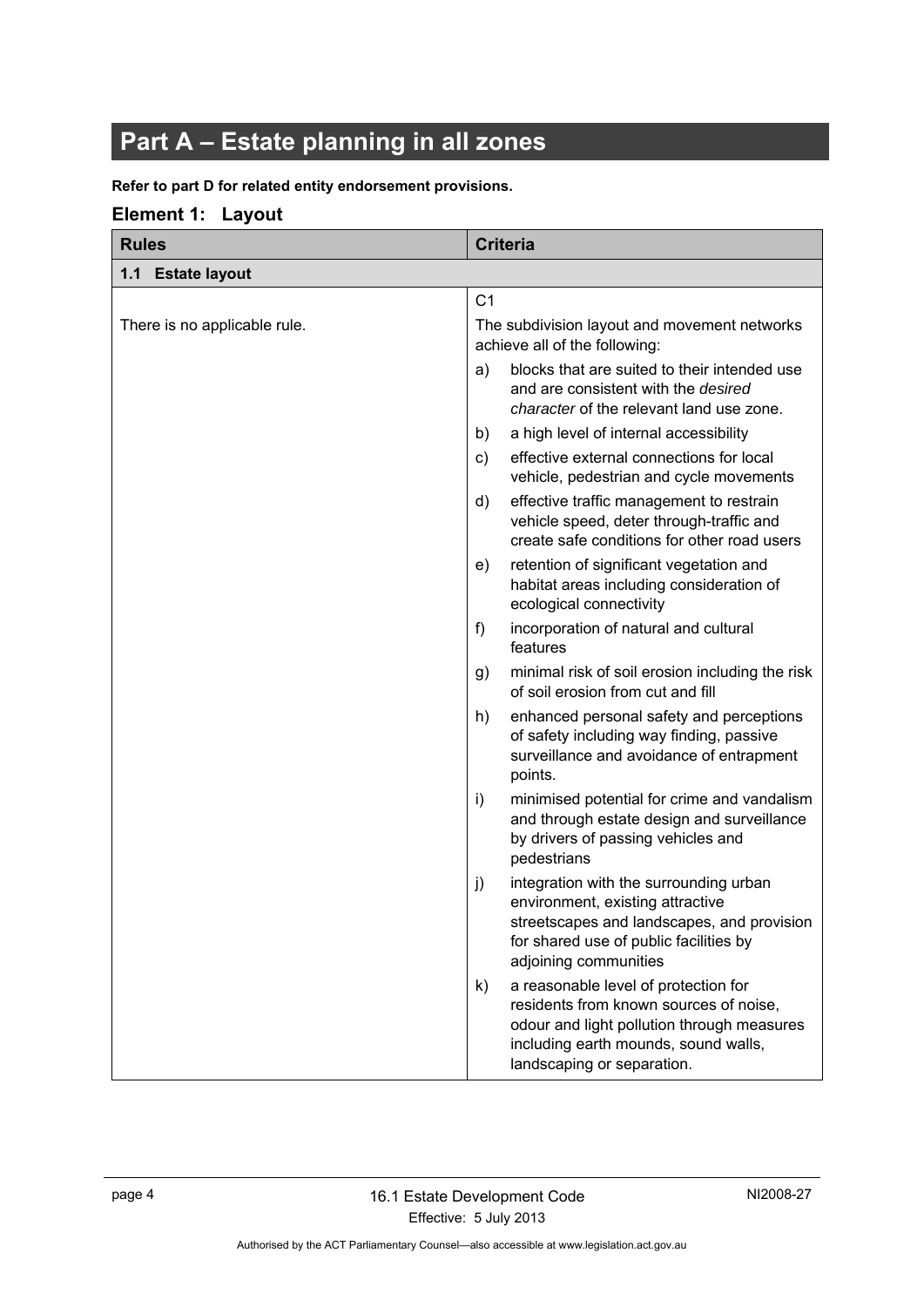<span id="page-8-3"></span><span id="page-8-2"></span><span id="page-8-1"></span>

| <b>Rules</b>                                                                                                                                                                                                                                                        | <b>Criteria</b>                                                                                                                                                                                                                                                                                                                                                        |
|---------------------------------------------------------------------------------------------------------------------------------------------------------------------------------------------------------------------------------------------------------------------|------------------------------------------------------------------------------------------------------------------------------------------------------------------------------------------------------------------------------------------------------------------------------------------------------------------------------------------------------------------------|
| <b>Bus routes</b><br>2.1                                                                                                                                                                                                                                            |                                                                                                                                                                                                                                                                                                                                                                        |
| There is no applicable rule                                                                                                                                                                                                                                         | C <sub>2</sub><br>Convenient access is provided to bus routes and<br>bus stops by residents of the estate.                                                                                                                                                                                                                                                             |
| R <sub>3</sub>                                                                                                                                                                                                                                                      | C <sub>3</sub>                                                                                                                                                                                                                                                                                                                                                         |
| Schools are adjacent to at least one bus stop on<br>a nominated bus route.                                                                                                                                                                                          | Convenient access is provided to bus routes and<br>bus stops for students of existing or proposed<br>schools.                                                                                                                                                                                                                                                          |
| 2.2 Bus stops                                                                                                                                                                                                                                                       |                                                                                                                                                                                                                                                                                                                                                                        |
| R <sub>4</sub><br>At least 90 per cent of dwellings proposed for the<br>estate comply with at least one of the following:<br>are within 500m of a bus stop on an existing<br>a)<br>or proposed coverage route<br>are within 800m of a bus stop on an existing<br>b) | C <sub>4</sub><br>The location of bus stops achieves all of the<br>following:<br>a reasonable distance from all dwellings in<br>a)<br>the <i>estate</i><br>reasonable way-finding<br>b)                                                                                                                                                                                |
| or proposed frequent network.                                                                                                                                                                                                                                       | convenient access for users.<br>C)                                                                                                                                                                                                                                                                                                                                     |
| There is no applicable rule.<br>R <sub>6</sub><br>Bus stops on coverage routes and frequent local<br>service routes are located not less than 400m<br>apart.                                                                                                        | C <sub>5</sub><br>Bus stops are provided in locations that achieve<br>all of the following:<br>passive surveillance from adjoining areas<br>a)<br>minimal impacts on adjoining land uses<br>b)<br>links with the path network<br>c)<br>d)<br>passenger convenience<br>C <sub>6</sub><br>Bus stops are located to achieve legibility and<br>convenience for passengers. |
| R <sub>7</sub><br>No bus stop is more than 100m from another bus<br>stop serving buses travelling in the opposite<br>direction on the same bus route.                                                                                                               | C7<br>Bus stops are located to achieve legibility and<br>convenience for passengers.                                                                                                                                                                                                                                                                                   |
| 2.3 Pedestrian and cyclist facilities<br>2.3.1<br>On-road cycling                                                                                                                                                                                                   |                                                                                                                                                                                                                                                                                                                                                                        |
| R <sub>8</sub><br>Major collectors are provided with a 1.5m wide<br>on-road cycling lane on each side.<br>Major collectors are defined in table 1A.                                                                                                                 | C <sub>8</sub><br>On road cycling lanes achieve all of the<br>following:<br>opportunities for high speed commuter<br>a)<br>cycling<br>safe and convenient use by cyclists.<br>b)                                                                                                                                                                                       |

# <span id="page-8-0"></span>**Element 2: Public transport, walking and cycling**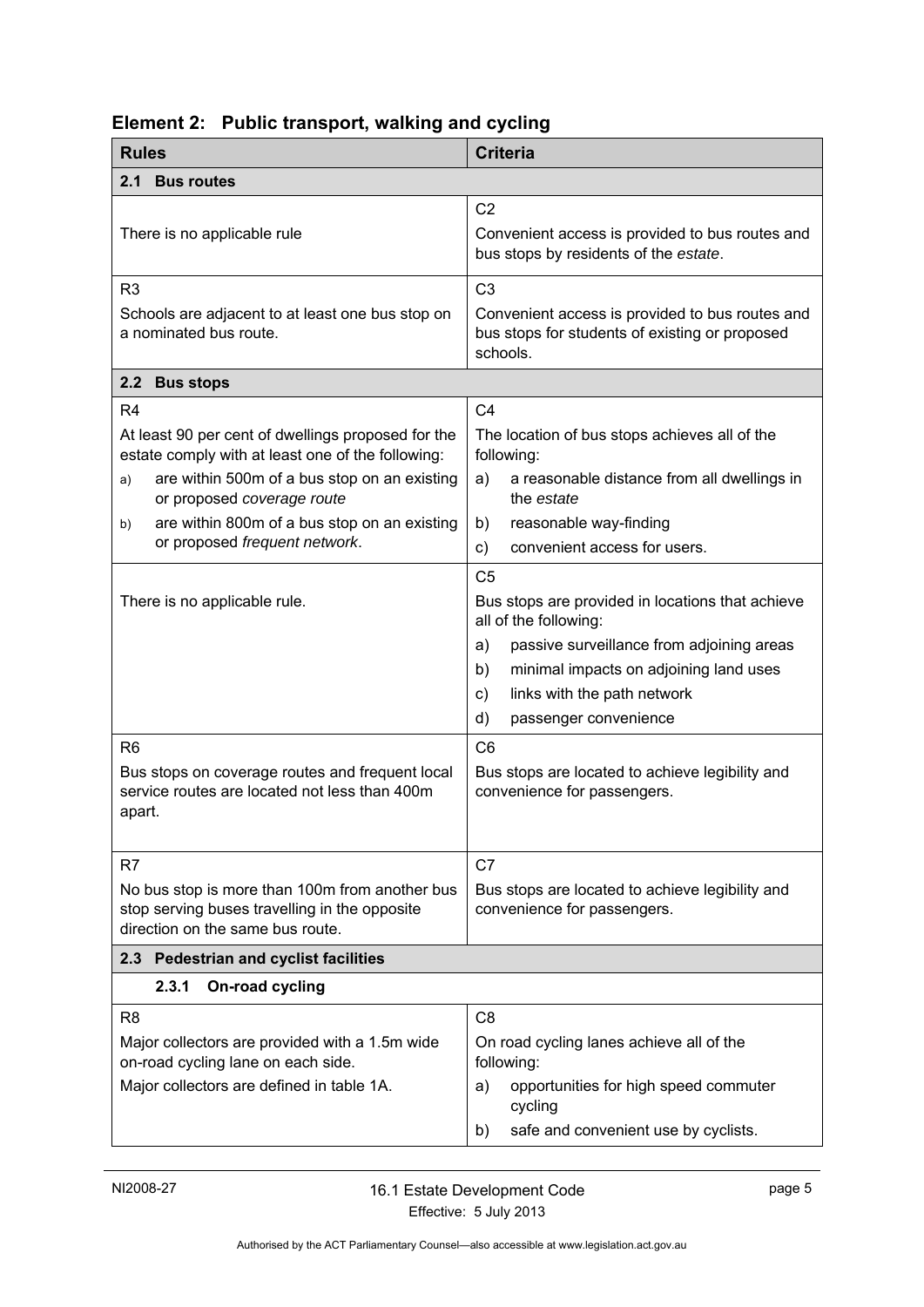| <b>Rules</b>                                                                                                                                                                                                                                                                                                                                                                                                                                                                                | <b>Criteria</b>                                                                                                                                                                                                                                                                                                                                                           |  |
|---------------------------------------------------------------------------------------------------------------------------------------------------------------------------------------------------------------------------------------------------------------------------------------------------------------------------------------------------------------------------------------------------------------------------------------------------------------------------------------------|---------------------------------------------------------------------------------------------------------------------------------------------------------------------------------------------------------------------------------------------------------------------------------------------------------------------------------------------------------------------------|--|
| R <sub>9</sub>                                                                                                                                                                                                                                                                                                                                                                                                                                                                              | C <sub>9</sub>                                                                                                                                                                                                                                                                                                                                                            |  |
| Designated on-road cycle lanes connect with the<br>existing or proposed shared path network.                                                                                                                                                                                                                                                                                                                                                                                                | On road cycling lanes are integrated with the<br>existing or proposed shared path network.                                                                                                                                                                                                                                                                                |  |
| 2.3.2<br>Shared path design                                                                                                                                                                                                                                                                                                                                                                                                                                                                 |                                                                                                                                                                                                                                                                                                                                                                           |  |
| R <sub>10</sub><br>Shared paths are provided in the following<br>locations:<br>the entire frontage of any block used or<br>a)<br>proposed to be used for one or more of the<br>following:<br>schools<br>i)<br>shops<br>ii)<br>community facilities<br>iii)<br>the entire frontage of any block adjacent to<br>b)<br>an existing or proposed bus stop                                                                                                                                        | C <sub>10</sub><br>Shared paths achieve all of the following:<br>physical and visual connections to the wider<br>a)<br>shared path network that promote way<br>finding and avoid entrapment points<br>accommodation of all likely users (eg.<br>b)<br>school children, parents with prams, the<br>aged, people with disabilities, commuter<br>and recreational cyclists). |  |
| the entire frontage of any block used or<br>c)<br>proposed to be used for multi unit housing<br>containing 10 or more dwellings:<br>on both sides of endorsed bus routes.<br>d)                                                                                                                                                                                                                                                                                                             |                                                                                                                                                                                                                                                                                                                                                                           |  |
| 2.3.3<br><b>Shared path network</b>                                                                                                                                                                                                                                                                                                                                                                                                                                                         |                                                                                                                                                                                                                                                                                                                                                                           |  |
| R <sub>11</sub><br>Shared paths are connected to one or more of<br>the following:<br>any existing or proposed shared path<br>a)<br>networks, including any nearby Main<br>Routes (as defined in TAMS Design<br>Standards for Urban Infrastructure DS13-<br>Pedestrian and Cycle Facilities or its<br>successor)<br>open space networks<br>b)<br>community facilities such as educational<br>c)<br>establishments and local activity centres<br>public transport routes and bus stops.<br>d) | C <sub>11</sub><br>Shared paths achieve all of the following:<br>physical and visual connections to the wider<br>a)<br>shared path network that promote way<br>finding and avoid entrapment points<br>accommodation of all likely users (e.g.<br>b)<br>school children, parents with prams, the<br>aged, people with disabilities, commuter<br>and recreational cyclists) |  |
| There is no applicable rule.                                                                                                                                                                                                                                                                                                                                                                                                                                                                | C <sub>12</sub><br>Shared path networks achieve a reasonable<br>level of passive surveillance from public streets,<br>existing or future leased land, community<br>facilities, commercial areas or other public<br>spaces.                                                                                                                                                |  |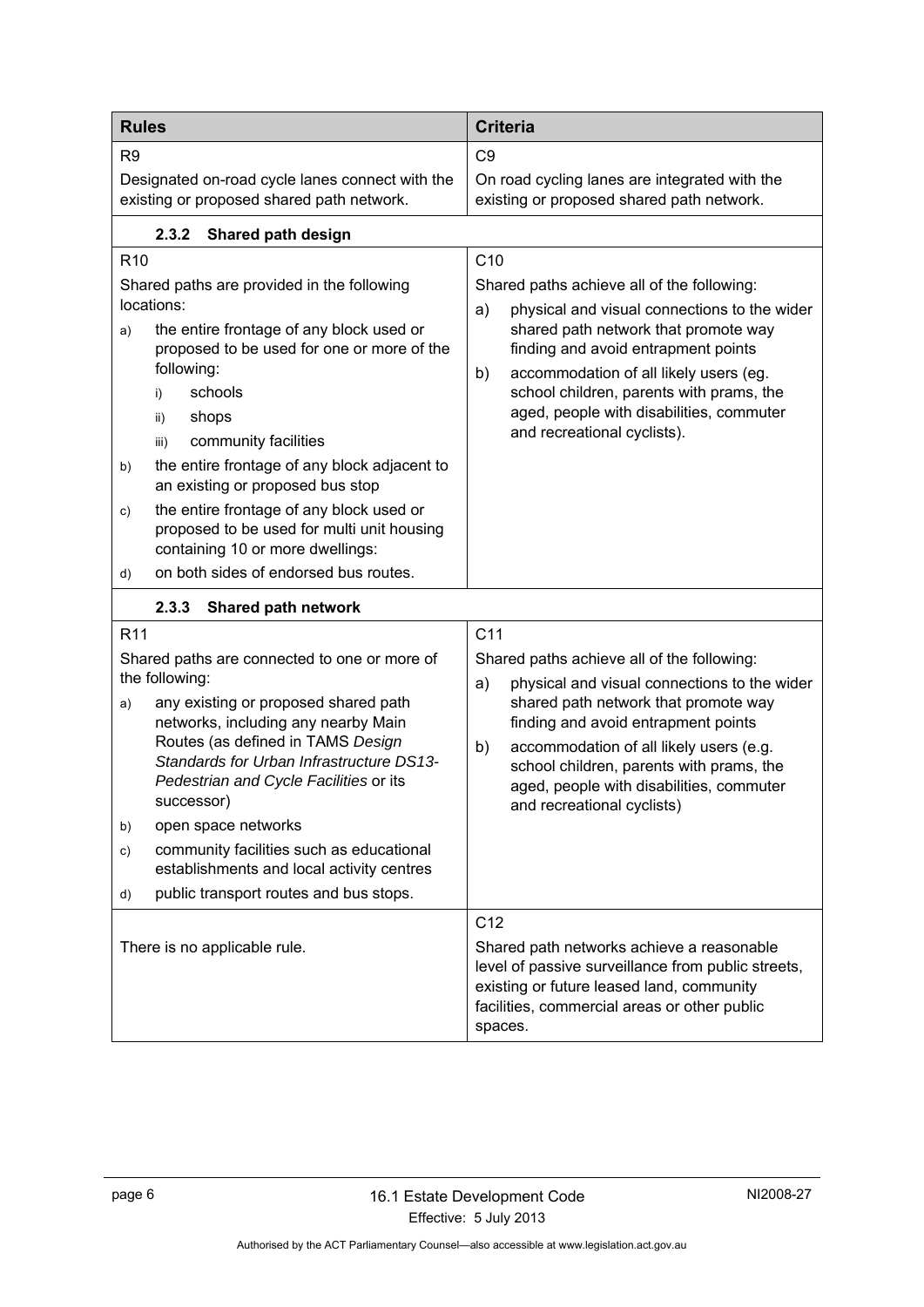<span id="page-10-2"></span><span id="page-10-1"></span>

| <b>Rules</b>                                                                                     | <b>Criteria</b>                                                                                                                                 |  |  |
|--------------------------------------------------------------------------------------------------|-------------------------------------------------------------------------------------------------------------------------------------------------|--|--|
| 3.1 Street layout                                                                                |                                                                                                                                                 |  |  |
|                                                                                                  | C <sub>13</sub>                                                                                                                                 |  |  |
| There is no applicable rule.                                                                     | The street layout achieves all of the following:                                                                                                |  |  |
|                                                                                                  | distribution of traffic flows to reflect the<br>a)<br>function and type of the streets proposed                                                 |  |  |
|                                                                                                  | legibility, convenience and safety<br>b)                                                                                                        |  |  |
|                                                                                                  | avoidance of through traffic from external<br>c)<br>areas (other than for pedestrians, cyclists<br>and public transport) and 'rat runs'         |  |  |
|                                                                                                  | opportunities for permeable and direct bus<br>d)<br>routes that                                                                                 |  |  |
|                                                                                                  | minimise bus travel time<br>i)                                                                                                                  |  |  |
|                                                                                                  | ii)<br>are not circuitous                                                                                                                       |  |  |
|                                                                                                  | avoid back tracking.<br>iii)                                                                                                                    |  |  |
|                                                                                                  | C <sub>14</sub>                                                                                                                                 |  |  |
| There is no applicable rule                                                                      | Vehicle entry and egress points to the estate<br>achieve all of the following:                                                                  |  |  |
|                                                                                                  | reasonable distribution of traffic flows in<br>a)<br>consideration of all of the following -                                                    |  |  |
|                                                                                                  | i)<br>road hierarchy                                                                                                                            |  |  |
|                                                                                                  | forecast traffic volumes<br>ii)                                                                                                                 |  |  |
|                                                                                                  | safe and convenient vehicular ingress and<br>b)<br>egress                                                                                       |  |  |
|                                                                                                  | integration with the street network within the<br>C)<br>estate.                                                                                 |  |  |
|                                                                                                  | C <sub>15</sub>                                                                                                                                 |  |  |
| There is no applicable rule                                                                      | Street verge widths provide reasonable levels of<br>amenity for all likely users appropriate to the<br>expected use of adjoining land.          |  |  |
| 3.2 Rear lanes                                                                                   |                                                                                                                                                 |  |  |
|                                                                                                  | C16                                                                                                                                             |  |  |
| There is no applicable rule.                                                                     | Rear lanes do not contribute to a more desirable<br>alternative to the higher level street network (i.e.<br>do not contribute to 'rat running') |  |  |
| R <sub>17</sub>                                                                                  | C <sub>17</sub>                                                                                                                                 |  |  |
| Rear lanes comply with all of the following:                                                     | Rear lanes achieve all of the following:                                                                                                        |  |  |
| do not directly align with rear lanes across<br>a)<br>higher order streets                       | do not contribute to a pattern of long,<br>a)<br>continuous straight lengths of rear lanes                                                      |  |  |
| include threshold or other treatments to<br>b)<br>differentiate the rear lane from other streets | differentiation of the rear lane from other<br>b)<br>streets                                                                                    |  |  |
| do not terminate in a cul-de-sac.<br>C)                                                          | convenient access<br>C)                                                                                                                         |  |  |
|                                                                                                  | accommodation of service vehicles.<br>d)                                                                                                        |  |  |

# <span id="page-10-0"></span>**Element 3: Street network**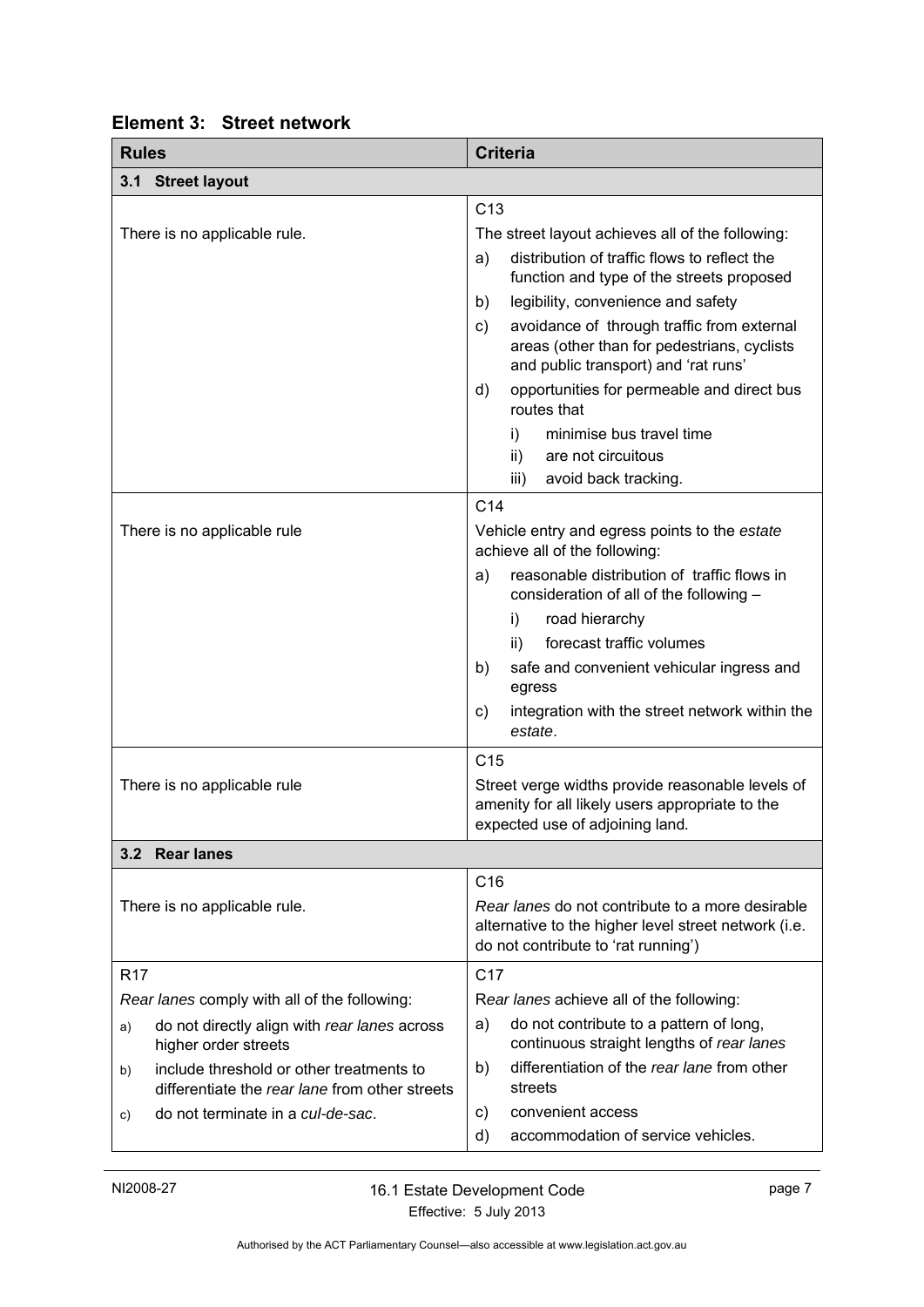<span id="page-11-2"></span><span id="page-11-1"></span><span id="page-11-0"></span>

| <b>Rules</b>                                                                                                                                                                                                                                                                                                            | <b>Criteria</b>                                                                                                                                                                                                 |
|-------------------------------------------------------------------------------------------------------------------------------------------------------------------------------------------------------------------------------------------------------------------------------------------------------------------------|-----------------------------------------------------------------------------------------------------------------------------------------------------------------------------------------------------------------|
| 3.3<br>Culs-de-sac                                                                                                                                                                                                                                                                                                      |                                                                                                                                                                                                                 |
| R <sub>18</sub><br>No more than 15 per cent of blocks in an estate<br>have vehicular access to culs-de-sac.                                                                                                                                                                                                             | C <sub>18</sub><br>Culs-de-sac achieve all of the following:<br>a)<br>legibility<br>b)<br>reasonable neighbourhood connectivity<br>access to blocks where alternate access is<br>$\mathsf{c})$<br>not feasible. |
| R <sub>19</sub>                                                                                                                                                                                                                                                                                                         | C <sub>19</sub>                                                                                                                                                                                                 |
| This rule applies to culs-de-sac that are greater<br>than 50m in length.<br>A shared path at least 1.2m wide is provided<br>within an access way from the head of the cul-<br>de-sac to one or more of the following:                                                                                                   | Culs-de-sac are provided with convenient and<br>legible pedestrian and cyclist access with<br>connections to a local street or the shared path<br>network.                                                      |
| another local street<br>a)                                                                                                                                                                                                                                                                                              |                                                                                                                                                                                                                 |
| existing or proposed shared path network.<br>b)                                                                                                                                                                                                                                                                         |                                                                                                                                                                                                                 |
| 3.4 On-street car parking                                                                                                                                                                                                                                                                                               |                                                                                                                                                                                                                 |
| <b>R20</b><br>The dimensions of designated on-street car<br>spaces comply with Australian Standard<br>AS 2890.5 Parking - on street.                                                                                                                                                                                    | This is a mandatory requirement. There is no<br>applicable criterion.                                                                                                                                           |
| 3.5<br>Design of streets in bushfire prone areas                                                                                                                                                                                                                                                                        |                                                                                                                                                                                                                 |
| R <sub>21</sub>                                                                                                                                                                                                                                                                                                         | C <sub>21</sub>                                                                                                                                                                                                 |
| Edge streets are provided within or adjacent to a<br>bushfire prone area on the long-term urban edge<br>or conservation area.                                                                                                                                                                                           | Edge treatments on the long term urban edge<br>provide all of the following:<br>reasonable protection to people and<br>a)<br>property from bush fire<br>reasonable access for emergency vehicles.<br>b)         |
| R <sub>22</sub>                                                                                                                                                                                                                                                                                                         |                                                                                                                                                                                                                 |
| Street trees and vegetation within the verge of<br>edge streets referred to in the previous rule<br>comply with the asset protection zone<br>requirements in the Planning for Bushfire Risk<br>Mitigation General Code.<br>Note: Fire hydrants are required in accordance with the<br>requirements of ESA - see part D. | This is a mandatory requirement. There is no<br>applicable criterion.                                                                                                                                           |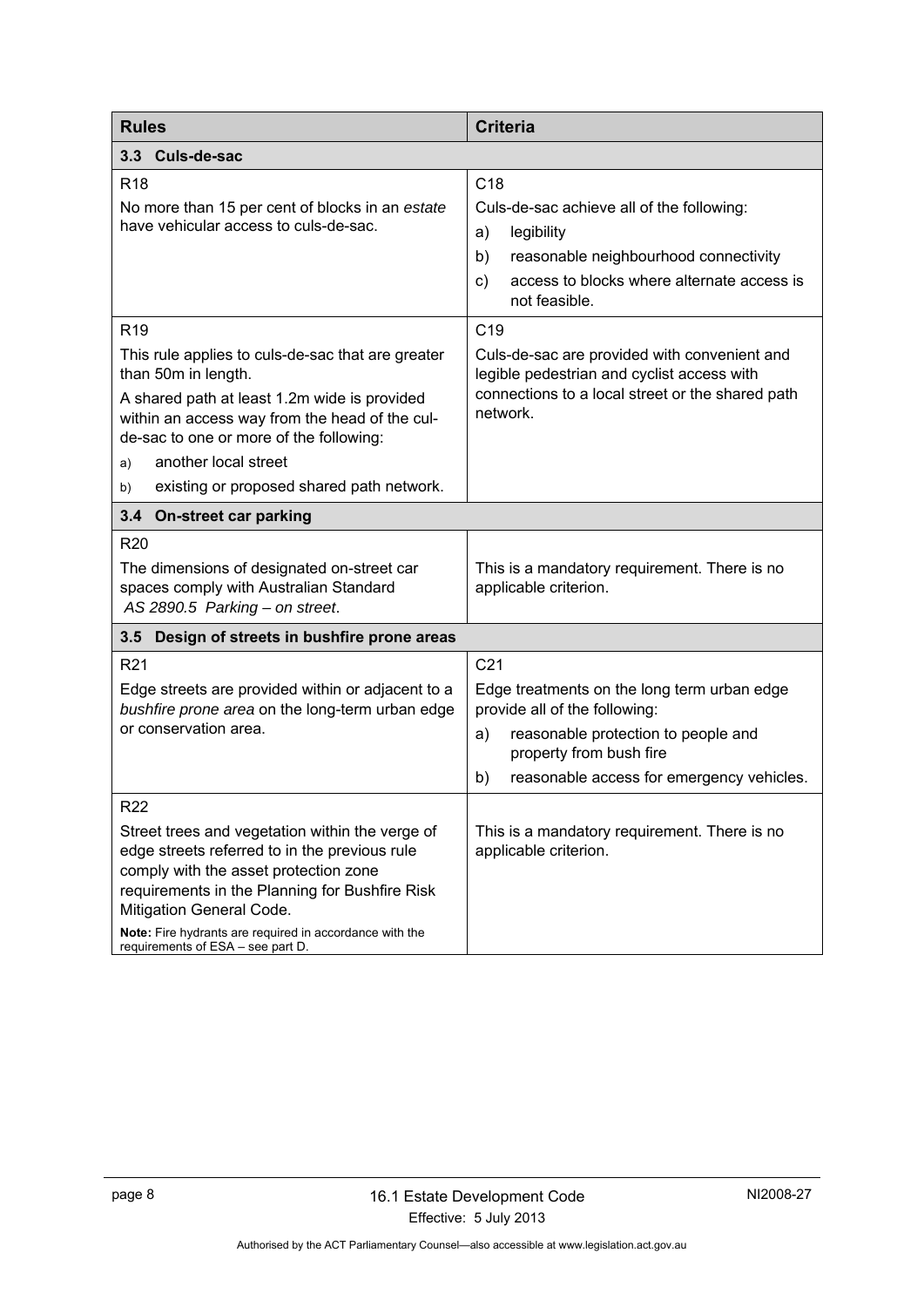# <span id="page-12-0"></span>**Element 4: Public realm**

The public realm consists of different types of unleased open spaces such as:

- o street verges and planted medians
- o parks and urban open space of all sizes
- o walkways and linear spaces
- o open hill or bushland reserves and conservation areas
- o unenclosed sports or playing fields.

<span id="page-12-3"></span><span id="page-12-2"></span><span id="page-12-1"></span>

| <b>Rules</b>                                                                                                                              |                                            | <b>Criteria</b>                                                                                                                              |
|-------------------------------------------------------------------------------------------------------------------------------------------|--------------------------------------------|----------------------------------------------------------------------------------------------------------------------------------------------|
| 4.1<br><b>Networks</b>                                                                                                                    |                                            |                                                                                                                                              |
|                                                                                                                                           |                                            | C <sub>23</sub>                                                                                                                              |
| There is no applicable rule                                                                                                               |                                            | Public realm spaces achieve all of the following:                                                                                            |
|                                                                                                                                           |                                            | consistency with the desired character<br>a)                                                                                                 |
|                                                                                                                                           |                                            | b)<br>accommodation of a range of uses and<br>activities (such as those listed in table 4)                                                   |
|                                                                                                                                           |                                            | links between existing or proposed areas of<br>C)<br>open space                                                                              |
|                                                                                                                                           |                                            | opportunities for recreational facilities,<br>d)<br>including facilities for pedestrians and<br>cyclists                                     |
|                                                                                                                                           |                                            | opportunities for wildlife corridors between<br>e)<br>natural areas, where appropriate                                                       |
|                                                                                                                                           |                                            | f)<br>stormwater management, where<br>appropriate.                                                                                           |
| <b>4.2 Street trees</b>                                                                                                                   |                                            |                                                                                                                                              |
| R <sub>24</sub>                                                                                                                           |                                            | C <sub>24</sub>                                                                                                                              |
| Street trees are provided in the street types<br>identified in the following:                                                             |                                            | Street tree plantings achieve an attractive<br>streetscape.                                                                                  |
| for estates in other than industrial zones -<br>a)<br>table 2A                                                                            |                                            |                                                                                                                                              |
| for estates in industrial zones -<br>b)<br>table 2B.                                                                                      |                                            |                                                                                                                                              |
| R <sub>25</sub>                                                                                                                           |                                            | C <sub>25</sub>                                                                                                                              |
| Street trees will, at maturity, shade not less than<br>30% of footpaths and shared paths in the estate<br>at noon on the summer solstice. |                                            | Street trees at maturity achieve reasonable<br>summer shade to foot paths and shared paths<br>with regard to heat gain and user comfort.     |
| Note: Maturity is the estimated canopy size at 20 years of<br>age.                                                                        |                                            |                                                                                                                                              |
| 4.3 Safety                                                                                                                                |                                            |                                                                                                                                              |
| R <sub>26</sub>                                                                                                                           |                                            | C <sub>26</sub>                                                                                                                              |
| This rule applies to public realm spaces with all<br>of the following characteristics:                                                    |                                            | The nature and location of services and facilities<br>in public realm spaces that adjoin watercourses,                                       |
| adjoin watercourses, drainage swales or<br>a)<br>stormwater detention basins                                                              |                                            | drainage swales or stormwater detention basins<br>achieve reasonable levels of public safety in<br>relation to their actual or intended use. |
| contain or are likely to contain shared<br>b)<br>paths, formalised meeting places (such as                                                | picnic and barbeque areas), playgrounds or | Note: Compliance with this criterion is demonstrated by a<br>stormwater master plan prepared by a suitably qualified<br>person.              |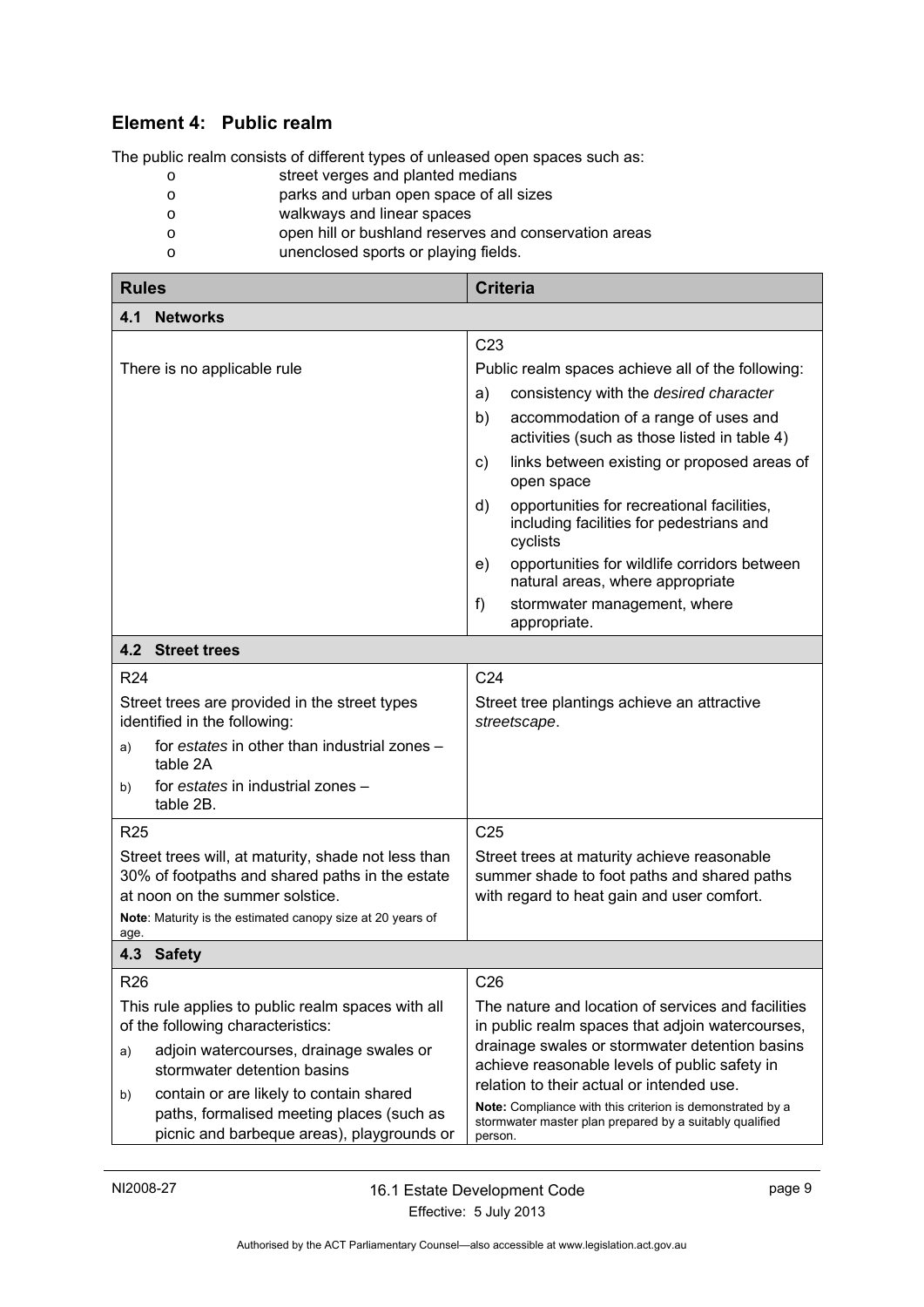| <b>Rules</b>                                                                                                                                                                                                                                                                                                                                                                                                                                                                                                             | <b>Criteria</b>                                                                                                                                                                                                                                                                                                                                                                                                                                                                      |
|--------------------------------------------------------------------------------------------------------------------------------------------------------------------------------------------------------------------------------------------------------------------------------------------------------------------------------------------------------------------------------------------------------------------------------------------------------------------------------------------------------------------------|--------------------------------------------------------------------------------------------------------------------------------------------------------------------------------------------------------------------------------------------------------------------------------------------------------------------------------------------------------------------------------------------------------------------------------------------------------------------------------------|
| play spaces. that adjoin watercourses,<br>drainage swales and stormwater detention<br>basins are<br>Inundation only occurs in storm events greater<br>than the two year average recurrence interval<br>(ARI).<br>Note: Compliance with this rule is demonstrated by a<br>stormwater master plan prepared by a suitably qualified<br>person.<br><b>R27</b>                                                                                                                                                                | C <sub>27</sub>                                                                                                                                                                                                                                                                                                                                                                                                                                                                      |
| This rule applies to all public realm spaces<br>except for the following:<br>street verges<br>i)<br>street medians<br>ii)<br>access ways (as defined in table 4)<br>iii)<br>pedestrian lanes (as defined in<br>iv)<br>table 4)<br>A minimum of 75% of the perimeter of public<br>realm spaces is bordered by one or more of the<br>following:<br>edge roads with kerbside parking<br>a)<br>public car parking areas<br>b)<br>trunk shared paths<br>C)<br>blocks with a commercial or community<br>d)<br>facility zoning. | Public realm spaces (excluding street verges and<br>medians, access ways and pedestrian lanes) are<br>bounded by uses that provide all of the following:<br>reasonable levels of surveillance, through<br>a)<br>the use of such measures as edge roads,<br>address frontages and lighting<br>reasonable public access including links<br>b)<br>from footpaths to the existing or proposed<br>shared path network and the provision of<br>public car parking in convenient locations. |
| <b>R28</b><br>The minimum width of pedestrian parkland and<br>access ways, as defined in table 4, is as follows:<br>where the pedestrian parkland or access<br>a)<br>way is 60m or longer - 6m<br>where the pedestrian parkland or access<br>b)<br>way is less than 60m in length - 4m.                                                                                                                                                                                                                                  | This is a mandatory requirement. There is no<br>applicable criterion.                                                                                                                                                                                                                                                                                                                                                                                                                |
| There is no applicable rule.                                                                                                                                                                                                                                                                                                                                                                                                                                                                                             | C <sub>29</sub><br>Reasonable levels of public safety are achieved<br>in pedestrian parkland and access ways (as<br>defined in table 4).<br>This may be achieved by all of the following:<br>reasonable legibility<br>a)<br>reasonable sightlines<br>b)<br>avoidance of potential entrapment spots or<br>C)<br>hiding places.<br>Note: The proposal must also comply with the Crime<br>Prevention through Environmental Design General Code.                                         |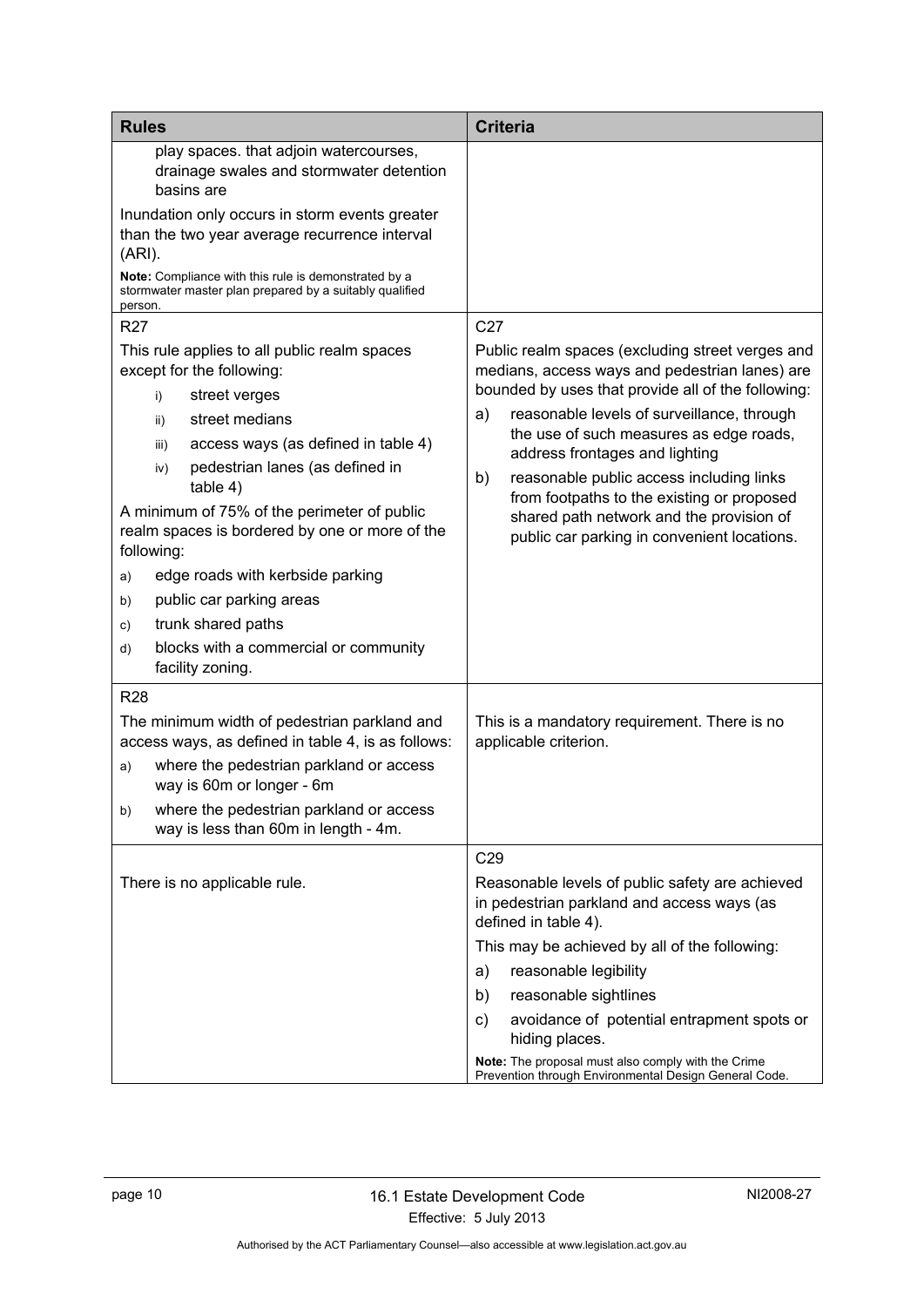|  | <b>Element 5: Environment protection</b> |
|--|------------------------------------------|
|--|------------------------------------------|

<span id="page-14-1"></span><span id="page-14-0"></span>

| <b>Rules</b> |                                                                                                                                                                                                                                               | <b>Criteria</b>                              |
|--------------|-----------------------------------------------------------------------------------------------------------------------------------------------------------------------------------------------------------------------------------------------|----------------------------------------------|
| 5.1          | Water sensitive urban design                                                                                                                                                                                                                  |                                              |
| R30          |                                                                                                                                                                                                                                               |                                              |
|              | This rule applies to estates 5000m <sup>2</sup> or larger.                                                                                                                                                                                    | This is a mandatory requirement. There is no |
|              | The average annual stormwater pollutant export<br>is reduced for all of the following:                                                                                                                                                        | applicable criterion.                        |
| a)           | suspended solids by at least 60 per cent                                                                                                                                                                                                      |                                              |
| b)           | total phosphorous by at least 45 per cent                                                                                                                                                                                                     |                                              |
| C)           | total nitrogen by at least 40 per cent                                                                                                                                                                                                        |                                              |
|              | compared with an urban catchment with no water<br>quality management controls.                                                                                                                                                                |                                              |
|              | Note: Compliance with this rule is demonstrated by a water<br>sensitive urban design outcomes plan endorsed by a suitably<br>qualified person.                                                                                                |                                              |
| R31          |                                                                                                                                                                                                                                               |                                              |
|              | This rule applies to estates 2000m <sup>2</sup> or larger.                                                                                                                                                                                    | This is a mandatory requirement. There is no |
|              | Stormwater management complies with one of<br>the following:                                                                                                                                                                                  | applicable criterion.                        |
| a)           | the capacity of the existing pipe (minor)<br>stormwater connection is not exceeded in<br>1-in-10 year storm event and the capacity of<br>the existing major overland stormwater<br>system is not exceeded in the 1-in-100 year<br>storm event |                                              |
| b)           | the 1-in-5 year and 1-in-100 year<br>stormwater peak run off does not exceed<br>pre-development levels.                                                                                                                                       |                                              |
|              | Note: Compliance with this rule is demonstrated by a water<br>sensitive urban design outcomes plan endorsed by a suitably<br>qualified person.                                                                                                |                                              |
| R32          |                                                                                                                                                                                                                                               |                                              |
|              | This rule applies to estates $2,000m^2$ or larger.                                                                                                                                                                                            | This is a mandatory requirement. There is no |
|              | Provision is made for one or more of the<br>following:                                                                                                                                                                                        | applicable criterion.                        |
| a)           | the storage of stormwater equivalent to at<br>least 1.4kl per 100 $m2$ of impervious area,<br>and its release over a period of 1 to 3 days                                                                                                    |                                              |
| b)           | runoff peak flow for the 3 month ARI storm<br>to be no more than pre-development levels<br>and release of captured flow over a period<br>of 1 to 3 days.                                                                                      |                                              |
|              | Note: Compliance with this rule is demonstrated by a water<br>sensitive urban design outcomes plan endorsed by a suitably<br>qualified person.                                                                                                |                                              |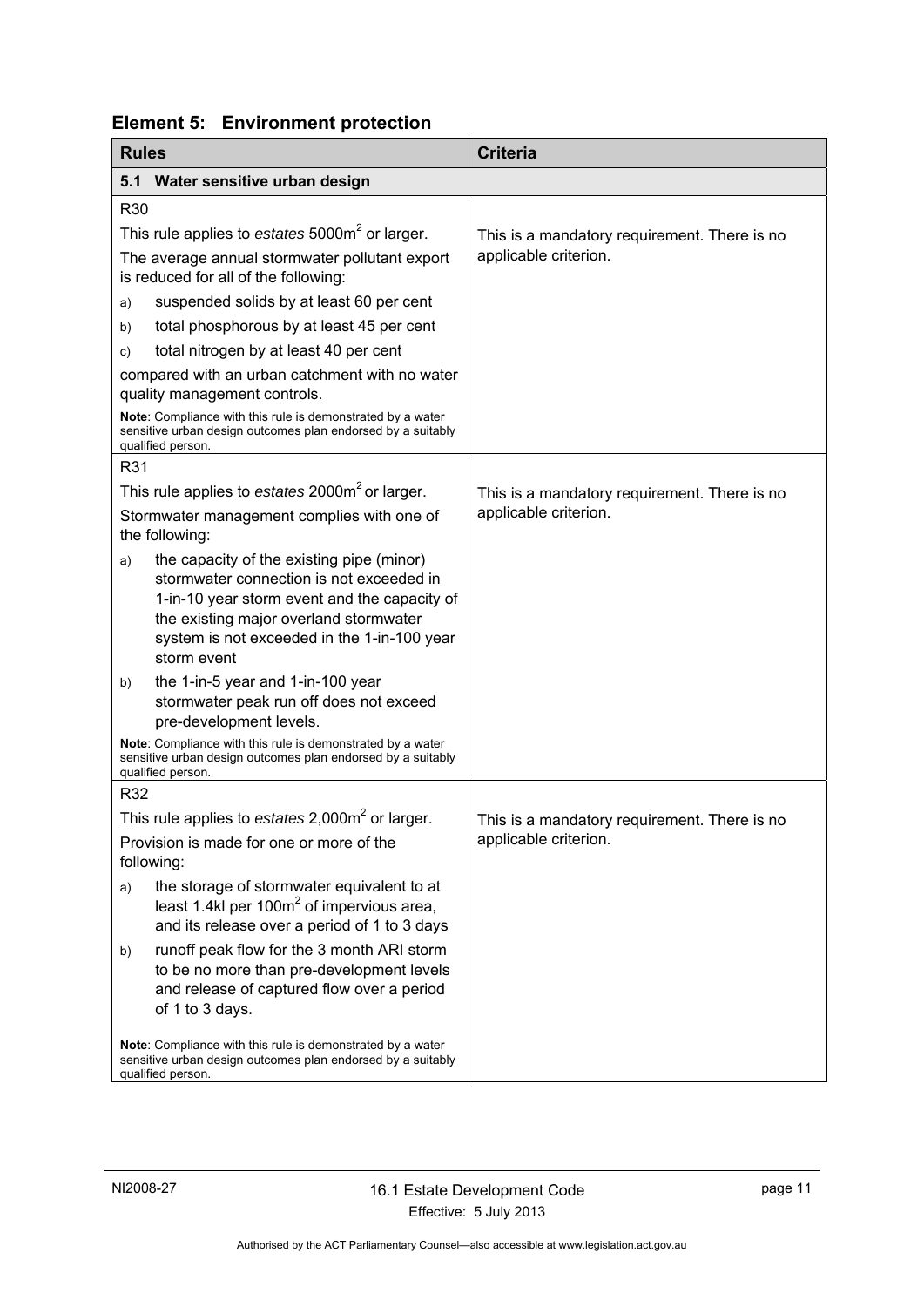<span id="page-15-2"></span><span id="page-15-1"></span><span id="page-15-0"></span>

| <b>Rules</b>                                                                                                                                                                                                    | <b>Criteria</b>                                                               |  |
|-----------------------------------------------------------------------------------------------------------------------------------------------------------------------------------------------------------------|-------------------------------------------------------------------------------|--|
|                                                                                                                                                                                                                 | C <sub>33</sub>                                                               |  |
| There is no applicable rule.                                                                                                                                                                                    | Underground piping of natural stormwater<br>overland flow paths is minimised. |  |
| 5.2 Sediment and erosion control                                                                                                                                                                                |                                                                               |  |
| R34                                                                                                                                                                                                             |                                                                               |  |
| This rule applies to estates greater than 3000m <sup>2</sup> .                                                                                                                                                  | This is a mandatory requirement. There is no                                  |  |
| Development complies with a sediment and<br>erosion control concept plan endorsed by the<br>Environment Protection Authority.                                                                                   | applicable criterion.                                                         |  |
| Supporting document: A sediment and erosion control<br>concept plan is prepared in accordance with the ACT EPA<br>Environmental Protection Guidelines for Construction and<br>Land Development in the ACT 2011. |                                                                               |  |
| Note: A condition of development approval may be imposed<br>to ensure compliance with this rule.                                                                                                                |                                                                               |  |
| 5.3 Earthworks                                                                                                                                                                                                  |                                                                               |  |
|                                                                                                                                                                                                                 | C <sub>35</sub>                                                               |  |
| There is no applicable rule.                                                                                                                                                                                    | The extent of earthworks is minimised.                                        |  |
|                                                                                                                                                                                                                 | The proposed street and block layout minimises<br>the extent of earthworks.   |  |
| <b>R36</b>                                                                                                                                                                                                      |                                                                               |  |
| Earthworks are managed in accordance with an<br><b>Environmental Management Concept Plan</b><br>endorsed by Environment Protection Authority.                                                                   | This is a mandatory requirement. There is no<br>applicable criterion.         |  |
| <b>Supporting document:</b> Environmental Management<br>Concept Plan endorsed by Environment Protection Authority.                                                                                              |                                                                               |  |
| Note: A condition of development approval may be imposed<br>to ensure compliance with this rule.                                                                                                                |                                                                               |  |
| 5.4 Tree protection                                                                                                                                                                                             |                                                                               |  |
| <b>R37</b>                                                                                                                                                                                                      |                                                                               |  |
| This rule applies to a development that has one<br>or more of the following characteristics:                                                                                                                    | This is a mandatory requirement. There is no<br>applicable criterion.         |  |
| requires groundwork within the tree<br>a)<br>protection zone of a protected tree                                                                                                                                |                                                                               |  |
| is likely to cause damage to or removal of<br>b)<br>any protected trees                                                                                                                                         |                                                                               |  |
| is a declared site.<br>C)                                                                                                                                                                                       |                                                                               |  |
| The authority shall refer the development<br>application to the Conservator or Flora and<br>Fauna.                                                                                                              |                                                                               |  |
| Note 1: The authority will consider any advice from the<br>Conservator or Flora and Fauna before determining the<br>application.                                                                                |                                                                               |  |
| Note 2: Protected tree and declared site are defined under<br>the Tree Protection Act 2005.                                                                                                                     |                                                                               |  |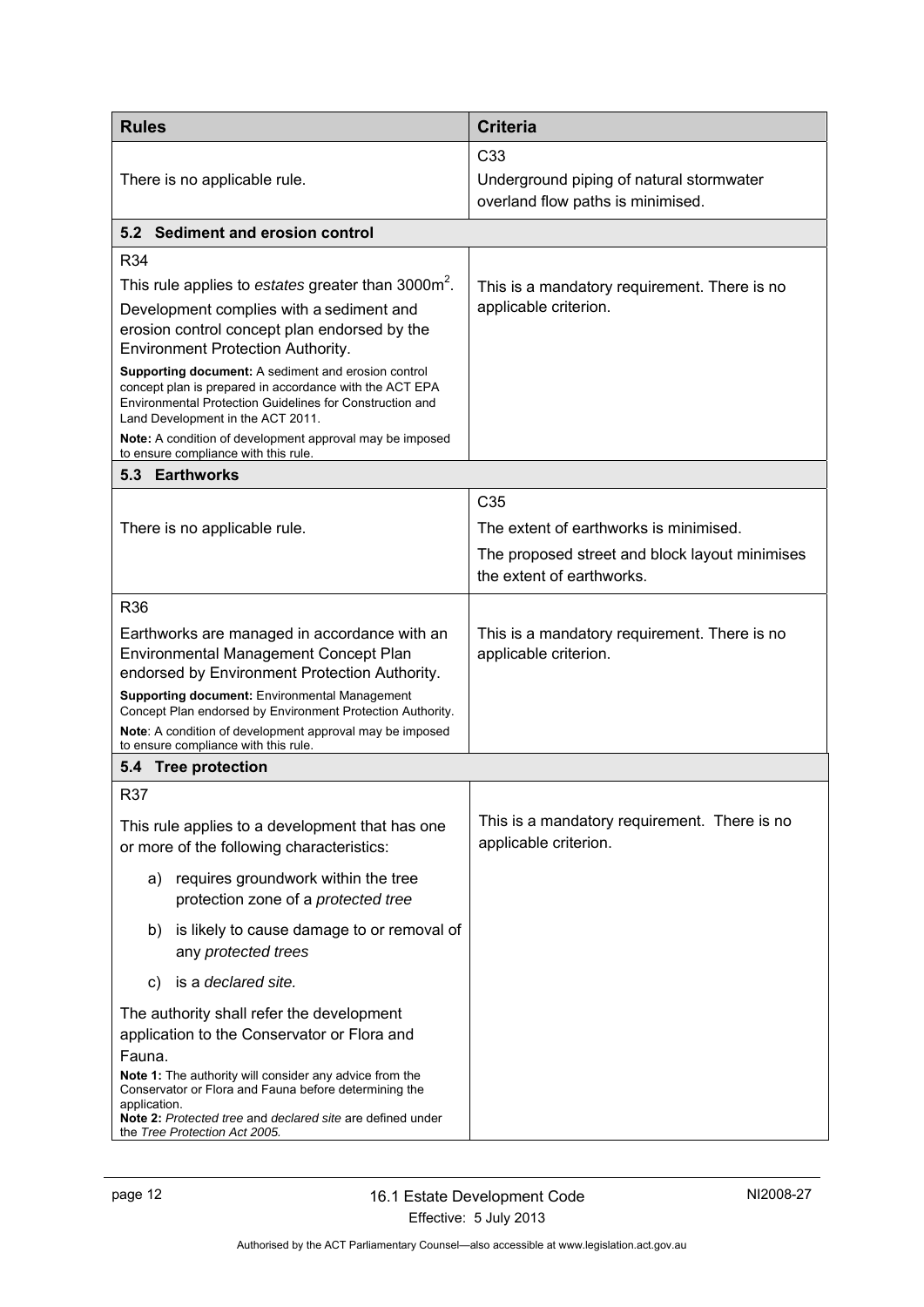<span id="page-16-1"></span><span id="page-16-0"></span>

| <b>Rules</b>                                                                                                                                                                                     | <b>Criteria</b>                                                       |
|--------------------------------------------------------------------------------------------------------------------------------------------------------------------------------------------------|-----------------------------------------------------------------------|
| Heritage<br>5.5                                                                                                                                                                                  |                                                                       |
| R38                                                                                                                                                                                              |                                                                       |
| This rule applies to estates where sites within the<br>development area are either listed or nominated<br>to the Heritage Register.                                                              | This is a mandatory requirement. There is no<br>applicable criterion. |
| Development complies with the mitigation<br>measures recommended in a heritage statement<br>endorsed by the Heritage Council.                                                                    |                                                                       |
| Supporting document: Heritage statement including<br>mitigation measures (see Heritage Act, 2004)                                                                                                |                                                                       |
| <b>Note:</b> A condition of development approval may be imposed<br>to ensure compliance with the endorsed measures.                                                                              |                                                                       |
| R39                                                                                                                                                                                              |                                                                       |
| This rule applies to an estate unless the Heritage<br>Council has provided written confirmation that<br>there are no Aboriginal sites and/or objects are<br>located within the development area, | This is a mandatory requirement. There is no<br>applicable criterion. |
| Development complies with the relevant cultural<br>heritage assessment and conservation<br>management plan endorsed by the ACT Heritage<br>Council.                                              |                                                                       |
| <b>Supporting document:</b> Cultural heritage assessment and<br>conservation management plan endorsed by the Heritage<br>Council.                                                                |                                                                       |
| Note: A condition of development approval may be imposed<br>to ensure compliance with the endorsed cultural heritage<br>assessment and conservation management plan.                             |                                                                       |
| 5.6 Contamination                                                                                                                                                                                |                                                                       |
| R40                                                                                                                                                                                              |                                                                       |
| This rule applies to an estate unless the EPA has<br>provided written confirmation that there are no<br>contaminated sites within or adjacent to the<br>development area.                        | This is a mandatory requirement. There is no<br>applicable criterion  |
| Development complies with the relevant<br>environmental site assessment report endorsed<br>by EPA.                                                                                               |                                                                       |
| Supporting document: Environmental site assessment<br>report endorsed by EPA                                                                                                                     |                                                                       |
| Note: A condition of development approval may be imposed<br>to ensure compliance with the endorsed environmental site<br>assessment report.                                                      |                                                                       |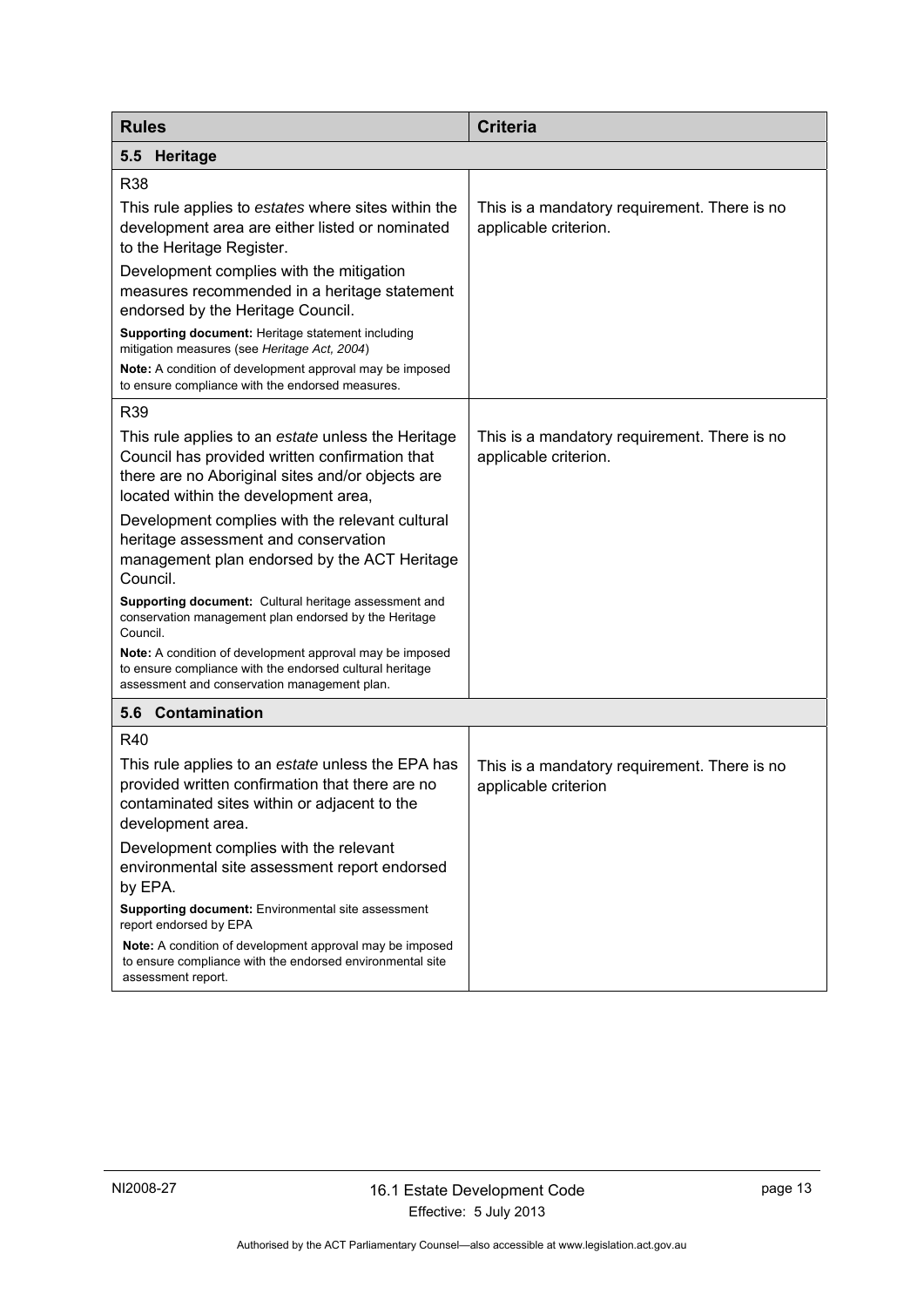<span id="page-17-0"></span>

| <b>Rules</b>                                                                                                                                                                                                                                                                                                              | <b>Criteria</b>                                                      |
|---------------------------------------------------------------------------------------------------------------------------------------------------------------------------------------------------------------------------------------------------------------------------------------------------------------------------|----------------------------------------------------------------------|
| Matters of national environmental significance<br>5.7                                                                                                                                                                                                                                                                     |                                                                      |
| R41<br>This rule applies to land affected by a plan for the<br>protection of matters of national environmental<br>significance (NES plan) approved under the<br><b>Environment Protection and Biodiversity</b><br>Conservation Act 1999 (Commonwealth).<br>Development is not inconsistent with the relevant<br>NES plan. | This is a mandatory requirement. There is no<br>applicable criterion |

# <span id="page-17-1"></span>**Element 6: Services and infrastructure**

<span id="page-17-3"></span><span id="page-17-2"></span>

| <b>Rules</b>                                                                                                                                                                                                                               | <b>Criteria</b>                                                                                                                                                                                                                                                                                                                                                                                                                                                                                                       |
|--------------------------------------------------------------------------------------------------------------------------------------------------------------------------------------------------------------------------------------------|-----------------------------------------------------------------------------------------------------------------------------------------------------------------------------------------------------------------------------------------------------------------------------------------------------------------------------------------------------------------------------------------------------------------------------------------------------------------------------------------------------------------------|
| 6.1 Buffer zones to utility services                                                                                                                                                                                                       |                                                                                                                                                                                                                                                                                                                                                                                                                                                                                                                       |
| There is no applicable rule.                                                                                                                                                                                                               | C42<br>Buffer zones or suitable barriers are provided<br>between blocks proposed for residential,<br>commercial or community facility use and utility<br>service equipment, such as sewer vents, sewer<br>pump stations and water pump stations, to<br>reduce the impacts of noise and odour in<br>accordance with the requirements of the relevant<br>utility service provider. Utility service equipment<br>must also be adequately screened from public<br>view.                                                   |
| <b>6.2 Utility services</b>                                                                                                                                                                                                                |                                                                                                                                                                                                                                                                                                                                                                                                                                                                                                                       |
| R43<br>Utility services, including water, sewer,<br>stormwater, electricity, gas and<br>telecommunications are provided to each block.<br>Note: A condition of development approval may be imposed<br>to ensure compliance with this rule. | This is a mandatory requirement. There is no<br>applicable criterion.                                                                                                                                                                                                                                                                                                                                                                                                                                                 |
| <b>R44</b><br>Utility services are located within road verges or<br>other territory land.                                                                                                                                                  | C44<br>Utility services may be located within leased<br>blocks where all of the following are achieved:<br>located within service easements and<br>a)<br>accessed by means of emergency or<br>maintenance access routes in accordance<br>with the requirements of utility service<br>providers<br>located on blocks that are of sufficient size<br>b)<br>to accommodate the required service<br>easements and access routes whilst<br>providing comparable building footprint area<br>to that of unencumbered blocks. |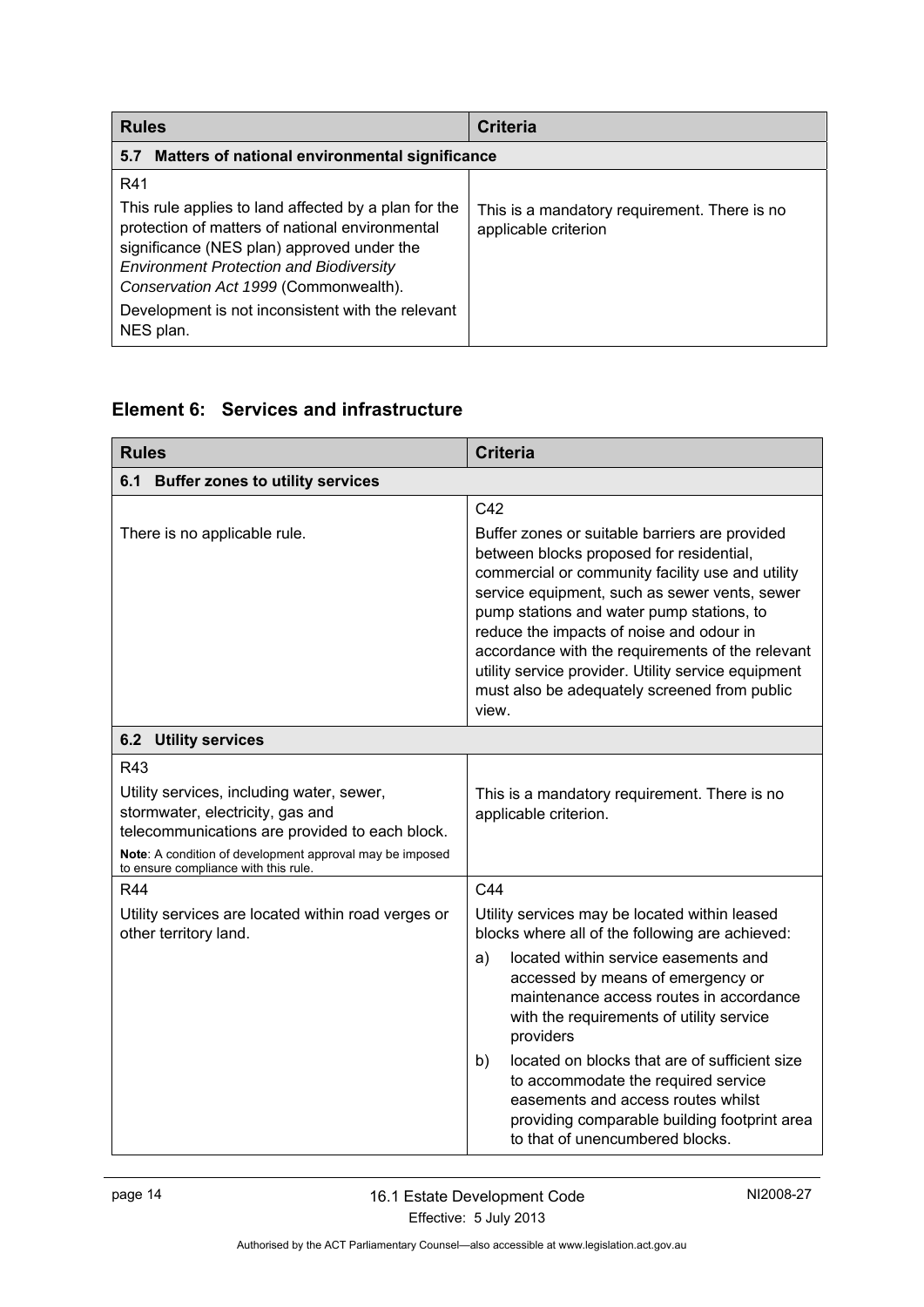| <b>Rules</b>                 | <b>Criteria</b>                                                                                                                               |
|------------------------------|-----------------------------------------------------------------------------------------------------------------------------------------------|
|                              | C45                                                                                                                                           |
| There is no applicable rule. | Above ground utility services that are located in<br>pedestrian parkland or access ways avoid<br>potential entrapment spots or hiding places. |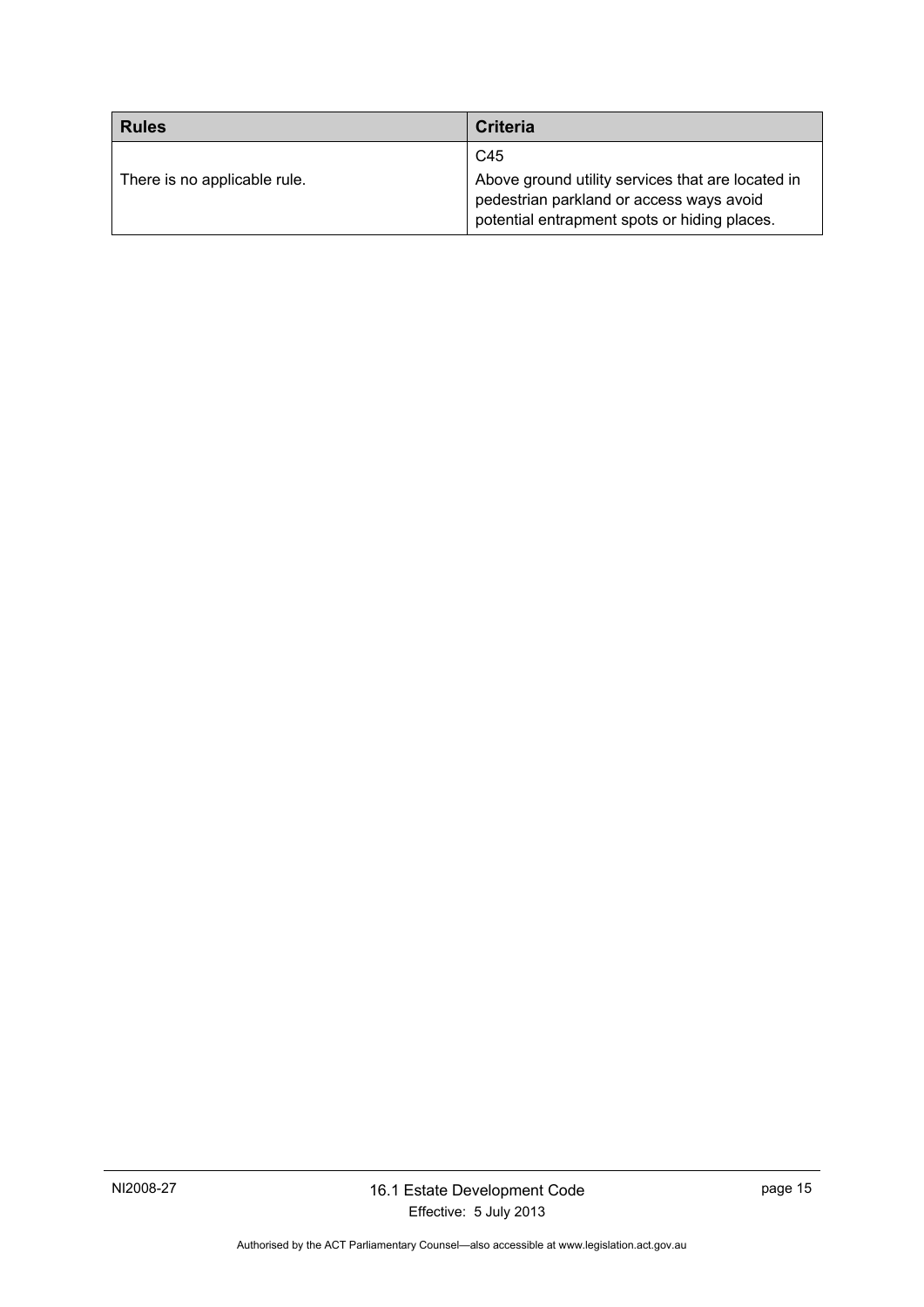# **Part B – Estate planning in residential zones and CZ5**

<span id="page-19-0"></span>This part applies to estates in residential and CZ5 zones. These provisions are additional to the general provision of the previous part.

# <span id="page-19-1"></span>**Element 7: Block diversity**

<span id="page-19-2"></span>

| <b>Rules</b>                                   | Criteria                                                                                                                                                                   |
|------------------------------------------------|----------------------------------------------------------------------------------------------------------------------------------------------------------------------------|
| <b>Block diversity and distribution</b><br>7.1 |                                                                                                                                                                            |
|                                                | C46                                                                                                                                                                        |
| There is no applicable rule.                   | In RZ1, a range of block sizes are provided and<br>distributed to promote housing diversity and<br>choice, and to meet a range of housing needs.                           |
|                                                | For the purposes of this criterion, single dwelling<br>blocks (whether indicated or projected) within an<br>integrated housing development parcel are to be<br>considered. |

# <span id="page-19-3"></span>**Element 8: Block layout and orientation**

<span id="page-19-4"></span>

| <b>Rules</b>                                                                                                                                            | <b>Criteria</b>                                                                                                  |
|---------------------------------------------------------------------------------------------------------------------------------------------------------|------------------------------------------------------------------------------------------------------------------|
| Block size, slope and orientation<br>8.1                                                                                                                |                                                                                                                  |
| <b>R47</b>                                                                                                                                              | C47                                                                                                              |
| This rule applies to single dwelling blocks.                                                                                                            | Single dwelling blocks are sized and oriented to                                                                 |
| Single dwelling blocks comply with all of the                                                                                                           | allow all of the following:                                                                                      |
| following:                                                                                                                                              | the erection of a house that complies with<br>a)                                                                 |
| block compliance tables in appendix A.<br>a)                                                                                                            | the rules of the Single Dwelling Housing<br>Development Code                                                     |
| minimum block depth -<br>b)                                                                                                                             | the erection of a house with a reasonable<br>b)                                                                  |
| for compact blocks - 17m<br>i)                                                                                                                          | gross floor area                                                                                                 |
| for <i>mid-sized blocks</i> – 25m<br>ii)                                                                                                                | the erection of a house with a reasonable<br>C)                                                                  |
| for <i>large blocks</i> - 28m<br>iii)                                                                                                                   | access to sunlight.                                                                                              |
| minimum block width -<br>C)                                                                                                                             | Note: Compliance with this criterion will be established<br>though an assessment of development intentions plans |
| for compact blocks – 6m<br>i)                                                                                                                           | submitted with the estate development plan.                                                                      |
| for <i>mid-sized blocks</i> – 10m<br>ii)                                                                                                                |                                                                                                                  |
| for <i>large blocks</i> - 14m.<br>iii)                                                                                                                  |                                                                                                                  |
| This rule does not apply to single dwelling blocks                                                                                                      |                                                                                                                  |
| within an integrated housing development parcel.                                                                                                        |                                                                                                                  |
| Note 1: Block width and block depth are defined in<br>appendix A.<br><b>Note 2:</b> The process for determining compliance is set out in<br>appendix A. |                                                                                                                  |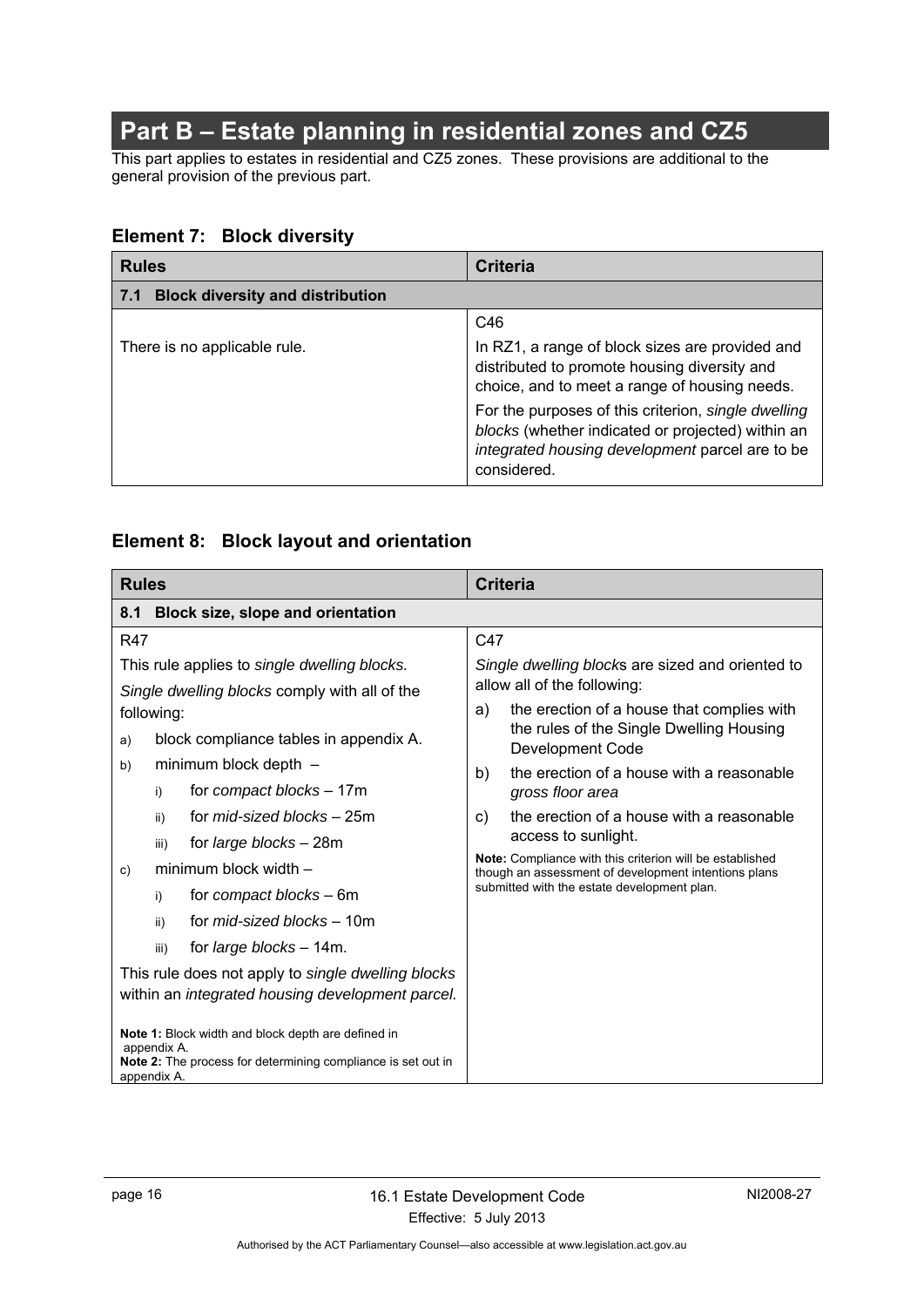| <b>Rules</b>                                                                                                                                                                                                                                                      | <b>Criteria</b>                                                                                                                                                                                                                                                                                                                                                                                                                                                                                                                                                                                                                                                                                                                                                                                                                                                                                                                                                                                                                                                                                                                                                                                                                                                                                                                                                                                                                                                                                                                                                                                                                     |
|-------------------------------------------------------------------------------------------------------------------------------------------------------------------------------------------------------------------------------------------------------------------|-------------------------------------------------------------------------------------------------------------------------------------------------------------------------------------------------------------------------------------------------------------------------------------------------------------------------------------------------------------------------------------------------------------------------------------------------------------------------------------------------------------------------------------------------------------------------------------------------------------------------------------------------------------------------------------------------------------------------------------------------------------------------------------------------------------------------------------------------------------------------------------------------------------------------------------------------------------------------------------------------------------------------------------------------------------------------------------------------------------------------------------------------------------------------------------------------------------------------------------------------------------------------------------------------------------------------------------------------------------------------------------------------------------------------------------------------------------------------------------------------------------------------------------------------------------------------------------------------------------------------------------|
| <b>R48</b><br>Not less than 95% of single dwelling blocks<br>contained in an estate development plan comply<br>with R47 or are contained within an integrated<br>housing development parcel (refer C50).                                                          | This is a mandatory requirement. There is no<br>applicable criterion.                                                                                                                                                                                                                                                                                                                                                                                                                                                                                                                                                                                                                                                                                                                                                                                                                                                                                                                                                                                                                                                                                                                                                                                                                                                                                                                                                                                                                                                                                                                                                               |
| R49<br>Single dwelling blocks that do not comply with<br>R47 and are not contained in an integrated<br>housing development parcel (refer C50) the<br>previous rule are identified in the estate<br>development plan as 'limited development<br>potential blocks'. | This is a mandatory requirement. There is no<br>applicable criterion.                                                                                                                                                                                                                                                                                                                                                                                                                                                                                                                                                                                                                                                                                                                                                                                                                                                                                                                                                                                                                                                                                                                                                                                                                                                                                                                                                                                                                                                                                                                                                               |
| There is no applicable rule.                                                                                                                                                                                                                                      | C <sub>50</sub><br>In an estate, the proportion of single dwelling<br>blocks that comply with R47is maximised.                                                                                                                                                                                                                                                                                                                                                                                                                                                                                                                                                                                                                                                                                                                                                                                                                                                                                                                                                                                                                                                                                                                                                                                                                                                                                                                                                                                                                                                                                                                      |
| There is no applicable rule.                                                                                                                                                                                                                                      | C <sub>51</sub><br>Each single dwelling block within an integrated<br>housing development parcel enables a house to<br>be designed which achieves all of the following:<br>a)<br>consistency with the desired character<br>solar access to nominated principal private<br>b)<br>open space comparable with the relevant<br>provisions of the Single Dwelling Housing<br>Development Code<br>reasonable levels of privacy for other<br>C)<br>dwellings and their associated principal<br>private open space within the integrated<br>housing development parcel comparable<br>with the relevant provisions of the Single<br><b>Dwelling Housing Development Code</b><br>where the proposed house is part of a<br>d)<br>building containing two or more houses, the<br>outlook from an unscreened element is not<br>unreasonably impeded by external walls on<br>the same or adjoining blocks<br>Note 1: Compliance with this criterion will be established<br>though an assessment of an integrated housing development<br>plan submitted with the estate development plan for each<br>integrated housing development parcel.<br><b>Note 2:</b> The location, type and profile of mandatory boundary<br>walls identified in the relevant integrated housing<br>development plan and approved as part of the estate<br>development plan will be incorporated into the Territory Plan<br>under section 96(2) of the Planning and Development Act<br>2007.<br>Note 3: Integrated housing development parcels must<br>comply with the boundary setback and building envelope<br>provisions under the Single Dwelling Housing Development |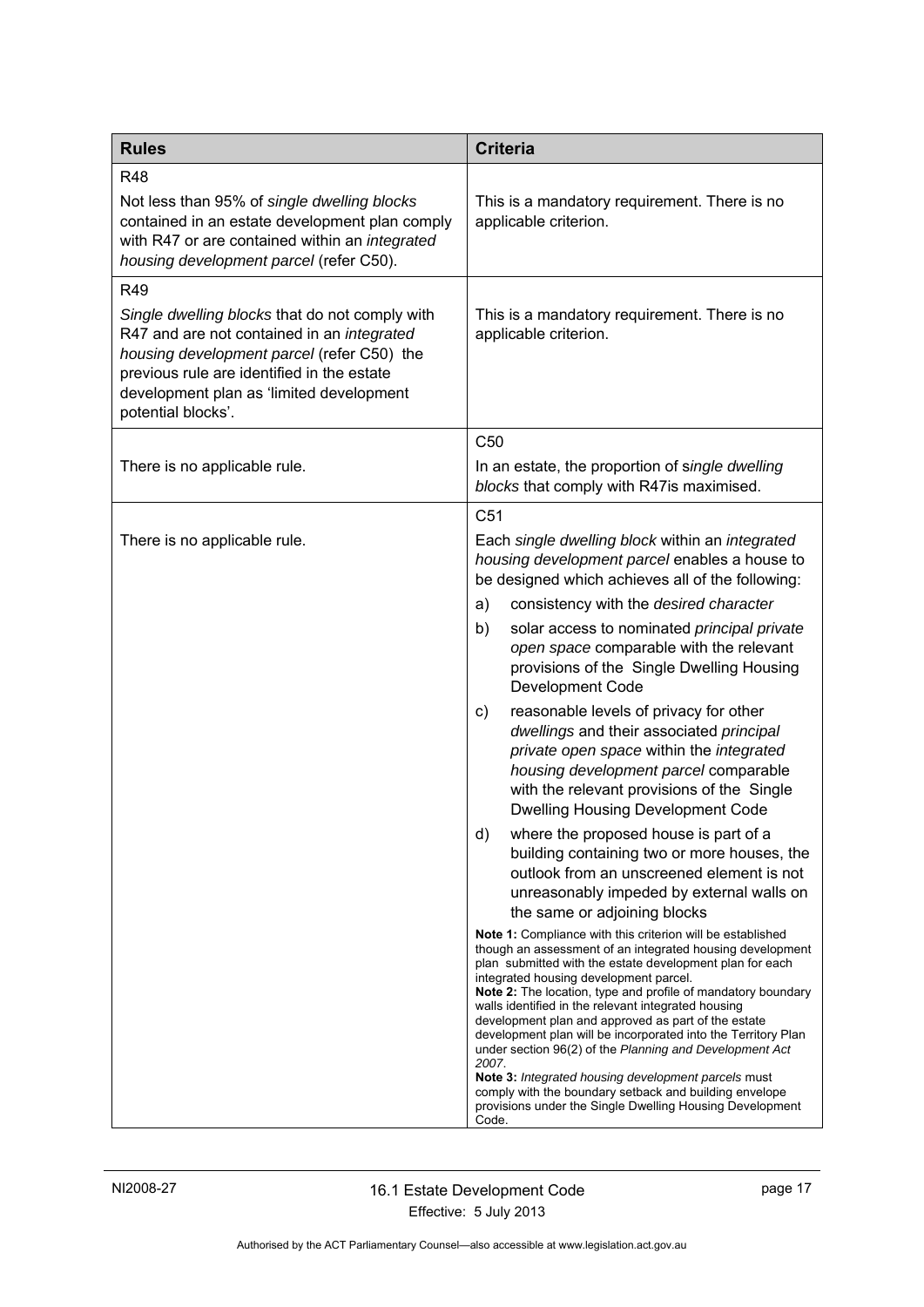<span id="page-21-1"></span><span id="page-21-0"></span>

| <b>Rules</b>                                                                                                                                                                                                                                                                                                                                             | <b>Criteria</b>                                                                                                                                                                                                                                                                                                                                                                                                                                                                                                                                                                               |
|----------------------------------------------------------------------------------------------------------------------------------------------------------------------------------------------------------------------------------------------------------------------------------------------------------------------------------------------------------|-----------------------------------------------------------------------------------------------------------------------------------------------------------------------------------------------------------------------------------------------------------------------------------------------------------------------------------------------------------------------------------------------------------------------------------------------------------------------------------------------------------------------------------------------------------------------------------------------|
| There is no applicable rule.                                                                                                                                                                                                                                                                                                                             | C <sub>52</sub><br>Blocks nominated for multi unit housing are sized<br>and oriented to allow housing development to<br>achieve all of the following:<br>compliance with the principal private open<br>a)<br>space rules for solar access in the relevant<br>housing development code<br>consistency with the desired character<br>b)<br>reasonable levels of privacy for dwellings<br>c)<br>on adjoining residential blocks and their<br>associated private open space.<br>Note: Compliance with this criterion will be established<br>though an assessment of a development intentions plan |
| 8.2 Compact blocks - slope                                                                                                                                                                                                                                                                                                                               | submitted with the estate development plan.                                                                                                                                                                                                                                                                                                                                                                                                                                                                                                                                                   |
| <b>R53</b><br>This rule applies to compact blocks.<br>Slope is no greater than 10%.<br>For this rule -<br>Slope means the slope of land, expressed as a<br>percentage, calculated using the difference in<br>datum ground level from the highest to lowest<br>points on the proposed block boundary and the<br>horizontal distance between those points. | C <sub>53</sub><br>Block size and dimensions take into account the<br>slope of the land and minimise the need for<br>earthworks and retaining walls associated with<br>dwelling construction.                                                                                                                                                                                                                                                                                                                                                                                                 |
| 8.3 Battle-axe blocks                                                                                                                                                                                                                                                                                                                                    |                                                                                                                                                                                                                                                                                                                                                                                                                                                                                                                                                                                               |
| <b>R54</b><br>Battle-axe blocks for residential purposes comply<br>with all of the following:<br>are at least $500m^2$ , exclusive of the<br>a)<br>driveway access corridor<br>have a common boundary with public open<br>b)<br>space.<br>are not designated for multi unit housing<br>C)                                                                | This is a mandatory requirement. There is no<br>applicable criterion.                                                                                                                                                                                                                                                                                                                                                                                                                                                                                                                         |
| <b>R55</b>                                                                                                                                                                                                                                                                                                                                               |                                                                                                                                                                                                                                                                                                                                                                                                                                                                                                                                                                                               |
| A access handle serving a battle-axe block<br>residential purposes has a minimum width of :<br>where it is adjacent to an access handle<br>a)<br>serving another block, and both access<br>handles have a legal right of access over<br>the other - 3m<br>in all other cases - 5m.<br>b)                                                                 | This is a mandatory requirement. There is no<br>applicable criterion.                                                                                                                                                                                                                                                                                                                                                                                                                                                                                                                         |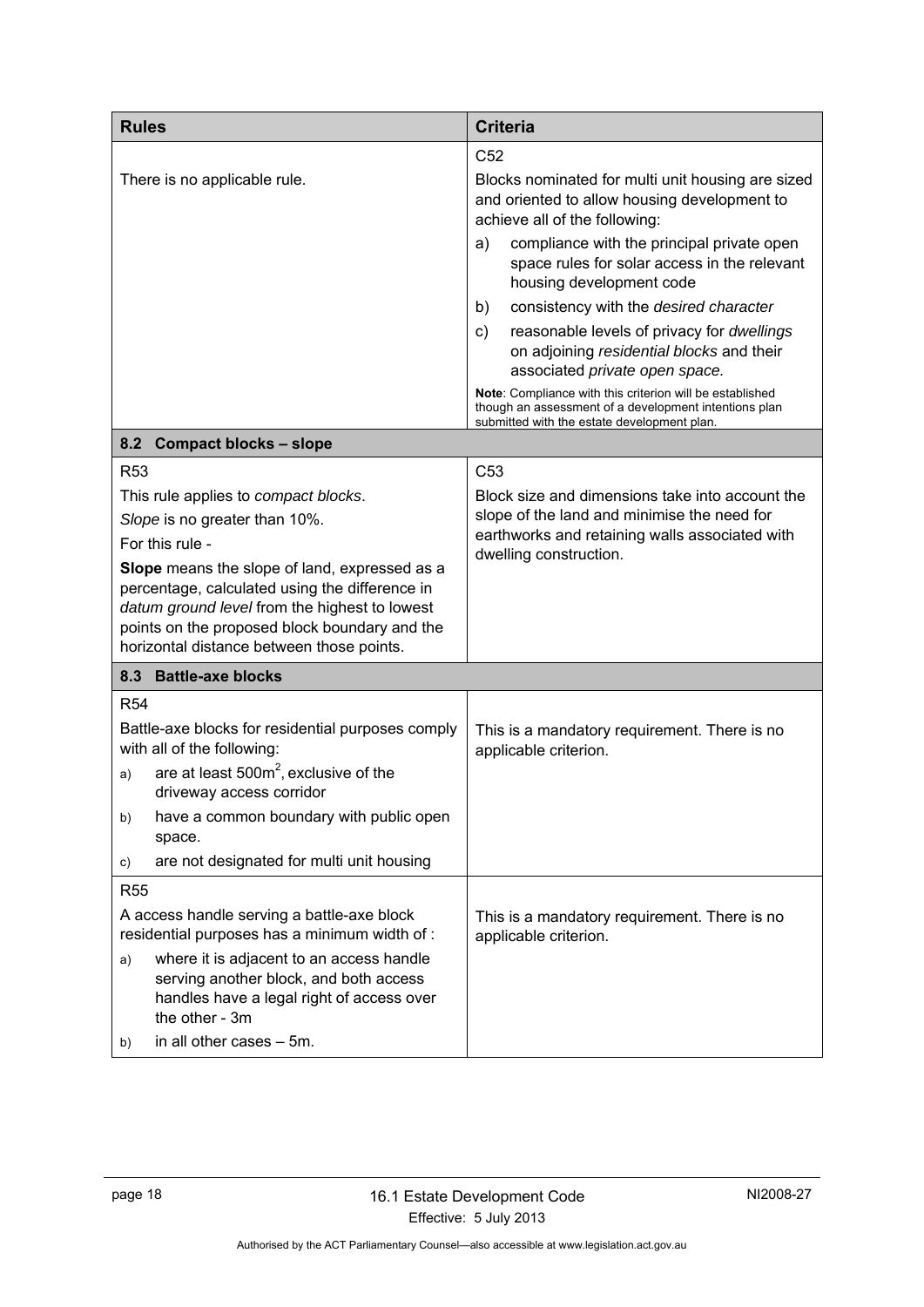<span id="page-22-0"></span>

| <b>Rules</b>                                                                                                                                                                                                                          | <b>Criteria</b>                                                                                                                                                                                                                                                                                                                                              |
|---------------------------------------------------------------------------------------------------------------------------------------------------------------------------------------------------------------------------------------|--------------------------------------------------------------------------------------------------------------------------------------------------------------------------------------------------------------------------------------------------------------------------------------------------------------------------------------------------------------|
| 8.4 Multi unit blocks                                                                                                                                                                                                                 |                                                                                                                                                                                                                                                                                                                                                              |
| <b>R56</b>                                                                                                                                                                                                                            | C <sub>56</sub>                                                                                                                                                                                                                                                                                                                                              |
| Multi-unit blocks enable all dwellings to front a<br>public road or public open space.<br>Note: Compliance with this rule is demonstrated by reference<br>to a development intentions plan lodged with an estate<br>development plan. | The size and shape of multi unit blocks will<br>enable those dwellings in a multi unit housing<br>development that cannot front a public road or<br>public open space, to front an internal road.<br><b>Note:</b> Compliance with this criterion is demonstrated by<br>reference to a development intentions plan lodged with an<br>estate development plan. |
| <b>R57</b>                                                                                                                                                                                                                            | C <sub>57</sub>                                                                                                                                                                                                                                                                                                                                              |
| No more than 50 per cent of the boundary of a<br>multi unit block is common with single dwelling<br>blocks.                                                                                                                           | Multi unit housing does not unreasonably<br>diminish the residential amenity of adjacent<br>single dwelling blocks.                                                                                                                                                                                                                                          |

# <span id="page-22-1"></span>**Element 9: Street network**

<span id="page-22-3"></span><span id="page-22-2"></span>

| <b>Rules</b>                                                                                                                                                                                              | <b>Criteria</b>                                                                                                                                                                                                   |  |
|-----------------------------------------------------------------------------------------------------------------------------------------------------------------------------------------------------------|-------------------------------------------------------------------------------------------------------------------------------------------------------------------------------------------------------------------|--|
| <b>Street network</b><br>9.1                                                                                                                                                                              |                                                                                                                                                                                                                   |  |
| <b>R58</b>                                                                                                                                                                                                | C <sub>58</sub>                                                                                                                                                                                                   |  |
| Maximum driving distance between any dwelling<br>and specified roads complies with the following:<br>minor or major collector street or higher<br>a)<br>order road - 700m<br>arterial road - 1200m.<br>b) | The street layout achieves convenient movement<br>of vehicles between dwellings and collector<br>streets and arterial roads.                                                                                      |  |
| <b>R59</b>                                                                                                                                                                                                | C <sub>59</sub>                                                                                                                                                                                                   |  |
| No more than three turning movements at<br>intersections are required in order to travel from<br>any dwelling to the nearest collector street or<br>arterial road.                                        | The street layout achieves convenient movement<br>of vehicles between dwellings and collector<br>streets and arterial roads.                                                                                      |  |
| 9.2 Street verge                                                                                                                                                                                          |                                                                                                                                                                                                                   |  |
| R60                                                                                                                                                                                                       | C60                                                                                                                                                                                                               |  |
| No more than 50% of the finished street verge<br>surface is impervious.                                                                                                                                   | The finished surface treatment of street verges<br>achieves all of the following:                                                                                                                                 |  |
|                                                                                                                                                                                                           | reasonable opportunities for stormwater<br>a)<br>infiltration and landscaping, including the<br>use of such measures as overland flow<br>paths, castellated kerbing, and infiltration<br>pits around street trees |  |
|                                                                                                                                                                                                           | reasonable maintenance access to utility<br>b)<br>services in accordance with the standards<br>of the relevant utility provider                                                                                   |  |
|                                                                                                                                                                                                           | suitability for uses generating high levels of<br>$\mathsf{c}$<br>pedestrian traffic such as retail centres,<br>schools and community facilities                                                                  |  |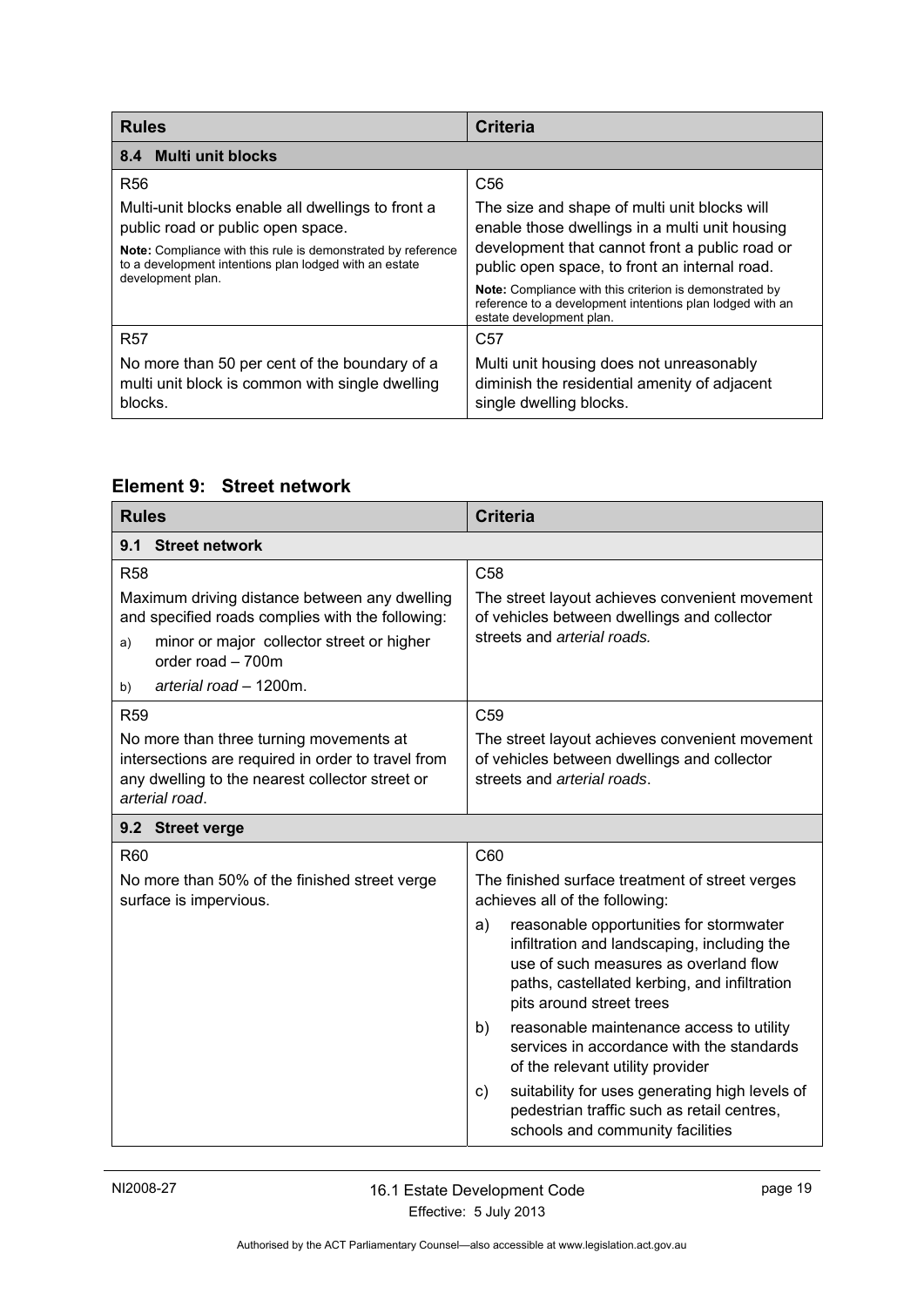<span id="page-23-2"></span><span id="page-23-1"></span><span id="page-23-0"></span>

| <b>Rules</b>                                                                                                                                                                                                                                                                                                                    | <b>Criteria</b>                                                                                                                              |
|---------------------------------------------------------------------------------------------------------------------------------------------------------------------------------------------------------------------------------------------------------------------------------------------------------------------------------|----------------------------------------------------------------------------------------------------------------------------------------------|
|                                                                                                                                                                                                                                                                                                                                 | enables street trees to mature fully without<br>d)<br>suffering undue compaction of the root<br>system.                                      |
| Vehicular access - blocks less than 8m wide<br>9.3                                                                                                                                                                                                                                                                              |                                                                                                                                              |
| R <sub>61</sub>                                                                                                                                                                                                                                                                                                                 |                                                                                                                                              |
| This rule applies to single dwelling blocks where<br>the width of the block at the minimum allowable<br>front boundary setback is less than 8m.                                                                                                                                                                                 | This is a mandatory requirement. There is no<br>applicable criterion.                                                                        |
| No direct vehicular access is provided to either of<br>the following:                                                                                                                                                                                                                                                           |                                                                                                                                              |
| a road with actual or forecast traffic<br>a)<br>volumes in excess of 3000 vehicles per day                                                                                                                                                                                                                                      |                                                                                                                                              |
| any road that is adjacent to an address<br>b)<br>street boundary with a bearing between 70°<br>and $120^\circ$                                                                                                                                                                                                                  |                                                                                                                                              |
| Note: Item b) refers to narrow blocks oriented north-south,<br>with the access street to the north. Refer to appendix A for an<br>explanation of how a street boundary bearing is defined.                                                                                                                                      |                                                                                                                                              |
| 9.4 Rear lanes                                                                                                                                                                                                                                                                                                                  |                                                                                                                                              |
| R <sub>62</sub>                                                                                                                                                                                                                                                                                                                 | C62                                                                                                                                          |
| Residential blocks with frontage to rear lanes are<br>to incorporate habitable rooms above garages at<br>spacing of not less than 50m along the rear lane.                                                                                                                                                                      | Reasonable passive surveillance is provided to<br>rear lanes through the use of measures such as<br>dwellings located in adjoining sections. |
| <b>Note:</b> Blocks incorporating habitable rooms above garages<br>must be nominated on planning control plans submitted with<br>the estate development plan and, if approved, will be<br>nominated in the relevant precinct code.                                                                                              |                                                                                                                                              |
| 9.5 On-street car parking                                                                                                                                                                                                                                                                                                       |                                                                                                                                              |
| R63                                                                                                                                                                                                                                                                                                                             | C63                                                                                                                                          |
| For single dwelling blocks with a frontage to the<br>street of less than 12.5m, undesignated on-street<br>visitor car parking is available at a rate of one car<br>parking space for every two blocks. The on-<br>street visitor car parking spaces are provided<br>within 60m from the frontage of the blocks being<br>served. | A reasonable level of on street or other public car<br>parking for visitors is available at a reasonable<br>distance from each dwelling.     |
| Note: The next rule provides controls in relation to<br>undesignated (unmarked) on-street car parking spaces.                                                                                                                                                                                                                   |                                                                                                                                              |
| R64                                                                                                                                                                                                                                                                                                                             |                                                                                                                                              |
| Undesignated on-street car parking complies<br>with the following:                                                                                                                                                                                                                                                              | This is a mandatory requirement. There is no<br>applicable criterion.                                                                        |
| where the carriageway width is less than<br>a)<br>5.5m, on-street car parking is not permitted                                                                                                                                                                                                                                  |                                                                                                                                              |
| where the carriageway width is 5.5m or<br>b)<br>greater and less than 6m, on-street car<br>parking can only be permitted on one side<br>of the street                                                                                                                                                                           |                                                                                                                                              |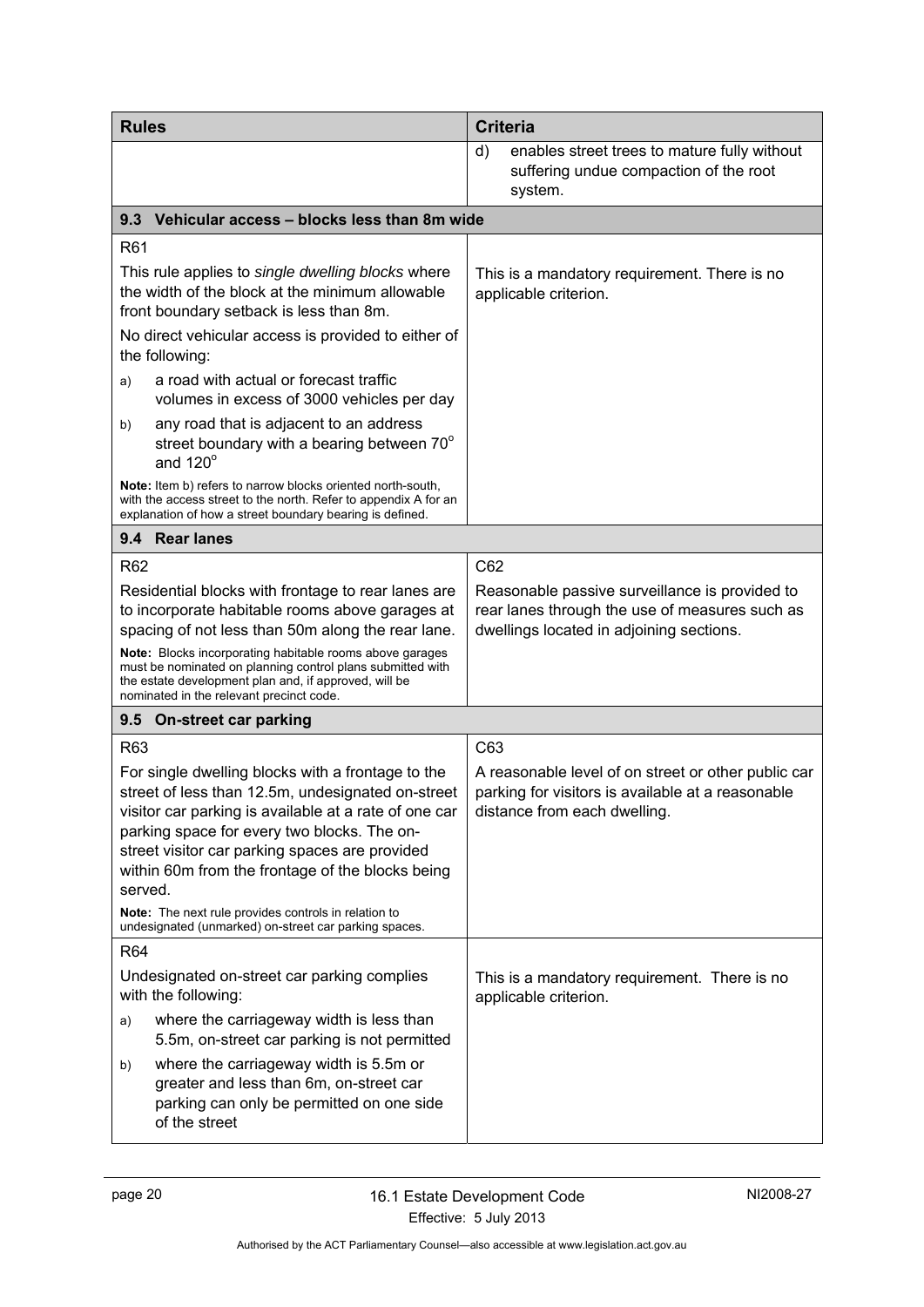| <b>Rules</b>                 |                                                                                                                                                                                                  |     | <b>Criteria</b>                                                                                                                                               |
|------------------------------|--------------------------------------------------------------------------------------------------------------------------------------------------------------------------------------------------|-----|---------------------------------------------------------------------------------------------------------------------------------------------------------------|
| c)                           | where the carriageway width is greater than<br>6m and 7.5m or less, on-street car parking<br>is allowed on both sides of the street where<br>car parking spaces are staggered down the<br>street |     |                                                                                                                                                               |
| d)                           | where the carriageway width is greater than<br>7.5m, on-street car parking spaces can be<br>provided on both sides of the street.                                                                |     |                                                                                                                                                               |
|                              | Note: Refer to note to table 2A for the calculation of<br>carriageway widths.                                                                                                                    |     |                                                                                                                                                               |
|                              |                                                                                                                                                                                                  | C65 |                                                                                                                                                               |
| There is no applicable rule. |                                                                                                                                                                                                  |     | Where on-street car parking is provided as<br>indented car parking spaces, the resulting verge<br>is able to effectively accommodate all of the<br>following: |
|                              |                                                                                                                                                                                                  | a)  | any required utility services and<br>infrastructure                                                                                                           |
|                              |                                                                                                                                                                                                  | b)  | the required street tree plantings                                                                                                                            |
|                              |                                                                                                                                                                                                  | C)  | pervious surfaces for natural stormwater<br>infiltration and healthy tree growth                                                                              |
|                              |                                                                                                                                                                                                  | d)  | the required shared paths                                                                                                                                     |
|                              |                                                                                                                                                                                                  | e)  | a reasonable level of amenity for the<br>adjoining land use                                                                                                   |
|                              |                                                                                                                                                                                                  | f)  | compliance with the desired character.                                                                                                                        |

# <span id="page-24-0"></span>**Element 10: Public realm**

<span id="page-24-1"></span>

| <b>Rules</b>                                                                                                                            | <b>Criteria</b>                                                                               |
|-----------------------------------------------------------------------------------------------------------------------------------------|-----------------------------------------------------------------------------------------------|
| 10.1 Size and location                                                                                                                  |                                                                                               |
| R66<br>Local neighbourhood parks have an area not                                                                                       | This is a mandatory requirement. There is no                                                  |
| less than 0.5ha.                                                                                                                        | applicable criterion.                                                                         |
| Central neighbourhood parks have an area of<br>between 1ha and 2ha.                                                                     |                                                                                               |
| R <sub>67</sub>                                                                                                                         | C67                                                                                           |
| Blocks for residential use comply with at least<br>one of the following:                                                                | Public realm spaces containing recreational<br>facilities or space are provided at accessible |
| not more than 300m from at least one of the<br>a)<br>following:                                                                         | walking distances from all blocks for residential<br>use.                                     |
| a local neighbourhood park<br>i)                                                                                                        |                                                                                               |
| town park or a pedestrian parkland<br>ii)<br>containing recreational facilities such<br>as picnic and barbeque areas and<br>playgrounds |                                                                                               |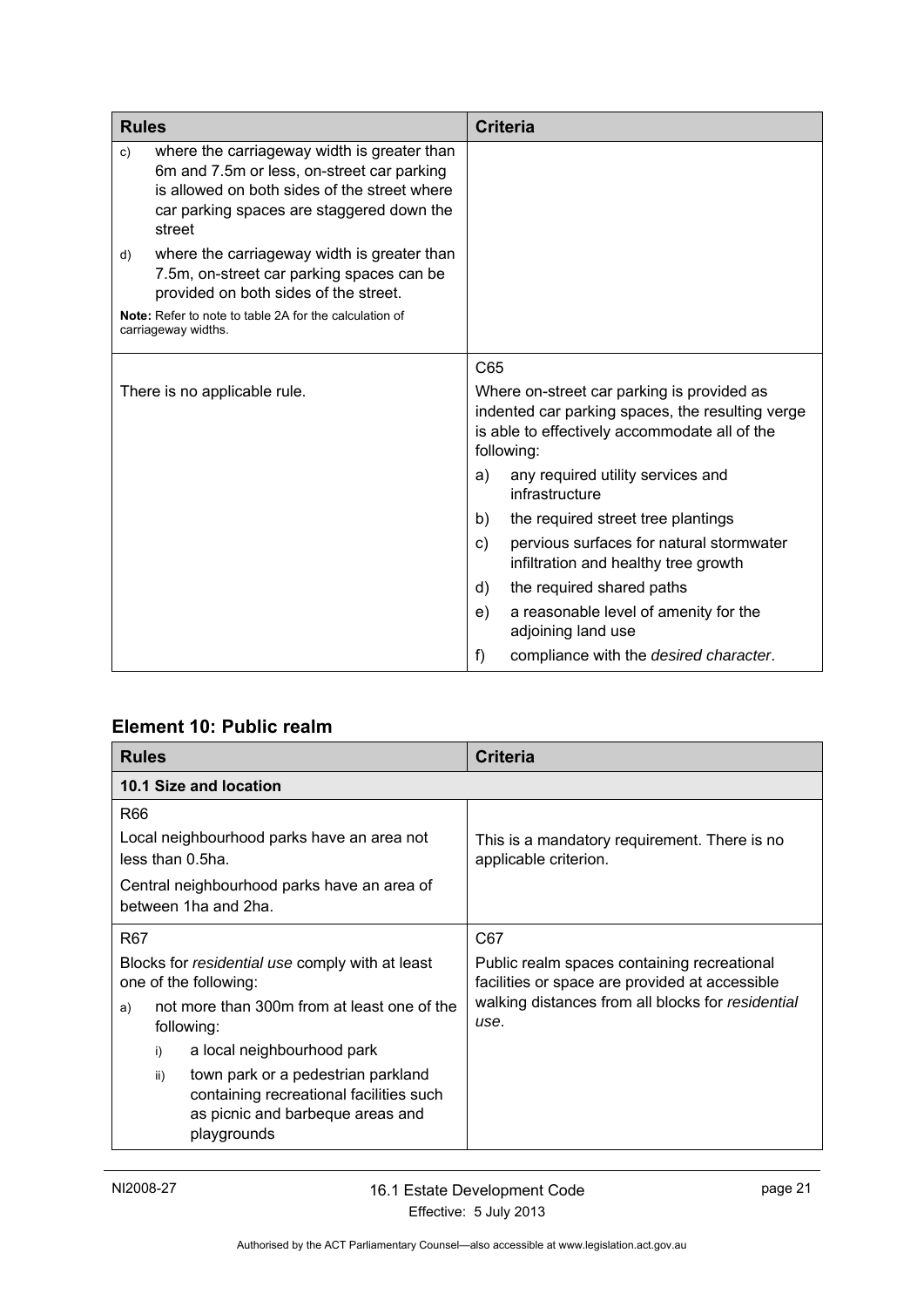| <b>Rules</b> |      |                                             | <b>Criteria</b> |
|--------------|------|---------------------------------------------|-----------------|
| b)           |      | not more than 500m from at least one of the |                 |
|              |      | following:                                  |                 |
|              | i)   | a central neighbourhood park                |                 |
|              | ii)  | neighbourhood oval                          |                 |
|              | iii) | district park                               |                 |
|              | iv)  | district sportsground.                      |                 |

# <span id="page-25-0"></span>**Element 11: Blocks with special characteristics**

<span id="page-25-4"></span><span id="page-25-3"></span><span id="page-25-2"></span><span id="page-25-1"></span>

| <b>Rules</b>                                                                                                                                                                                                                                                                                                   | <b>Criteria</b>                                                       |  |
|----------------------------------------------------------------------------------------------------------------------------------------------------------------------------------------------------------------------------------------------------------------------------------------------------------------|-----------------------------------------------------------------------|--|
| 11.1 Blocks possibly affected by external noise                                                                                                                                                                                                                                                                |                                                                       |  |
| <b>R68</b>                                                                                                                                                                                                                                                                                                     |                                                                       |  |
| In all residential zones, blocks possibly affected<br>by external noise (including, but not restricted to<br>traffic noise) are nominated in an estate<br>development plan.                                                                                                                                    | This is a mandatory requirement. There is no<br>applicable criterion. |  |
| 11.2 Universal housing blocks                                                                                                                                                                                                                                                                                  |                                                                       |  |
| <b>R69</b>                                                                                                                                                                                                                                                                                                     |                                                                       |  |
| Single dwelling blocks that are identified to<br>provide universal housing are nominated in the<br>estate development plan.                                                                                                                                                                                    | This is a mandatory requirement. There is no<br>applicable criterion. |  |
| 11.3 Alternative setbacks                                                                                                                                                                                                                                                                                      |                                                                       |  |
| <b>R70</b>                                                                                                                                                                                                                                                                                                     |                                                                       |  |
| Blocks to which alternative setbacks under the<br>Single Dwelling Housing Development Code<br>apply, are nominated on a planning control plan<br>as part of an estate development plan.                                                                                                                        | This is a mandatory requirement. There is no<br>applicable criterion. |  |
| 11.4 Bushfire prone blocks                                                                                                                                                                                                                                                                                     |                                                                       |  |
| R71                                                                                                                                                                                                                                                                                                            |                                                                       |  |
| Blocks assessed as requiring buildings to be<br>constructed to a specified bushfire construction<br>level in accordance with Australian Standards<br>AS3959- Construction of buildings in bushfire<br>prone areas are to be nominated on a planning<br>control plan as part of the estate development<br>plan. | This is a mandatory requirement. There is no<br>applicable criterion. |  |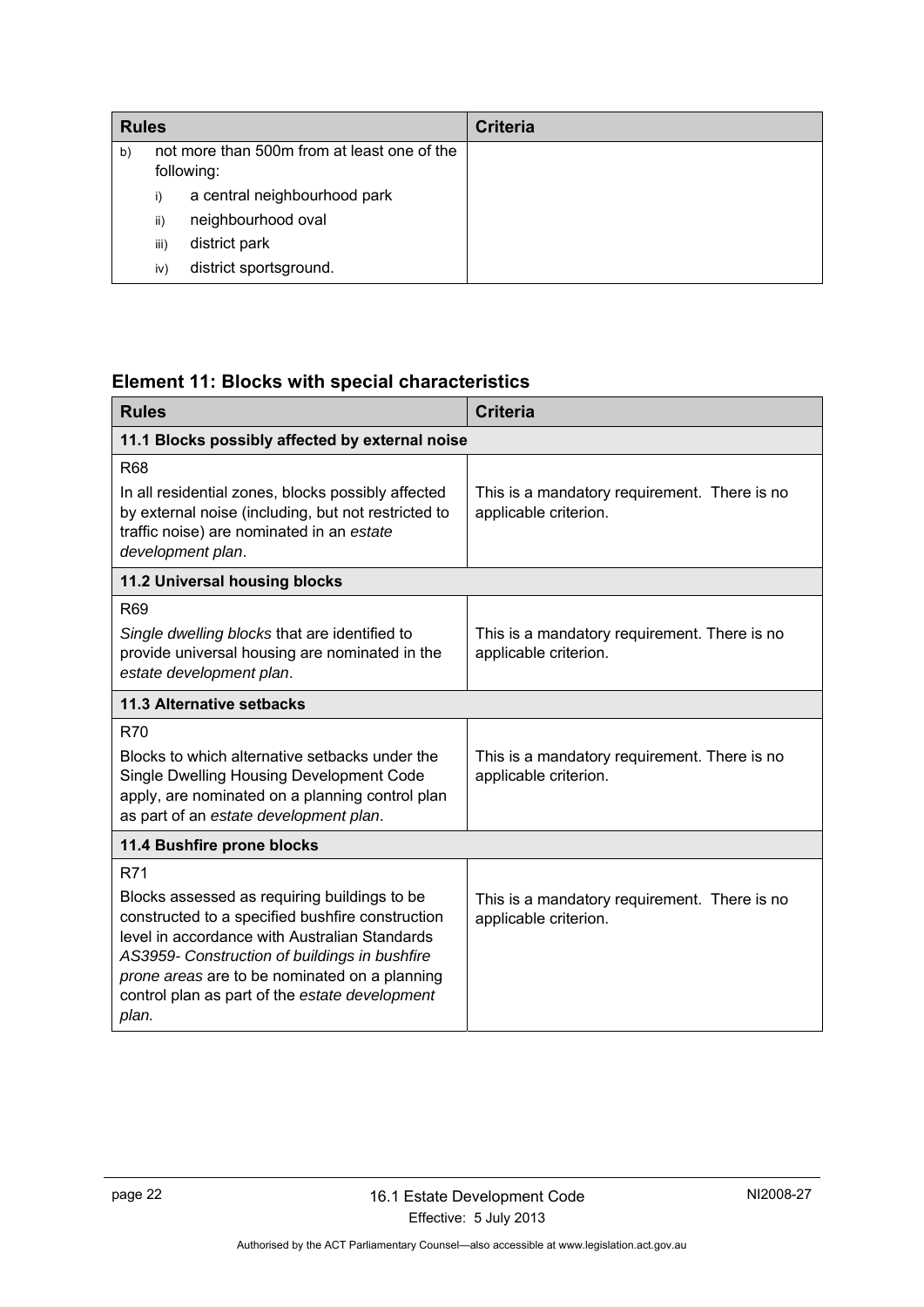# <span id="page-26-0"></span>**Part C – Estate planning in industrial zones**

This part applies to estates in industrial zones. These provisions are additional to the general provisions of part A.

# <span id="page-26-1"></span>**Element 12: Block Layout**

<span id="page-26-5"></span><span id="page-26-4"></span><span id="page-26-3"></span><span id="page-26-2"></span>

| <b>Rules</b>                                                                                                 | <b>Criteria</b>                                                                                                                      |  |
|--------------------------------------------------------------------------------------------------------------|--------------------------------------------------------------------------------------------------------------------------------------|--|
| 12.1 Block size - IZ1                                                                                        |                                                                                                                                      |  |
| <b>R72</b>                                                                                                   |                                                                                                                                      |  |
| In IZ1 the minimum block size resulting from a<br>subdivision of an industrial lease is 5000m <sup>2</sup> . | This is a mandatory requirement. There is no<br>applicable criterion.                                                                |  |
|                                                                                                              | C73                                                                                                                                  |  |
| There is no applicable rule                                                                                  | All industrial blocks contain sufficient area to<br>allow for the development of buildings for a<br>permissible use within the zone. |  |
|                                                                                                              | For the purposes of this criterion the battle-axe<br>block access handle is not to be included in the<br>area calculation.           |  |
| 12.2 Block frontage and slope                                                                                |                                                                                                                                      |  |
|                                                                                                              | C74                                                                                                                                  |  |
| There is no applicable rule.                                                                                 | Each industrial block achieves all of the<br>following:                                                                              |  |
|                                                                                                              | adequate access for heavy vehicles<br>a)                                                                                             |  |
|                                                                                                              | access and egress of heavy vehicles in a<br>b)<br>forward direction.                                                                 |  |
|                                                                                                              | Note: Compliance with this criterion is demonstrated by the<br>application of vehicle turning templates.                             |  |
| <b>R75</b>                                                                                                   | C75                                                                                                                                  |  |
| The slope across the frontage or length of the<br>block is not to exceed 10 per cent.                        | The finished gradient of a block is suitable for<br>industrial development.                                                          |  |
| Note: Slope is to be calculated from the proposed finished<br>ground levels.                                 | Note: Compliance with this criterion is demonstrated by a<br>geotechnical assessment prepared by a suitably qualified<br>person.     |  |
| <b>12.3 Block access</b>                                                                                     |                                                                                                                                      |  |
| <b>R76</b>                                                                                                   |                                                                                                                                      |  |
| Access to an industrial estate area through<br>existing or future residential areas is not<br>permitted.     | This is a mandatory requirement. There is no<br>applicable criterion.                                                                |  |
| 12.4 Battle-axe blocks                                                                                       |                                                                                                                                      |  |
| <b>R77</b>                                                                                                   |                                                                                                                                      |  |
| Battle-axe blocks allow for all of the following:                                                            | This is a mandatory requirement. There is no                                                                                         |  |
| heavy vehicular access and egress in a<br>a)<br>forward direction                                            | applicable criterion.                                                                                                                |  |
| the passing of heavy vehicles on the access<br>b)<br>handle                                                  |                                                                                                                                      |  |
| by applying AUSTROADS Design Vehicles and<br>Turning Templates.                                              |                                                                                                                                      |  |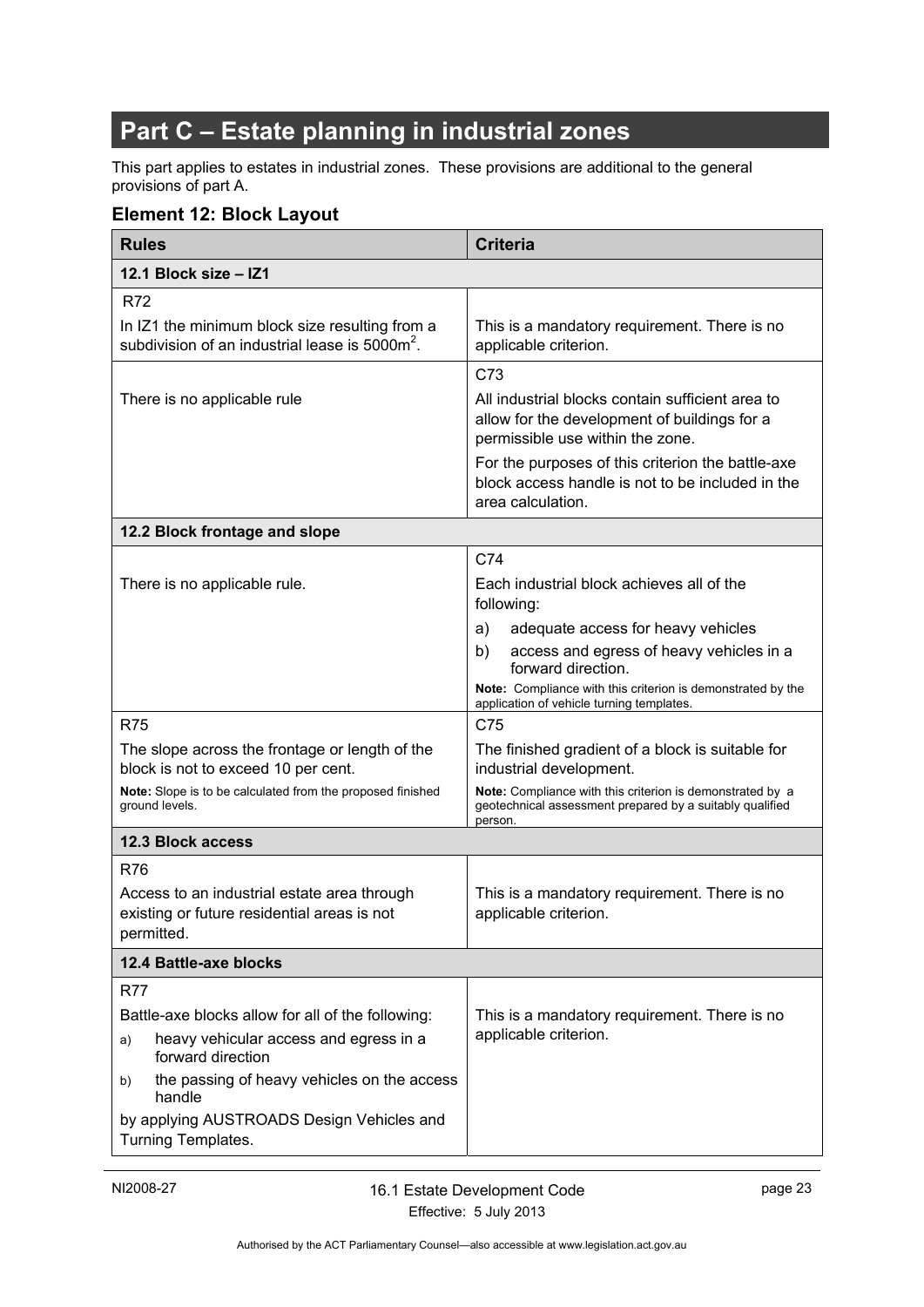# **Part D – Endorsement by government agencies (entities)**

In addition to infrastructure in the public realm this part also applies to infrastructure within common property under a proposed community title scheme (Community Titles Act 2001).

# <span id="page-27-0"></span>**Element 13: Public transport, walking and cycling**

<span id="page-27-2"></span><span id="page-27-1"></span>

| <b>Rules</b>                          |      |                                                                                                                                                                                                                                          | <b>Criteria</b>                              |
|---------------------------------------|------|------------------------------------------------------------------------------------------------------------------------------------------------------------------------------------------------------------------------------------------|----------------------------------------------|
|                                       |      | 13.1 Public transport                                                                                                                                                                                                                    |                                              |
| <b>R78</b>                            |      |                                                                                                                                                                                                                                          |                                              |
| Bus routes are to be endorsed by TAMS |      |                                                                                                                                                                                                                                          | This is a mandatory requirement. There is no |
| Note:<br>following:                   |      | In making its assessment TAMS will consider all of the                                                                                                                                                                                   | applicable criterion.                        |
| a)                                    |      | Strategic Public Transport Network, including the<br>Frequent Network structure and service characteristics                                                                                                                              |                                              |
| b)                                    |      | <b>TAMS Design Standards for Urban Infrastructure</b><br>DS02-Road Planning or its successor                                                                                                                                             |                                              |
| C)<br>d)                              | i)   | <b>TAMS Design Standards for Urban Infrastructure</b><br>DS03-Road Design or its successor<br>whether the configuration of the bus route meets all of<br>the following -<br>allows for the movement of buses unimpeded by<br>parked cars |                                              |
|                                       | ii)  | safely accommodates on-road cycling                                                                                                                                                                                                      |                                              |
|                                       | iii) | avoids the need for cars to overtake parked<br>buses                                                                                                                                                                                     |                                              |
|                                       | iv)  | ensures that buses maintain priority en route and<br>from departing bus stops                                                                                                                                                            |                                              |
| e)                                    |      | whether the nominated bus routes are consistent with -                                                                                                                                                                                   |                                              |
|                                       | i)   | for estates in other than industrial zones - table<br>2A                                                                                                                                                                                 |                                              |
|                                       | ii)  | for estates in industrial zones - table 2B.                                                                                                                                                                                              |                                              |
| f)                                    |      | whether the any of the following features on the<br>proposed route will adversely affect its function as a<br>bus route -                                                                                                                |                                              |
|                                       | i)   | local area traffic management                                                                                                                                                                                                            |                                              |
|                                       | ii)  | traffic calming                                                                                                                                                                                                                          |                                              |
| g)                                    |      | whether bus priority is facilitated through one or more<br>of the following $-$                                                                                                                                                          |                                              |
|                                       | i)   | queue jump lanes                                                                                                                                                                                                                         |                                              |
|                                       | ii)  | local signal priority                                                                                                                                                                                                                    |                                              |
|                                       | iii) | local traffic/parking controls                                                                                                                                                                                                           |                                              |
|                                       | iv)  | bus only lanes                                                                                                                                                                                                                           |                                              |
|                                       | V)   | bus only streets                                                                                                                                                                                                                         |                                              |
|                                       | vi)  | no turning exemptions.                                                                                                                                                                                                                   |                                              |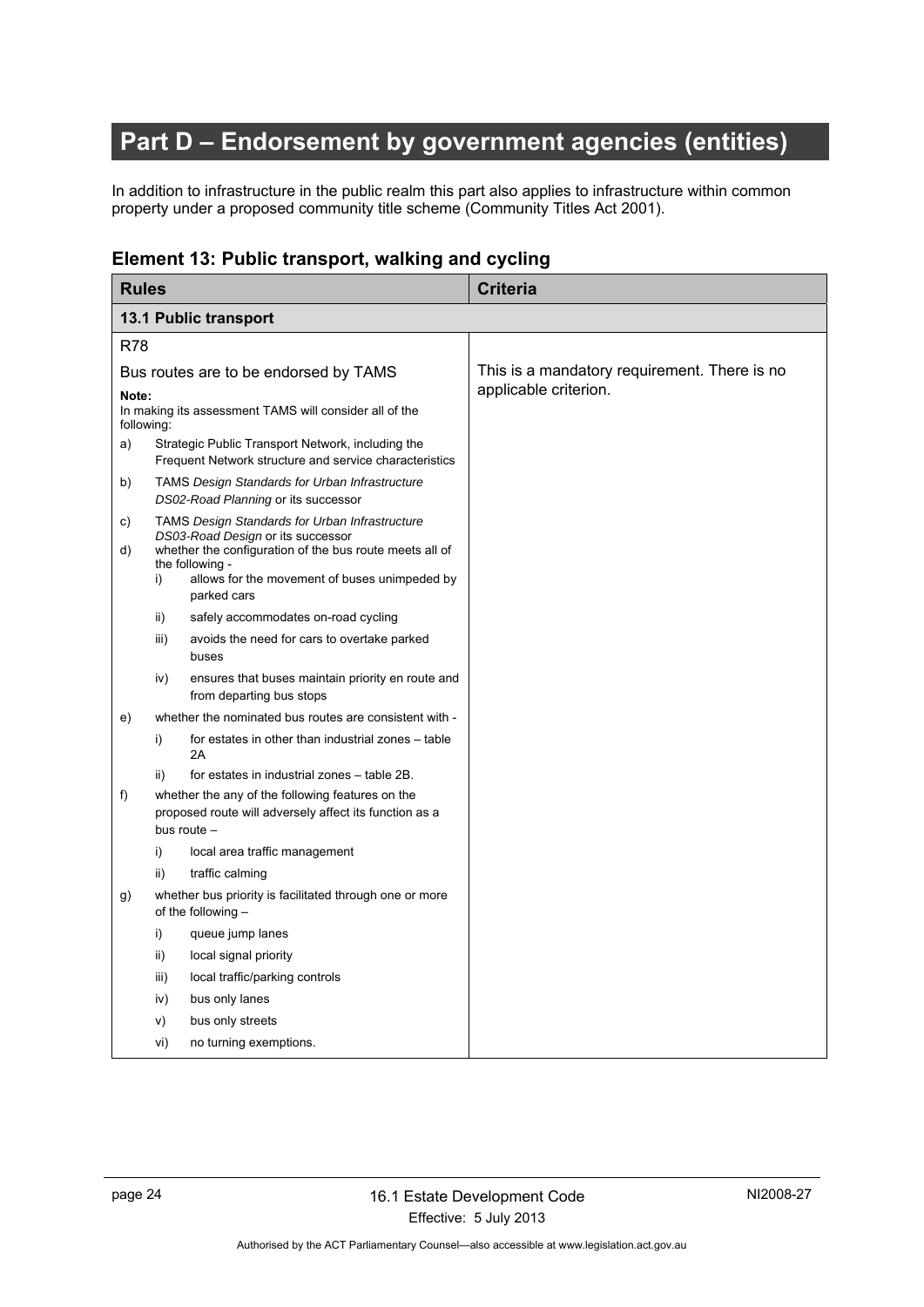<span id="page-28-0"></span>

| <b>Rules</b>                                                                         |                                        |                                                                                                                                                          | <b>Criteria</b>                              |  |
|--------------------------------------------------------------------------------------|----------------------------------------|----------------------------------------------------------------------------------------------------------------------------------------------------------|----------------------------------------------|--|
| <b>R79</b>                                                                           |                                        |                                                                                                                                                          |                                              |  |
| Bus stop locations are to be endorsed by TAMS.                                       |                                        |                                                                                                                                                          | This is a mandatory requirement. There is no |  |
| Note:                                                                                |                                        |                                                                                                                                                          | applicable criterion                         |  |
| following:                                                                           |                                        | In making its assessment TAMS will consider all of the                                                                                                   |                                              |  |
| a)                                                                                   |                                        | <b>TAMS Design Standards for Urban Infrastructure</b><br>DS02-Road Planning or its successor                                                             |                                              |  |
| b)                                                                                   | apart                                  | whether bus stops on coverage routes and frequent<br>local service routes are located not less than 400m                                                 |                                              |  |
| c)                                                                                   |                                        | whether bus stops on the same route but serving<br>opposite directions of bus travel are located not less<br>than 100m apart                             |                                              |  |
| d)                                                                                   |                                        | whether bus stops are located to achieve legibility and<br>convenience for passengers.                                                                   |                                              |  |
| <b>R80</b>                                                                           |                                        |                                                                                                                                                          |                                              |  |
|                                                                                      |                                        | Bus routes that cross busy roads are to be                                                                                                               | This is a mandatory requirement. There is no |  |
|                                                                                      |                                        | endorsed by TAMS.                                                                                                                                        | applicable criterion.                        |  |
| Note:                                                                                |                                        | TAMS will endorse the intersection of a bus route with a road                                                                                            |                                              |  |
| provided:                                                                            |                                        | that carries or is forecast to carry in excess of 6000 vehicles<br>per day (arterial road) if one or more of the following are                           |                                              |  |
| a)                                                                                   |                                        | a left turn onto the arterial road and right turn from the<br>arterial road into the adjoining area                                                      |                                              |  |
| b)                                                                                   |                                        | a signalised intersection.                                                                                                                               |                                              |  |
|                                                                                      |                                        | TAMS may consider departures. In making its assessment<br>TAMS will consider all of the following:                                                       |                                              |  |
|                                                                                      | i)                                     | whether the intersection will allow buses to<br>safely gain access to adjoining neighbourhoods<br>without the need for complicated turning<br>manoeuvres |                                              |  |
|                                                                                      | ii)                                    | whether the intersection will unreasonably add to<br>bus travel times                                                                                    |                                              |  |
|                                                                                      | iii)                                   | <b>TAMS Design Standards for Urban Infrastructure</b><br>DS02-Road Planning or its successor.                                                            |                                              |  |
|                                                                                      | iv)                                    | <b>TAMS Design Standards for Urban Infrastructure</b><br>DS03-Road Design or its successor.                                                              |                                              |  |
|                                                                                      | 13.2 Pedestrian and cycling facilities |                                                                                                                                                          |                                              |  |
| R81                                                                                  |                                        |                                                                                                                                                          |                                              |  |
| On-road cycling is to be endorsed by TAMS.                                           |                                        |                                                                                                                                                          | This is a mandatory requirement. There is no |  |
| Note:                                                                                |                                        |                                                                                                                                                          | applicable criterion.                        |  |
| TAMS will endorse on-road cycling lanes if they comply with<br>all of the following: |                                        |                                                                                                                                                          |                                              |  |
| a)                                                                                   | 1.5m wide                              |                                                                                                                                                          |                                              |  |
| b)<br>C)                                                                             |                                        | <b>AUSTROADS Guidelines</b><br><b>TAMS Design Standards for Urban Infrastructure</b>                                                                     |                                              |  |
|                                                                                      |                                        | DS13-Pedestrian and Cycle Facilities or its successor.                                                                                                   |                                              |  |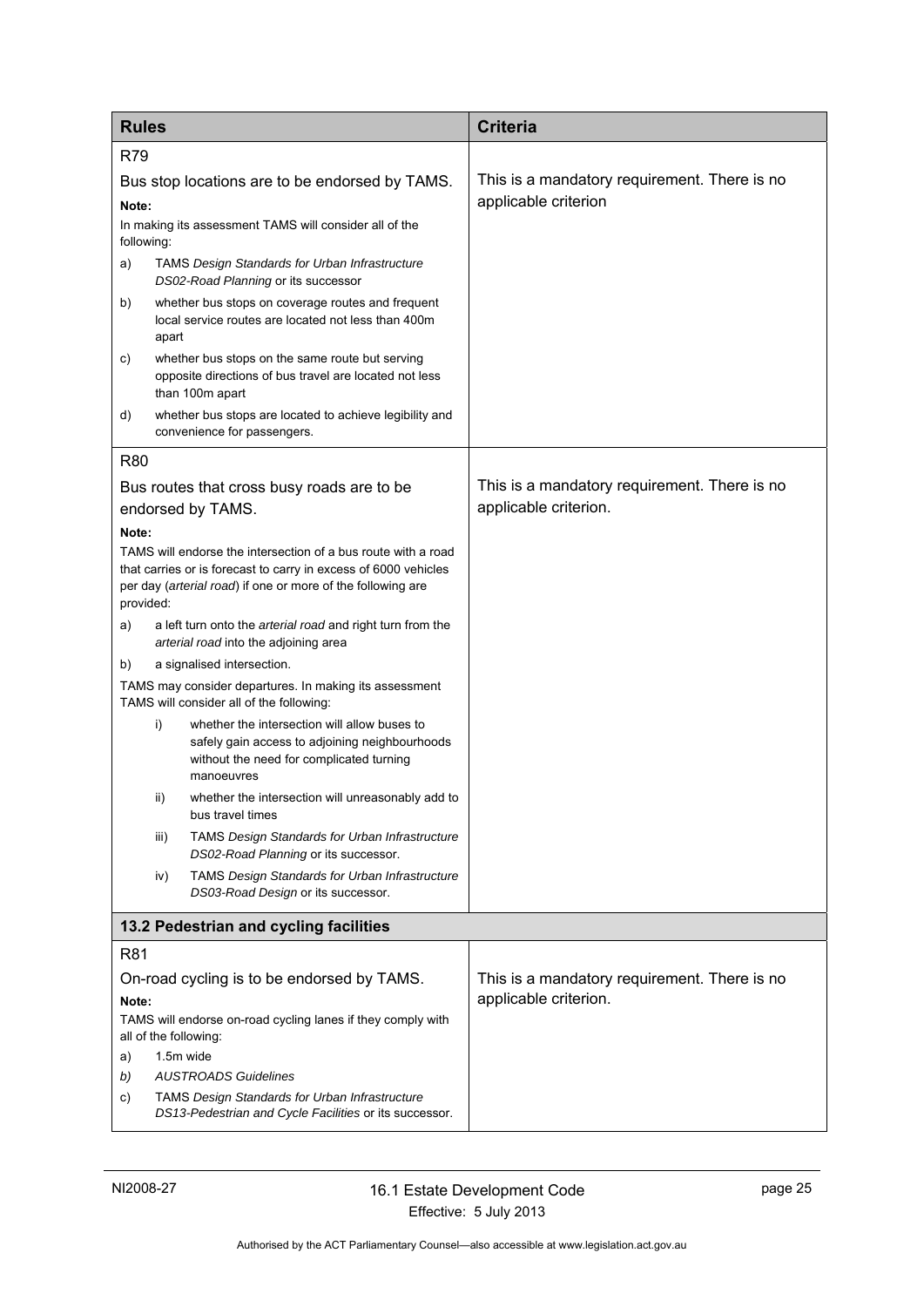| <b>Rules</b>                                                                                                                                 |                                                                                                                                                    | <b>Criteria</b>                                                       |
|----------------------------------------------------------------------------------------------------------------------------------------------|----------------------------------------------------------------------------------------------------------------------------------------------------|-----------------------------------------------------------------------|
| R82                                                                                                                                          |                                                                                                                                                    |                                                                       |
| Shared paths are to be endorsed by TAMS.<br>Note:<br>TAMS will endorse shared paths if they comply with all of the<br>following:             |                                                                                                                                                    | This is a mandatory requirement. There is no<br>applicable criterion. |
| a)                                                                                                                                           | for estates in other than industrial zones – table 2A                                                                                              |                                                                       |
| b)                                                                                                                                           | for estates in industrial zones - table 2B                                                                                                         |                                                                       |
| C)                                                                                                                                           | table 5                                                                                                                                            |                                                                       |
| d)                                                                                                                                           | <b>TAMS Design Standards for Urban Infrastructure</b><br>DS13- Pedestrian and Cycle Facilities or its successor                                    |                                                                       |
| e)                                                                                                                                           | pram crossings are provided for all shared paths at<br>street intersections. Driveway verge crossings cannot<br>be substituted for pram crossings. |                                                                       |
| f)                                                                                                                                           | lighting is provided to shared paths in accordance with<br>Australian Standards AS115.3.1- Lighting for roads and<br>public spaces.                |                                                                       |
|                                                                                                                                              | TAMS may endorse departures. In making its assessment<br>TAMS will consider the following;                                                         |                                                                       |
|                                                                                                                                              | i)<br><b>TAMS Design Standards for Urban Infrastructure</b><br>DS12-Public Lighting or its successor.                                              |                                                                       |
|                                                                                                                                              | <b>TAMS Design Standards for Urban Infrastructure</b><br>ii)<br>DS13- Pedestrian and Cycle Facilities or its<br>successor.                         |                                                                       |
| <b>R83</b>                                                                                                                                   |                                                                                                                                                    |                                                                       |
| Shared path crossings of streets where the<br>actual or forecast traffic volumes exceed 3000<br>vehicles per day are to be endorsed by TAMS. |                                                                                                                                                    | This is a mandatory requirement. There is no<br>applicable criterion. |
| Note:                                                                                                                                        |                                                                                                                                                    |                                                                       |
|                                                                                                                                              | TAMS will endorse shared path crossings if one or more of the<br>following are provided:                                                           |                                                                       |
| a)                                                                                                                                           | signals                                                                                                                                            |                                                                       |
| b)                                                                                                                                           | pedestrian refuges                                                                                                                                 |                                                                       |
| C)                                                                                                                                           | slow points                                                                                                                                        |                                                                       |
|                                                                                                                                              | TAMS may consider the following:                                                                                                                   |                                                                       |
|                                                                                                                                              | TAMS Design Standards for Urban Infrastructure DS12-<br>i)<br>Public Lighting or its successor.                                                    |                                                                       |
|                                                                                                                                              | ii)<br>TAMS Design Standards for Urban Infrastructure DS13-<br>Pedestrian and Cycle Facilities or its successor.                                   |                                                                       |
| <b>R84</b>                                                                                                                                   |                                                                                                                                                    |                                                                       |
| Sight distances at shared path street crossings<br>are to be endorsed by TAMS.                                                               |                                                                                                                                                    | This is a mandatory requirement. There is no<br>applicable criterion. |
| Note:                                                                                                                                        |                                                                                                                                                    |                                                                       |
| In making its assessment TAMS will consider all of the<br>following -                                                                        |                                                                                                                                                    |                                                                       |
| a)                                                                                                                                           | <b>AUSTROADS Guidelines</b>                                                                                                                        |                                                                       |
| b)                                                                                                                                           | Australian Standard AS1742.10 - Pedestrian control<br>and protection                                                                               |                                                                       |
| C)                                                                                                                                           | <b>TAMS Design Standards for Urban Infrastructure</b><br>DS 03 Road Design or its successor.                                                       |                                                                       |
| d)                                                                                                                                           | TAMS Design Standards for Urban Infrastructure DS13<br>Pedestrian and Cycle Facilities or its successor.                                           |                                                                       |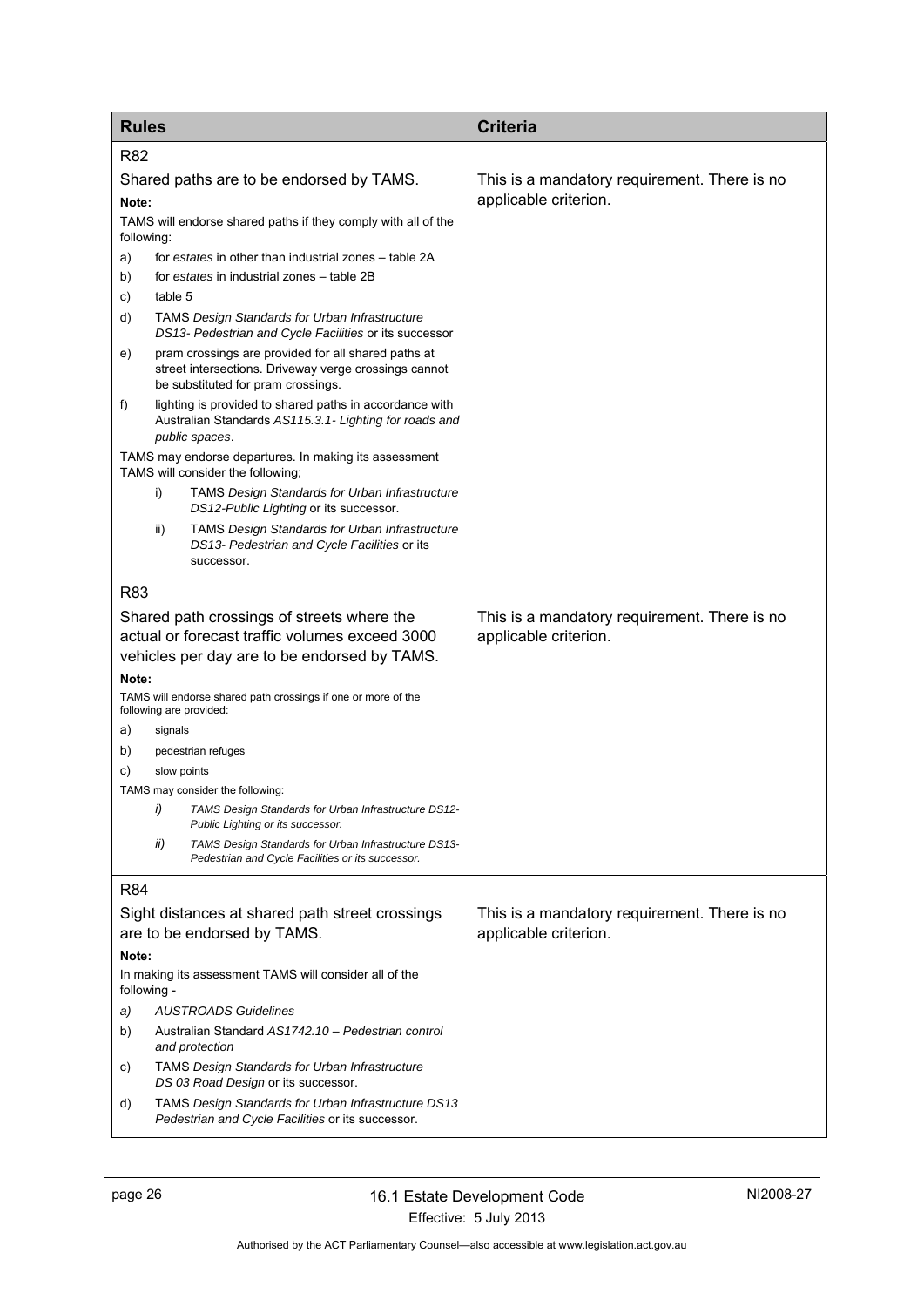# <span id="page-30-0"></span>**Element 14: Street networks**

<span id="page-30-1"></span>

| <b>Rules</b>                                                                                                                           |                                                                                                                                                                                                                                                                                                                      | <b>Criteria</b>                                                       |
|----------------------------------------------------------------------------------------------------------------------------------------|----------------------------------------------------------------------------------------------------------------------------------------------------------------------------------------------------------------------------------------------------------------------------------------------------------------------|-----------------------------------------------------------------------|
|                                                                                                                                        | <b>14.1 Street function</b>                                                                                                                                                                                                                                                                                          |                                                                       |
| <b>R85</b>                                                                                                                             |                                                                                                                                                                                                                                                                                                                      |                                                                       |
| Street types are to be endorsed by TAMS.                                                                                               |                                                                                                                                                                                                                                                                                                                      | This is a mandatory requirement. There is no                          |
| Note:                                                                                                                                  |                                                                                                                                                                                                                                                                                                                      | applicable criterion.                                                 |
|                                                                                                                                        | TAMS will endorse street types if they comply with the design<br>speed and traffic volume provisions in the following:                                                                                                                                                                                               |                                                                       |
| a)<br>b)                                                                                                                               | for estates in other than industrial zones - table 2A<br>for estates in industrial zones - table 2B.                                                                                                                                                                                                                 |                                                                       |
|                                                                                                                                        | TAMS may endorse the upgrading of a street (from the level<br>complying with the relevant table specified in this rule) to the<br>next highest level in the hierarchy of roads. In making its<br>assessment TAMS will consider whether the street in<br>question performs the function of the specified street type. |                                                                       |
| <b>R86</b>                                                                                                                             |                                                                                                                                                                                                                                                                                                                      |                                                                       |
|                                                                                                                                        | Connections between streets with different                                                                                                                                                                                                                                                                           | This is a mandatory requirement. There is no                          |
|                                                                                                                                        | hierarchies are to be endorsed by TAMS.                                                                                                                                                                                                                                                                              | applicable criterion.                                                 |
| Note:                                                                                                                                  |                                                                                                                                                                                                                                                                                                                      |                                                                       |
| street hierarchy is:                                                                                                                   | TAMS will endorse connections between streets with different<br>hierarchies where there are no more than two levels of<br>separation in the hierarchy. For the purposes of this rule the                                                                                                                             |                                                                       |
| i)                                                                                                                                     | rear lane or shared access street                                                                                                                                                                                                                                                                                    |                                                                       |
| ii)                                                                                                                                    | access street A                                                                                                                                                                                                                                                                                                      |                                                                       |
| iii)                                                                                                                                   | access street B                                                                                                                                                                                                                                                                                                      |                                                                       |
| iv)                                                                                                                                    | minor collector                                                                                                                                                                                                                                                                                                      |                                                                       |
| V)                                                                                                                                     | major collector                                                                                                                                                                                                                                                                                                      |                                                                       |
| vi)                                                                                                                                    | arterial road                                                                                                                                                                                                                                                                                                        |                                                                       |
| than a major collector.                                                                                                                | These street types are defined in tables 1A, 1B and 1C. For<br>the purposes of this note an arterial road is one level higher                                                                                                                                                                                        |                                                                       |
| R87                                                                                                                                    |                                                                                                                                                                                                                                                                                                                      |                                                                       |
| TAMS.                                                                                                                                  | Intersection designs are to be endorsed by                                                                                                                                                                                                                                                                           | This is a mandatory requirement. There is no<br>applicable criterion. |
| Note:                                                                                                                                  |                                                                                                                                                                                                                                                                                                                      |                                                                       |
| TAMS may endorse intersection designs where left-in and<br>left-out intersections supplement crossroads or staggered<br>intersections. |                                                                                                                                                                                                                                                                                                                      |                                                                       |
|                                                                                                                                        | In making its assessment TAMS will consider the following:                                                                                                                                                                                                                                                           |                                                                       |
| i)                                                                                                                                     | <b>AUSTROADS Guidelines</b>                                                                                                                                                                                                                                                                                          |                                                                       |
| ii)                                                                                                                                    | <b>TAMS Design Standards for Urban</b><br>Infrastructure DS02-Road Planning or its<br>successor                                                                                                                                                                                                                      |                                                                       |
| iii)                                                                                                                                   | <b>TAMS Design Standards for Urban Infrastructure</b><br>DS03-Road Design or its successor                                                                                                                                                                                                                           |                                                                       |
| iv)                                                                                                                                    | <b>TAMS Design Standards for Urban Infrastructure</b><br>DS13-Pedestrian and Cycle Facilities or its<br>successor                                                                                                                                                                                                    |                                                                       |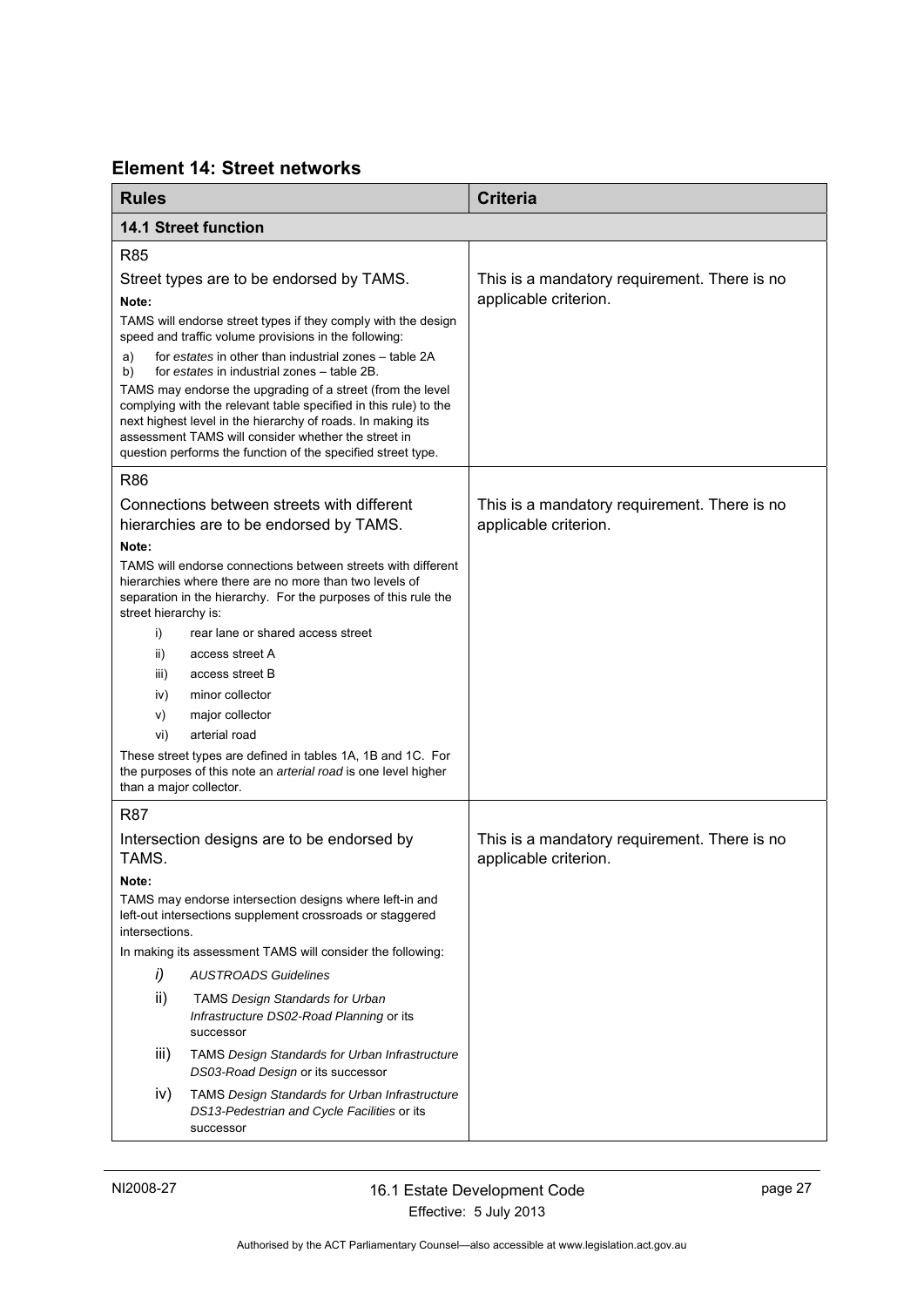| <b>Rules</b>                                                                                                                                                                           | <b>Criteria</b>                                                       |
|----------------------------------------------------------------------------------------------------------------------------------------------------------------------------------------|-----------------------------------------------------------------------|
| <b>R88</b>                                                                                                                                                                             |                                                                       |
| This rule applies to residential zones and CZ5.                                                                                                                                        | This is a mandatory requirement. There is no                          |
| Spacing of intersections is to be endorsed by<br>TAMS.                                                                                                                                 | applicable criterion.                                                 |
| Note:                                                                                                                                                                                  |                                                                       |
| TAMS will endorse the spacing of intersections if they comply<br>with table 6.                                                                                                         |                                                                       |
| TAMS may consider departures. In making its assessment<br>TAMS will consider whether the proposed spacing of<br>intersections will allow for safe and convenient vehicle<br>movements. |                                                                       |
| R89                                                                                                                                                                                    |                                                                       |
| This rule applies to zones other than residential<br>zones and CZ5.                                                                                                                    | This is a mandatory requirement. There is no<br>applicable criterion. |
| Spacing of intersections is to be endorsed by<br>TAMS.                                                                                                                                 |                                                                       |
| Note:                                                                                                                                                                                  |                                                                       |
| In making its assessment TAMS will consider whether the<br>proposed spacing of intersections will allow for safe and<br>convenient vehicle movements.                                  |                                                                       |
| <b>R90</b>                                                                                                                                                                             |                                                                       |
| Four-way intersections are to be endorsed by                                                                                                                                           | This is a mandatory requirement. There is no                          |
| TAMS.                                                                                                                                                                                  | applicable criterion.                                                 |
| Note:<br>TAMS will endorse four-way intersections where they are                                                                                                                       |                                                                       |
| controlled by traffic signals or a roundabout.                                                                                                                                         |                                                                       |
| TAMS may consider departures, except in the circumstances<br>listed below. In making its assessment TAMS will consider<br>whether                                                      |                                                                       |
| the intersection design and forecast traffic volumes<br>a)<br>meet the recommended limits as specified in<br><b>AUSTROADS Guidelines</b>                                               |                                                                       |
| whether physical measures are correctly designed to<br>b)<br>define priorities and enhance safety.                                                                                     |                                                                       |
| <b>TAMS Design Standards for Urban Infrastructure</b><br>C)<br>DS03-Road Design or its successor                                                                                       |                                                                       |
| TAMS will not consider departures in the case of the<br>following intersections:<br>minor collector with minor collector<br>i)<br>ii)<br>major collector with major collector.         |                                                                       |
| R91                                                                                                                                                                                    |                                                                       |
| Vehicle entry and egress points are endorsed by                                                                                                                                        | This is a mandatory requirement. There is no                          |
| the Emergency Services Authority (ESA).                                                                                                                                                | applicable criterion                                                  |
| Note:                                                                                                                                                                                  |                                                                       |
| ESA will endorse vehicle entry and egress points where they<br>allow access by a 12.5m single unit truck (Hazmat vehicle).                                                             |                                                                       |
| ESA may consider departures.                                                                                                                                                           |                                                                       |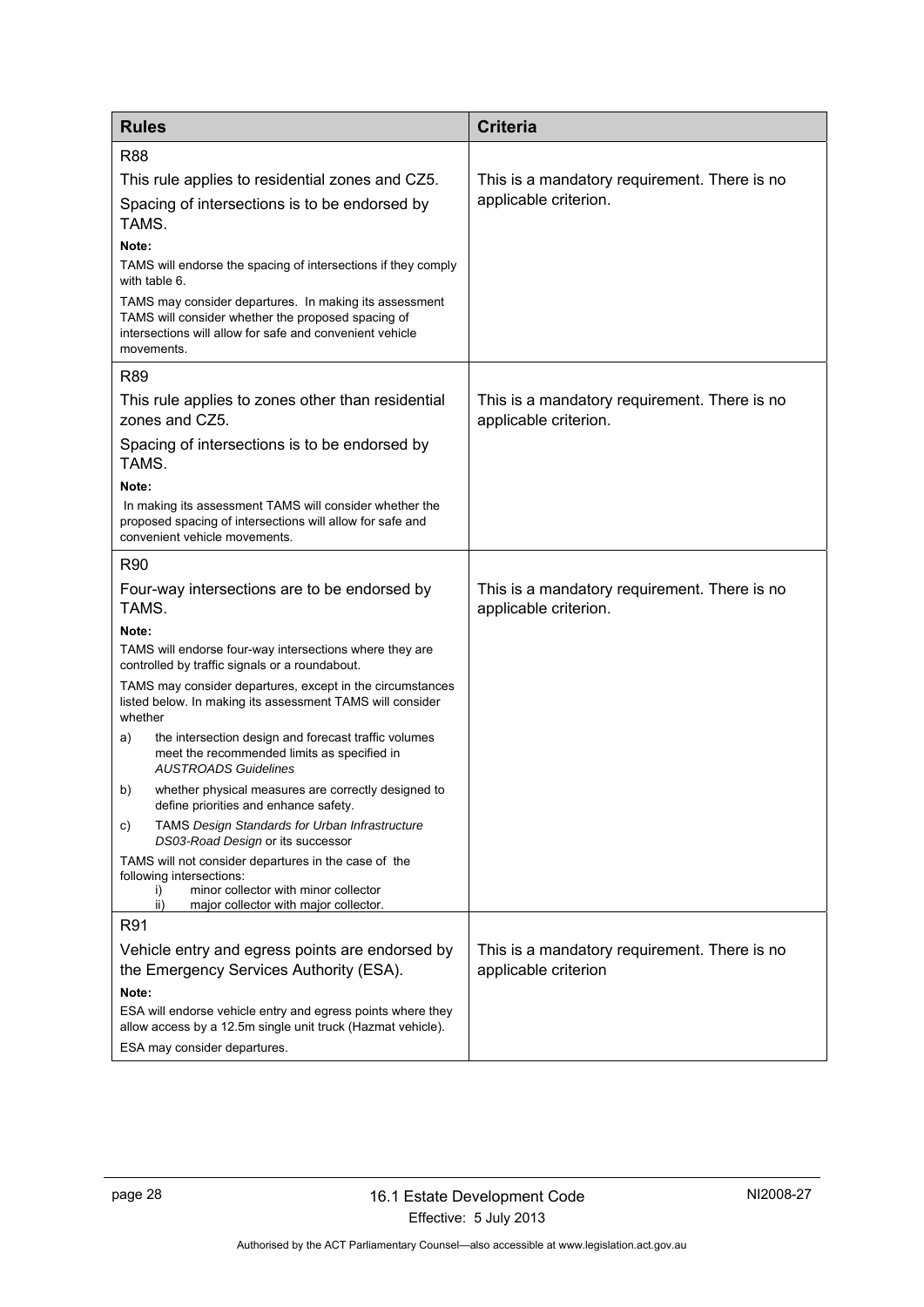<span id="page-32-0"></span>

| <b>Rules</b>                                    |                                                                                                                                                    | <b>Criteria</b>                                                       |
|-------------------------------------------------|----------------------------------------------------------------------------------------------------------------------------------------------------|-----------------------------------------------------------------------|
| <b>14.2 Street geometry</b>                     |                                                                                                                                                    |                                                                       |
| R92                                             |                                                                                                                                                    |                                                                       |
| Street verge widths are to be endorsed by TAMS. |                                                                                                                                                    | This is a mandatory requirement. There is no                          |
| Note:                                           |                                                                                                                                                    | applicable criterion.                                                 |
| with the following:                             | TAMS will endorse street verge widths where they comply                                                                                            |                                                                       |
| a)<br>b)                                        | for estates in other than industrial zones - table 2A<br>for estates in industrial zones - table 2B.                                               |                                                                       |
| the following:                                  | TAMS may consider departures. In making its assessment<br>TAMS will consider whether street verge widths achieve all of                            |                                                                       |
| i)                                              | all relevant utility providers comply with TAMS<br>Design Standards for Urban Infrastructure DS02-<br>Road Planning or its successor               |                                                                       |
| ii)                                             | all relevant utility providers comply with TAMS<br>Design Standards for Urban Infrastructure DS04-<br>Verge Design or its successor                |                                                                       |
| iii)                                            | are capable of accommodating the required<br>utility services, street tree planting, shared paths,<br>and street lighting                          |                                                                       |
| iv)                                             | reasonable maintenance costs                                                                                                                       |                                                                       |
| V)                                              | will encourage traffic speeds consistent with the<br>street design speed and function when all<br>relevant utility providers agree                 |                                                                       |
| vi)                                             | compliance with the requirements of relevant<br>utility providers                                                                                  |                                                                       |
| vii)                                            | sufficient clearance to paths, trees and utilities<br>according to AUSTROADS Guidelines                                                            |                                                                       |
| viii)                                           | agreement on shared trench usage.                                                                                                                  |                                                                       |
| R93                                             |                                                                                                                                                    |                                                                       |
| TAMS.                                           | Street carriageway widths are to be endorsed by                                                                                                    | This is a mandatory requirement. There is no<br>applicable criterion. |
| Note 1:                                         |                                                                                                                                                    |                                                                       |
|                                                 | TAMS will endorse street carriageway widths where they<br>comply with the following:                                                               |                                                                       |
| a)                                              | for estates in other than industrial zones – table 2A                                                                                              |                                                                       |
| b)                                              | for estates in industrial zones – table 2B.                                                                                                        |                                                                       |
|                                                 | TAMS may consider departures. In making its assessment<br>TAMS will consider whether proposed carriageway widths<br>achieves all of the following: |                                                                       |
| i)                                              | compliance with TAMS Design Standards for<br>Urban Infrastructure DS02-Road Planning or its<br>successor                                           |                                                                       |
| ii)                                             | compliance with TAMS Design Standards for<br>Urban Infrastructure DS03-Road Design or its<br>successor                                             |                                                                       |
| iii)                                            | safe and efficient movement of all road users.                                                                                                     |                                                                       |
| Note 2:<br>in table 3.<br>Note 3:               | Streets proposed as bus routes have additional requirements                                                                                        |                                                                       |
|                                                 | Refer to the notes supporting tables 2A, 2B and 2C for how to<br>measure the carriageway width.                                                    |                                                                       |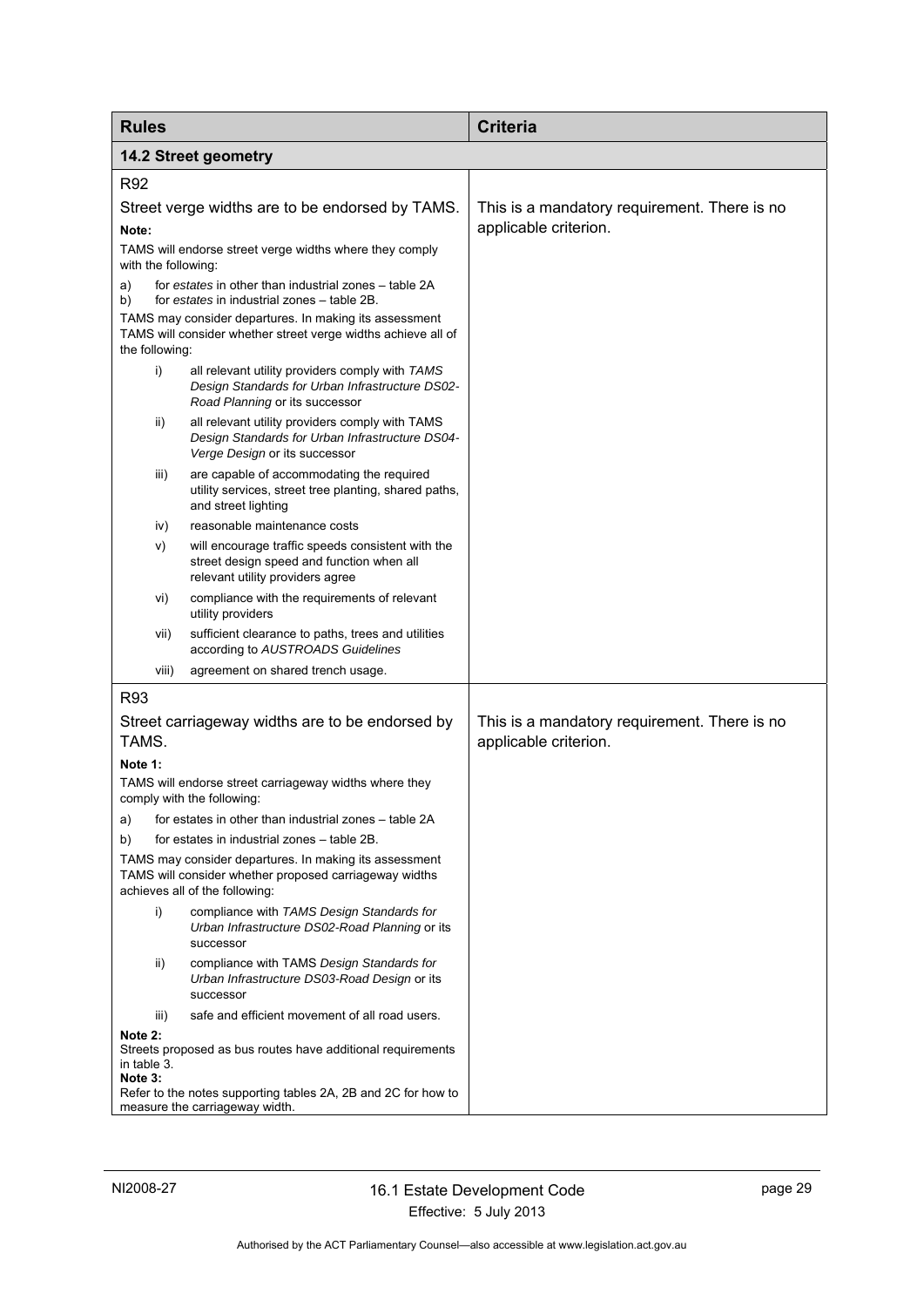| <b>Rules</b>                                                         |                                                                                                                                                                                         | <b>Criteria</b>                                                       |
|----------------------------------------------------------------------|-----------------------------------------------------------------------------------------------------------------------------------------------------------------------------------------|-----------------------------------------------------------------------|
| R94                                                                  |                                                                                                                                                                                         |                                                                       |
| Street pavement cross-falls are to be endorsed<br>by TAMS.           |                                                                                                                                                                                         | This is a mandatory requirement. There is no<br>applicable criterion. |
| Note:                                                                | TAMS will endorse street pavement cross-falls where they                                                                                                                                |                                                                       |
| are 3%.                                                              |                                                                                                                                                                                         |                                                                       |
|                                                                      | TAMS may consider departures. In making its assessment<br>TAMS will consider the following:                                                                                             |                                                                       |
| a)                                                                   | whether proposed pavement cross-falls reflect the<br>physical land characteristics and major drainage<br>functions                                                                      |                                                                       |
| b)                                                                   | safety criteria for vehicle movement                                                                                                                                                    |                                                                       |
| C)                                                                   | overland flow paths                                                                                                                                                                     |                                                                       |
| d)                                                                   | <b>TAMS Design Standards for Urban Infrastructure</b><br>DS01-Stormwater or its successor.                                                                                              |                                                                       |
| e)                                                                   | TAMS Design Standards for Urban Infrastructure DS-<br>03-Road Design or its successor.                                                                                                  |                                                                       |
| R <sub>95</sub>                                                      |                                                                                                                                                                                         |                                                                       |
|                                                                      | Street longitudinal gradients are to be endorsed                                                                                                                                        | This is a mandatory requirement. There is no                          |
|                                                                      | by TAMS.                                                                                                                                                                                | applicable criterion.                                                 |
| Note 1:                                                              |                                                                                                                                                                                         |                                                                       |
|                                                                      | TAMS will endorse street longitudinal gradients where they<br>comply with the following:                                                                                                |                                                                       |
| a)                                                                   | for estates in other than industrial zones – table 2A                                                                                                                                   |                                                                       |
| b)                                                                   | for estates in industrial zones - table 2B.                                                                                                                                             |                                                                       |
|                                                                      | TAMS may consider departures. In making its assessment<br>TAMS will consider the following:                                                                                             |                                                                       |
|                                                                      | reasonable access for pedestrian, cyclists and<br>i)<br>waste collection vehicles                                                                                                       |                                                                       |
|                                                                      | ii)<br>adequate stormwater management                                                                                                                                                   |                                                                       |
|                                                                      | reasonable levels of public safety<br>iii)                                                                                                                                              |                                                                       |
|                                                                      | <b>TAMS Design Standards for Urban Infrastructure</b><br>iv)<br>DS01-Stormwater or its successor.                                                                                       |                                                                       |
|                                                                      | <b>TAMS Design Standards for Urban Infrastructure</b><br>V)<br>DS03-Road Design or its successor.<br>Note 2: Streets proposed as bus routes have additional<br>requirements in table 3. |                                                                       |
| R96                                                                  |                                                                                                                                                                                         |                                                                       |
|                                                                      | Geometric design for intersections, roundabouts                                                                                                                                         | This is a mandatory requirement. There is no                          |
|                                                                      | and slow points are to be endorsed by TAMS.                                                                                                                                             | applicable criterion.                                                 |
| Note:                                                                |                                                                                                                                                                                         |                                                                       |
| In making its assessment TAMS will consider all of the<br>following: |                                                                                                                                                                                         |                                                                       |
| a)                                                                   | <b>AUSTROADS Guidelines</b>                                                                                                                                                             |                                                                       |
| b)                                                                   | Australian Road Rules for the relevant vehicle speed                                                                                                                                    |                                                                       |
| C)                                                                   | <b>TAMS Design Standards for Urban Infrastructure</b><br>DS02-Road Planning or its successor.                                                                                           |                                                                       |
| d)                                                                   | <b>TAMS Design Standards for Urban Infrastructure</b><br>DS13-Pedestrian and Cycle Facilities or its successor.                                                                         |                                                                       |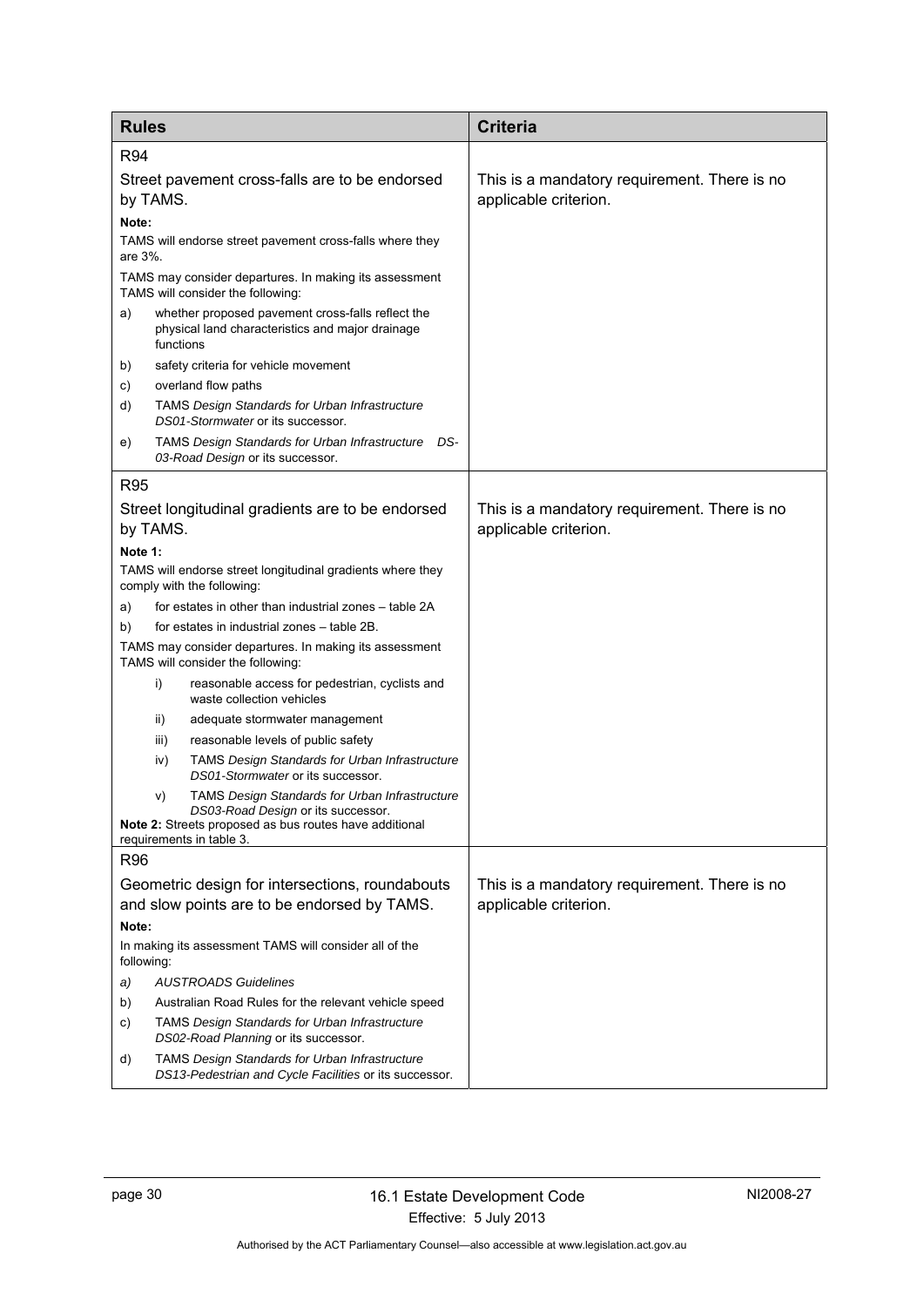| <b>Rules</b>                                                                                                                                                                                                                                     | <b>Criteria</b>                                                       |
|--------------------------------------------------------------------------------------------------------------------------------------------------------------------------------------------------------------------------------------------------|-----------------------------------------------------------------------|
| <b>R97</b>                                                                                                                                                                                                                                       |                                                                       |
| Intersection turning path designs are to be<br>endorsed by TAMS.<br>Note:                                                                                                                                                                        | This is a mandatory requirement. There is no<br>applicable criterion. |
| TAMS will endorse intersection turning path designs where<br>vehicle turning movements (using AUSTROADS Design<br>Vehicles and Turning Templates) enable turns in a single<br>forward movement to comply with the following:                     |                                                                       |
| for turns between a major collector and a minor<br>a)<br>collector or access street, the 'design articulated<br>vehicle' provides a turning path radius of at least 15m<br>in accordance with the Australian Road Rules                          |                                                                       |
| for turns between a minor collector street and access<br>b)<br>streets, the 'design heavy rigid vehicle' provides a<br>turning path radius of at least 12.5m, using any part of<br>the pavement, in accordance with the Australian Road<br>Rules |                                                                       |
| for turns between access streets, the B99 'design car'<br>C)<br>provides a turning path radius of at least 8m using the<br>correct side of the pavement only                                                                                     |                                                                       |
| TAMS Design Standards for Urban Infrastructure<br>d)<br>DS03-Road Design or its successor                                                                                                                                                        |                                                                       |
| for intersections on bus routes -<br>e)                                                                                                                                                                                                          |                                                                       |
| table 3<br>i)                                                                                                                                                                                                                                    |                                                                       |
| ii)<br>turning templates for buses.                                                                                                                                                                                                              |                                                                       |
| TAMS will not consider departures.                                                                                                                                                                                                               |                                                                       |
| <b>R98</b>                                                                                                                                                                                                                                       |                                                                       |
| Kerb types are to be endorsed by TAMS.                                                                                                                                                                                                           | This is a mandatory requirement. There is no                          |
| Note:<br>TAMS will endorse kerb types where they comply with the<br>following:                                                                                                                                                                   | applicable criterion.                                                 |
| for estates in other than industrial zones – table 2A<br>a)                                                                                                                                                                                      |                                                                       |
| for estates in industrial zones – table 2B.<br>b)                                                                                                                                                                                                |                                                                       |
| in all zones, all bus routes have upright kerbs.<br>C)                                                                                                                                                                                           |                                                                       |
| TAMS may consider departures. In making its assessment<br>TAMS will consider:                                                                                                                                                                    |                                                                       |
| i)<br>public safety                                                                                                                                                                                                                              |                                                                       |
| maintenance costs<br>ii)                                                                                                                                                                                                                         |                                                                       |
| iii)<br>whether water sensitive urban design outcomes<br>are achieved                                                                                                                                                                            |                                                                       |
| <b>TAMS Design Standards for Urban Infrastructure</b><br>iv)<br>DS03-Road Design or its successor.                                                                                                                                               |                                                                       |
| Streets designed to service buses.<br>V)                                                                                                                                                                                                         |                                                                       |
| R <sub>99</sub>                                                                                                                                                                                                                                  |                                                                       |
| Kerb radii are to be endorsed by TAMS.                                                                                                                                                                                                           | This is a mandatory requirement. There is no                          |
| Note:<br>TAMS will endorse kerb radii where they comply with the<br>following:                                                                                                                                                                   | applicable criterion.                                                 |
| for residential zones and CZ5 - minimum 8m<br>a)                                                                                                                                                                                                 |                                                                       |
| for commercial zones (excluding CZ5) - minimum 10m<br>b)                                                                                                                                                                                         |                                                                       |
| for industrial zones - minimum 10m.<br>C)                                                                                                                                                                                                        |                                                                       |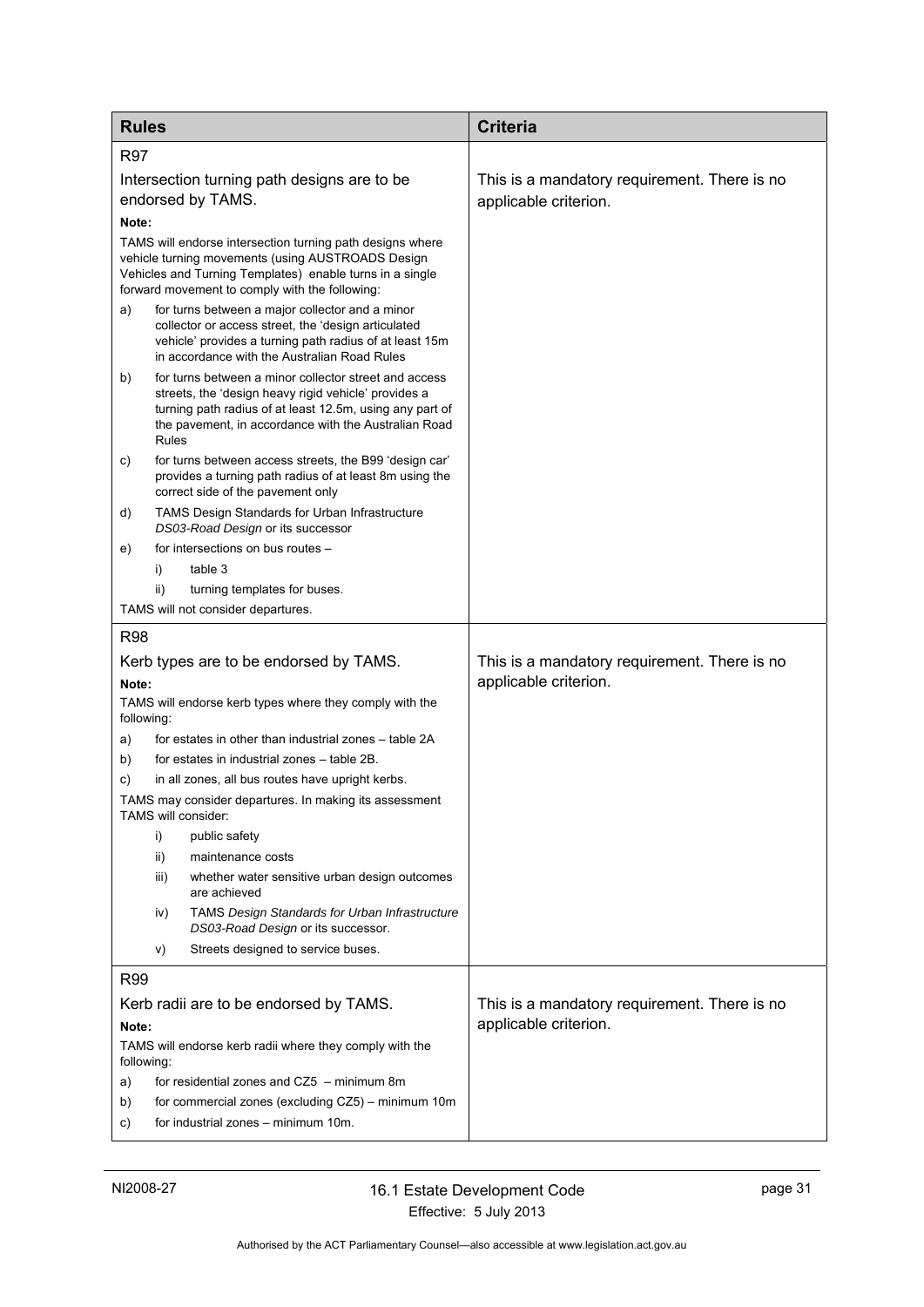<span id="page-35-2"></span><span id="page-35-1"></span><span id="page-35-0"></span>

| <b>Rules</b>                                                                                                                                                                                                             | <b>Criteria</b>                                                       |
|--------------------------------------------------------------------------------------------------------------------------------------------------------------------------------------------------------------------------|-----------------------------------------------------------------------|
| TAMS may consider departures. In making its assessment<br>TAMS will consider:<br>i)<br><b>AUSTROADS Guidelines</b><br>ii)<br><b>TAMS Design Standards for Urban Infrastructure</b><br>DS03-Road Design or its successor. |                                                                       |
| 14.3 Traffic control and management                                                                                                                                                                                      |                                                                       |
| R <sub>100</sub>                                                                                                                                                                                                         |                                                                       |
| Street leg lengths are to be endorsed by TAMS.                                                                                                                                                                           | This is a mandatory requirement. There is no                          |
| Note:<br>For streets other than major collector streets TAMS will<br>endorse street leg lengths that do not exceed the relevant<br>length given in table 8.                                                              | applicable criterion.                                                 |
| TAMS may consider departures. In making its assessment<br>TAMS will consider whether the proposed traffic speed<br>reduction measures will achieve all of the following:                                                 |                                                                       |
| traffic speeds no greater than the design speeds of the<br>a)<br>street                                                                                                                                                  |                                                                       |
| minimal noise<br>b)                                                                                                                                                                                                      |                                                                       |
| C)<br>convenience and safety for cyclists and public<br>transport.                                                                                                                                                       |                                                                       |
| Street leg lengths are defined by figure 1.                                                                                                                                                                              |                                                                       |
| R <sub>101</sub>                                                                                                                                                                                                         |                                                                       |
| Bends introduced to control speed are to be<br>endorsed by TAMS.                                                                                                                                                         | This is a mandatory requirement. There is no<br>applicable criterion. |
| Note:<br>TAMS will endorse slow points that are created through the<br>introduction of bends if they comply with tables 7 and 8.<br>TAMS may consider departures.                                                        |                                                                       |
| <b>14.4 Shared zones</b>                                                                                                                                                                                                 |                                                                       |
| R <sub>102</sub>                                                                                                                                                                                                         |                                                                       |
| Shared use zones are to be endorsed by TAMS.<br>Note:                                                                                                                                                                    | This is a mandatory requirement. There is no<br>applicable criterion. |
| TAMS may endorse shared use zones after consideration of<br>all of the following:                                                                                                                                        |                                                                       |
| pedestrian priority<br>a)                                                                                                                                                                                                |                                                                       |
| <b>AUSTROADS Guidelines</b><br>b)<br>TAMS Design Standards for Urban Infrastructure.<br>C)                                                                                                                               |                                                                       |
| 14.5 Rear lanes                                                                                                                                                                                                          |                                                                       |
| R <sub>103</sub>                                                                                                                                                                                                         |                                                                       |
| The configuration of rear lanes is to be endorsed<br>by TAMS.                                                                                                                                                            | This is a mandatory requirement. There is no<br>applicable criterion. |
| Note 1:                                                                                                                                                                                                                  |                                                                       |
| TAMS will endorse the configuration of a rear lane if it<br>complies with all of the following:                                                                                                                          |                                                                       |
| the relevant provisions of tables 1A, 1B, 2A and 2B<br>a)<br>b)<br>the number of <i>dwellings</i> accessed from it is not more<br>than 40 (see Note 1)                                                                   |                                                                       |
| maximum leg length is 120m (figure 1)<br>C)                                                                                                                                                                              |                                                                       |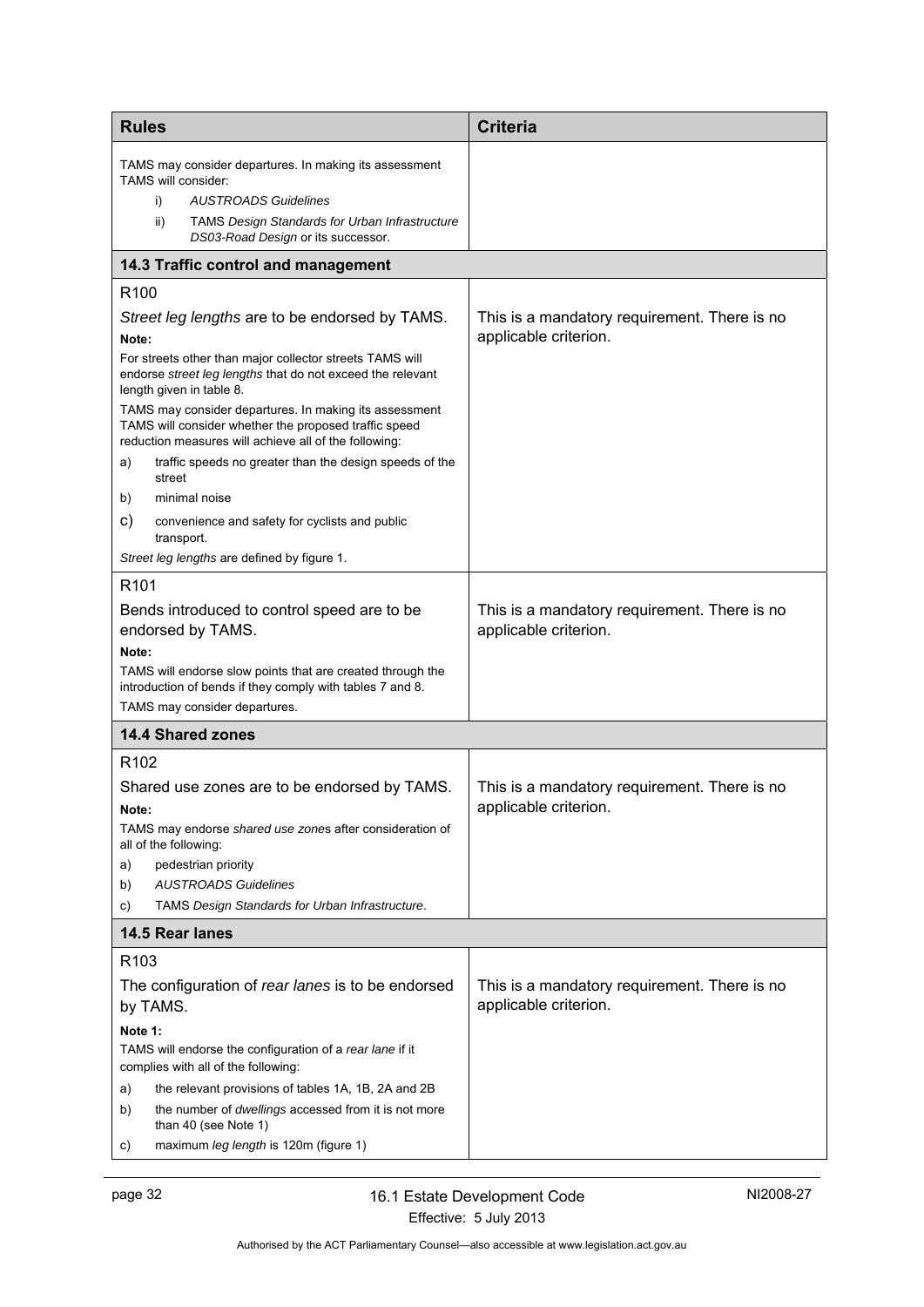| <b>Rules</b>     |                                                                                                                                                                                                                                                                                                                                                                       | <b>Criteria</b>                                                       |
|------------------|-----------------------------------------------------------------------------------------------------------------------------------------------------------------------------------------------------------------------------------------------------------------------------------------------------------------------------------------------------------------------|-----------------------------------------------------------------------|
| d)               | maximum peak hour traffic volume at any intersection<br>with a higher order street is 160 vehicles per day                                                                                                                                                                                                                                                            |                                                                       |
| e)               | the relevant Australian Standard for sight lines<br>(particularly at bends and intersections)                                                                                                                                                                                                                                                                         |                                                                       |
| t)               | a suitable median is provided in a higher order street<br>where rear lanes directly align across that street                                                                                                                                                                                                                                                          |                                                                       |
| g)               | there are no dead ends                                                                                                                                                                                                                                                                                                                                                |                                                                       |
| h)               | TAMS Design Standard for Urban Infrastructure DS12-<br>Public Lighting or its successor                                                                                                                                                                                                                                                                               |                                                                       |
| i)               | if waste collection from a rear lane is proposed, turning<br>circles at the intersection of the rear lane and higher<br>order streets and/or intersections between different<br>legs of rear lane, accommodate 12.5m single unit truck<br>(refuse vehicles) and comply with TAMS Design<br>Standard for Urban Infrastructure DS12-Public Lighting<br>or its successor |                                                                       |
| j)               | incorporates fire hydrants located not less than 60m<br>from any location within the rear lane.                                                                                                                                                                                                                                                                       |                                                                       |
| k)               | <b>TAMS Design Standards for Urban Infrastructure</b>                                                                                                                                                                                                                                                                                                                 |                                                                       |
| I)               | DS01-Stormwater<br>Crime Prevention through Environmental Design<br>General Code.                                                                                                                                                                                                                                                                                     |                                                                       |
|                  | TAMS may consider departures.                                                                                                                                                                                                                                                                                                                                         |                                                                       |
| Note 2:          |                                                                                                                                                                                                                                                                                                                                                                       |                                                                       |
|                  | For the purposes of this rule, a rear lane comprises all<br>interconnecting sections of a lane within an area bounded by<br>higher order streets.                                                                                                                                                                                                                     |                                                                       |
| R <sub>104</sub> |                                                                                                                                                                                                                                                                                                                                                                       |                                                                       |
| ESA.             | The configuration of rear lanes is endorsed by                                                                                                                                                                                                                                                                                                                        | This is a mandatory requirement. There is no<br>applicable criterion. |
| Note:            |                                                                                                                                                                                                                                                                                                                                                                       |                                                                       |
|                  | ESA will endorse the configuration of a rear lane if it complies<br>with one of the following:                                                                                                                                                                                                                                                                        |                                                                       |
| a)               | caters for access by a 12.5m single unit truck (Hazmat<br>vehicle).                                                                                                                                                                                                                                                                                                   |                                                                       |
| b)               | no part of the <i>rear lane</i> is more than 100m from where<br>a 12.5m single unit truck (Hazmat vehicle) can park.                                                                                                                                                                                                                                                  |                                                                       |
|                  | ESA may consider departures.                                                                                                                                                                                                                                                                                                                                          |                                                                       |
| R <sub>105</sub> |                                                                                                                                                                                                                                                                                                                                                                       |                                                                       |
|                  | The location of fire hydrants in rear lanes is<br>endorsed by ESA.                                                                                                                                                                                                                                                                                                    | This is a mandatory requirement. There is no<br>applicable criterion. |
| Note:            |                                                                                                                                                                                                                                                                                                                                                                       |                                                                       |
|                  | ESA will endorse the configuration of a rear lane if it<br>incorporates fire hydrants located not less than 60m from any<br>location within the rear lane.                                                                                                                                                                                                            |                                                                       |
|                  | ESA may consider departures.                                                                                                                                                                                                                                                                                                                                          |                                                                       |
| R <sub>106</sub> |                                                                                                                                                                                                                                                                                                                                                                       |                                                                       |
| TAMS.            | The length of rear lanes is to be endorsed by                                                                                                                                                                                                                                                                                                                         | This is a mandatory requirement. There is no<br>applicable criterion. |
| Note:            |                                                                                                                                                                                                                                                                                                                                                                       |                                                                       |
|                  | Where street lights are provided only at the entry and exit<br>points of the rear lane TAMS will endorse the length of the<br>rear lane provided that it does not exceed 60m.                                                                                                                                                                                         |                                                                       |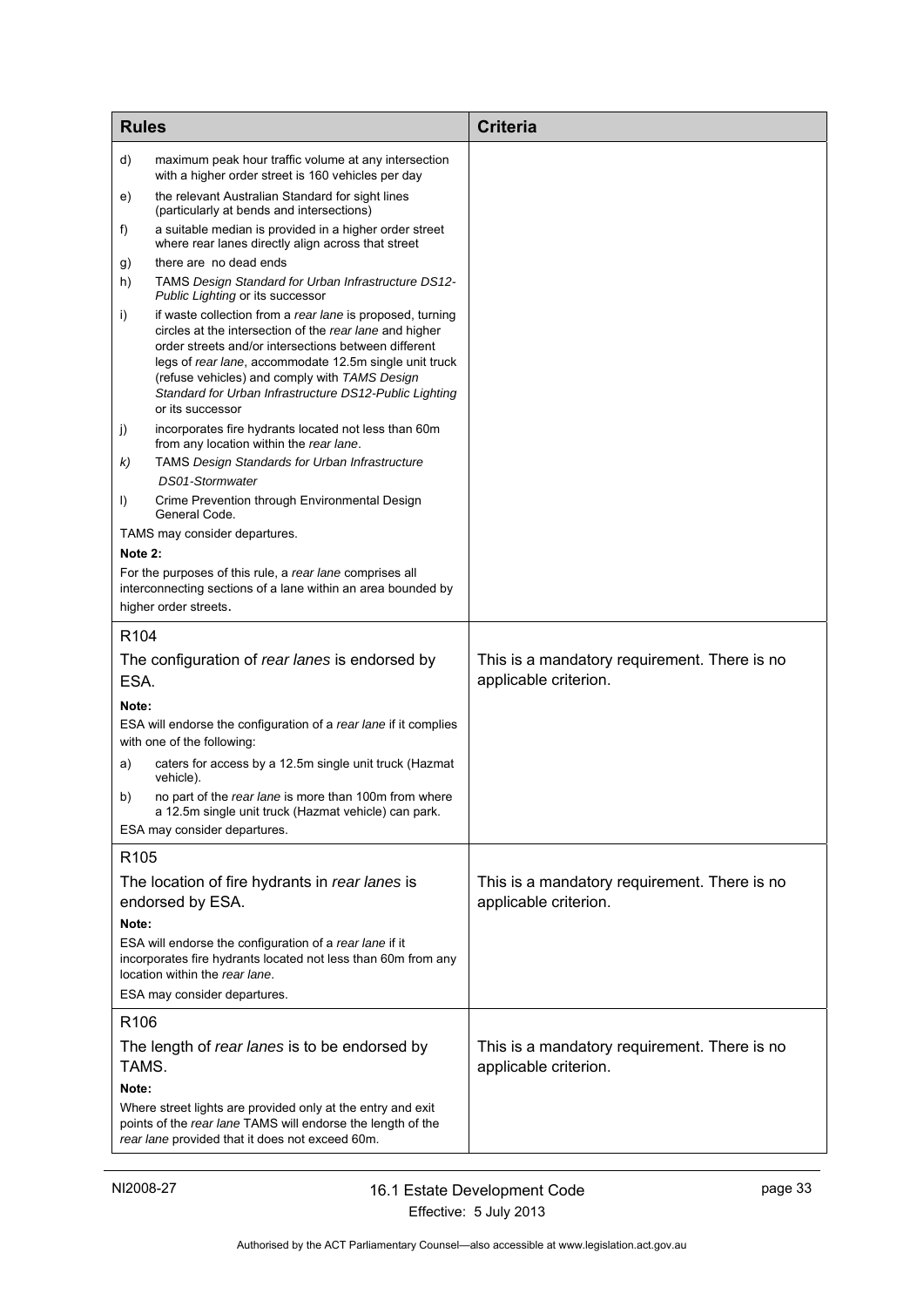<span id="page-37-0"></span>

| <b>Rules</b>                                                                                                                 |                                                                                                                                                                  | <b>Criteria</b>                              |
|------------------------------------------------------------------------------------------------------------------------------|------------------------------------------------------------------------------------------------------------------------------------------------------------------|----------------------------------------------|
|                                                                                                                              | TAMS may consider departures. In making its assessment<br>TAMS will consider all of the following:                                                               |                                              |
| a)                                                                                                                           | the adequacy of proposed street lighting                                                                                                                         |                                              |
| b)                                                                                                                           | TAMS Design Standard for Urban Infrastructure DS12-<br>Public Lighting or its successor                                                                          |                                              |
| C)                                                                                                                           | principles of Crime Prevention through Environmental<br>Design General Code                                                                                      |                                              |
| R <sub>107</sub>                                                                                                             |                                                                                                                                                                  |                                              |
|                                                                                                                              | The location of street lighting in rear lanes is to                                                                                                              | This is a mandatory requirement. There is no |
|                                                                                                                              | be endorsed by TAMS.                                                                                                                                             | applicable criterion.                        |
| Note:                                                                                                                        | TAMS will endorse street lighting in rear lanes, if it complies<br>with all of the following:                                                                    |                                              |
| a)                                                                                                                           | minimum clearance to back of kerb - 1.7m                                                                                                                         |                                              |
| b)                                                                                                                           | minimum clearance to any boundary or indented<br>boundary of block that is leased (or intended to be<br>$leased$ ) – 0.5m                                        |                                              |
| C)                                                                                                                           | upright kerb along the side where street lighting is<br>located                                                                                                  |                                              |
|                                                                                                                              | TAMS may consider departures. In making its assessment<br>TAMS will consider all of the following:                                                               |                                              |
|                                                                                                                              | i)<br>the design and location of proposed street<br>lighting                                                                                                     |                                              |
|                                                                                                                              | maintenance access to proposed street lighting<br>ii)<br><b>TAMS Design Standard for Urban Infrastructure</b><br>iii)<br>DS12-Public Lighting or its successor.  |                                              |
|                                                                                                                              | principles of Crime Prevention through<br>iv)<br>Environmental Design General Code.                                                                              |                                              |
| R <sub>108</sub>                                                                                                             |                                                                                                                                                                  |                                              |
|                                                                                                                              | Reticulation of utility services for blocks with                                                                                                                 | This is a mandatory requirement. There is no |
| TAMS.                                                                                                                        | frontage to a rear lane is to be endorsed by                                                                                                                     | applicable criterion.                        |
| Note:                                                                                                                        |                                                                                                                                                                  |                                              |
|                                                                                                                              | TAMS will endorse local stormwater drainage located within a<br>rear lane, where it is located along the centreline of the rear                                  |                                              |
|                                                                                                                              | lane and include grated sumps designed for zero capacity.                                                                                                        |                                              |
|                                                                                                                              | 14.6 Culs-de-sac                                                                                                                                                 |                                              |
| R <sub>109</sub>                                                                                                             |                                                                                                                                                                  |                                              |
|                                                                                                                              | Culs-de-sac lengths are to be endorsed by TAMS                                                                                                                   | This is a mandatory requirement. There is no |
| Note:                                                                                                                        |                                                                                                                                                                  | applicable criterion.                        |
|                                                                                                                              | TAMS will endorse the length of a cul-de-sac if it is no longer<br>than 100m.                                                                                    |                                              |
|                                                                                                                              | TAMS may consider departures. In making its assessment<br>TAMS will consider TAMS Design Standard for Urban<br>Infrastructure DS03-Road Design or its successor. |                                              |
| R110                                                                                                                         |                                                                                                                                                                  |                                              |
| Culs-de-sac lengths are endorsed by ESA                                                                                      |                                                                                                                                                                  | This is a mandatory requirement. There is no |
| Note:                                                                                                                        |                                                                                                                                                                  | applicable criterion.                        |
| ESA will endorse the length of a cul-de-sac if it is no longer<br>than 100m.                                                 |                                                                                                                                                                  |                                              |
| ESA may consider departures. In making its assessment ESA<br>will consider the availability of alternative emergency access. |                                                                                                                                                                  |                                              |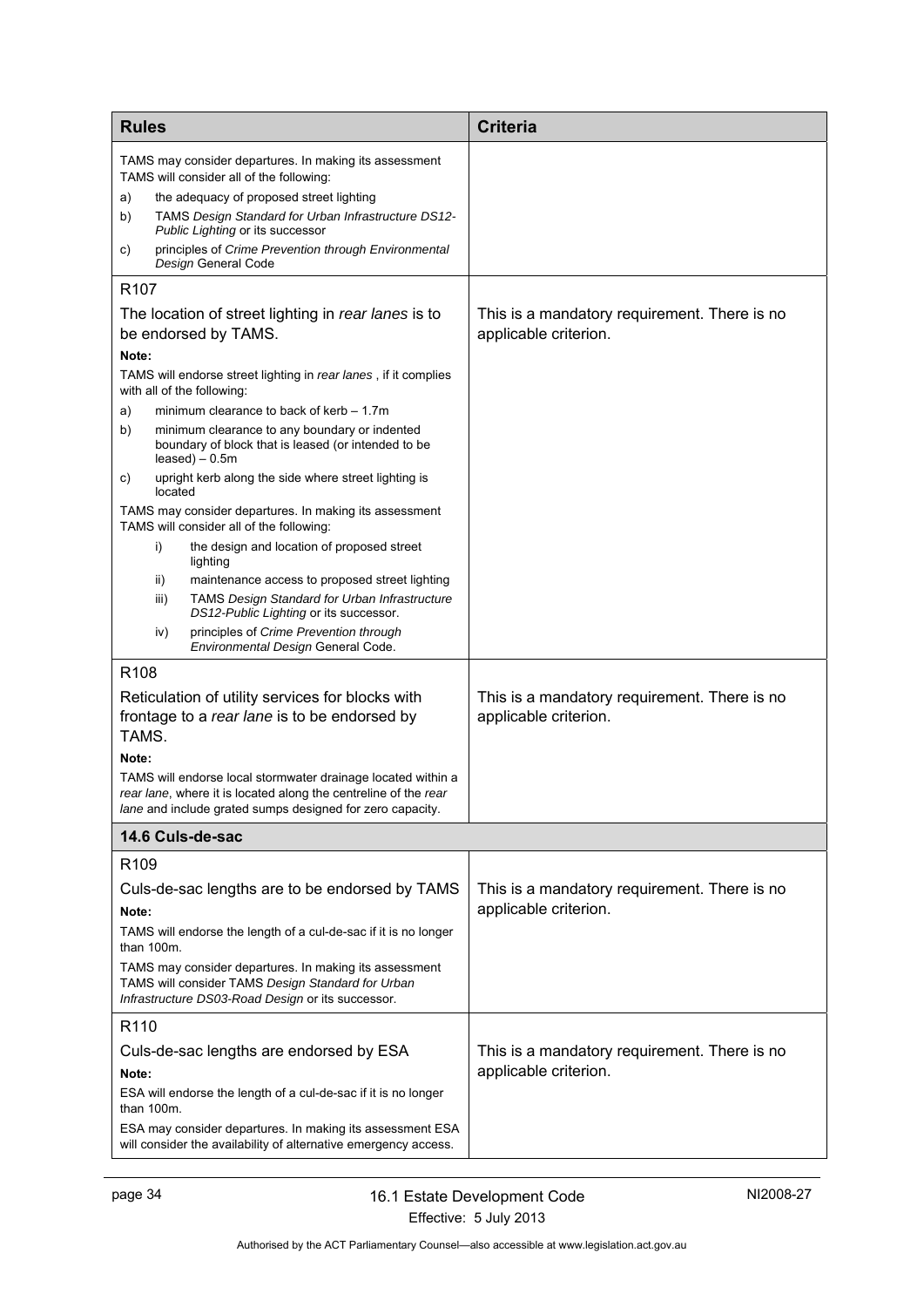<span id="page-38-1"></span><span id="page-38-0"></span>

| <b>Rules</b>                           |                                                                                                                                                                                        | <b>Criteria</b>                                                       |
|----------------------------------------|----------------------------------------------------------------------------------------------------------------------------------------------------------------------------------------|-----------------------------------------------------------------------|
| R <sub>111</sub>                       |                                                                                                                                                                                        |                                                                       |
| by TAMS                                | Culs-de-sac head diameters are to be endorsed                                                                                                                                          | This is a mandatory requirement. There is no<br>applicable criterion. |
| Note:<br>it is not less than 17m.      | TAMS will endorse the diameter of the head of a cul-de-sac if                                                                                                                          |                                                                       |
|                                        | TAMS may consider departures. In making its assessment<br>TAMS will consider whether the head of culs-de-sac head will<br>accommodate a three point turn by a 'design refuse vehicle'. |                                                                       |
|                                        | 14.7 Edge treatments in bushfire prone areas                                                                                                                                           |                                                                       |
| R <sub>112</sub>                       |                                                                                                                                                                                        |                                                                       |
| Note:                                  | Edge streets within or adjacent to a bushfire<br>prone area on the long-term urban edge or<br>conservation areas are to be endorsed by TAMS.                                           | This is a mandatory requirement. There is no<br>applicable criterion. |
|                                        | TAMS will endorse such edge streets if they have a 7.5m                                                                                                                                |                                                                       |
| wide carriageway.                      |                                                                                                                                                                                        |                                                                       |
| trails will offer suitable protection. | TAMS may consider departures. In making its assessment<br>TAMS will consider whether other treatments, including fire                                                                  |                                                                       |
| R <sub>113</sub>                       |                                                                                                                                                                                        |                                                                       |
|                                        | Edge streets within or adjacent to a bushfire                                                                                                                                          | This is a mandatory requirement. There is no                          |
|                                        | prone area on the long-term urban edge or<br>conservation areas are to be endorsed by ESA.                                                                                             | applicable criterion.                                                 |
| Note:                                  |                                                                                                                                                                                        |                                                                       |
| all of the following:                  | ESA may endorse an edge street of this sort after considering                                                                                                                          |                                                                       |
| a)<br>the provision of fire hydrants   |                                                                                                                                                                                        |                                                                       |
| b)                                     | whether intersection and kerb returns are sufficient to<br>accommodate emergency services vehicles                                                                                     |                                                                       |
| C)<br>are 1 vertical to 4 horizontal). | whether roadside embankments allow vehicular access<br>to surrounding areas (maximum embankment gradients                                                                              |                                                                       |
| 14.8 Driveway verge crossings          |                                                                                                                                                                                        |                                                                       |
| R <sub>114</sub>                       |                                                                                                                                                                                        |                                                                       |
| intersection.                          | This rule applies to driveway verge crossings that<br>are not within 40m of a roundabout or signalised                                                                                 | This is a mandatory requirement. There is no<br>applicable criterion. |
| TAMS.                                  | Driveway verge crossings are to be endorsed by                                                                                                                                         |                                                                       |
| Note:                                  |                                                                                                                                                                                        |                                                                       |
| comply with all of the following:      | TAMS will endorse driveway verge crossings where they                                                                                                                                  |                                                                       |
| a)<br>of the curve on a corner block., | 6m horizontally clear of the tangent point of the radius                                                                                                                               |                                                                       |
| b)                                     | AS2890.1 - The Australian Standard for Off Street<br>Parking as amended from time to time, in relation to<br>sightlines and cross fall of the site                                     |                                                                       |
| C)<br>equipment                        | clear of any existing or proposed indented on-street car<br>parking bays, valves, fire hydrants and electricity                                                                        |                                                                       |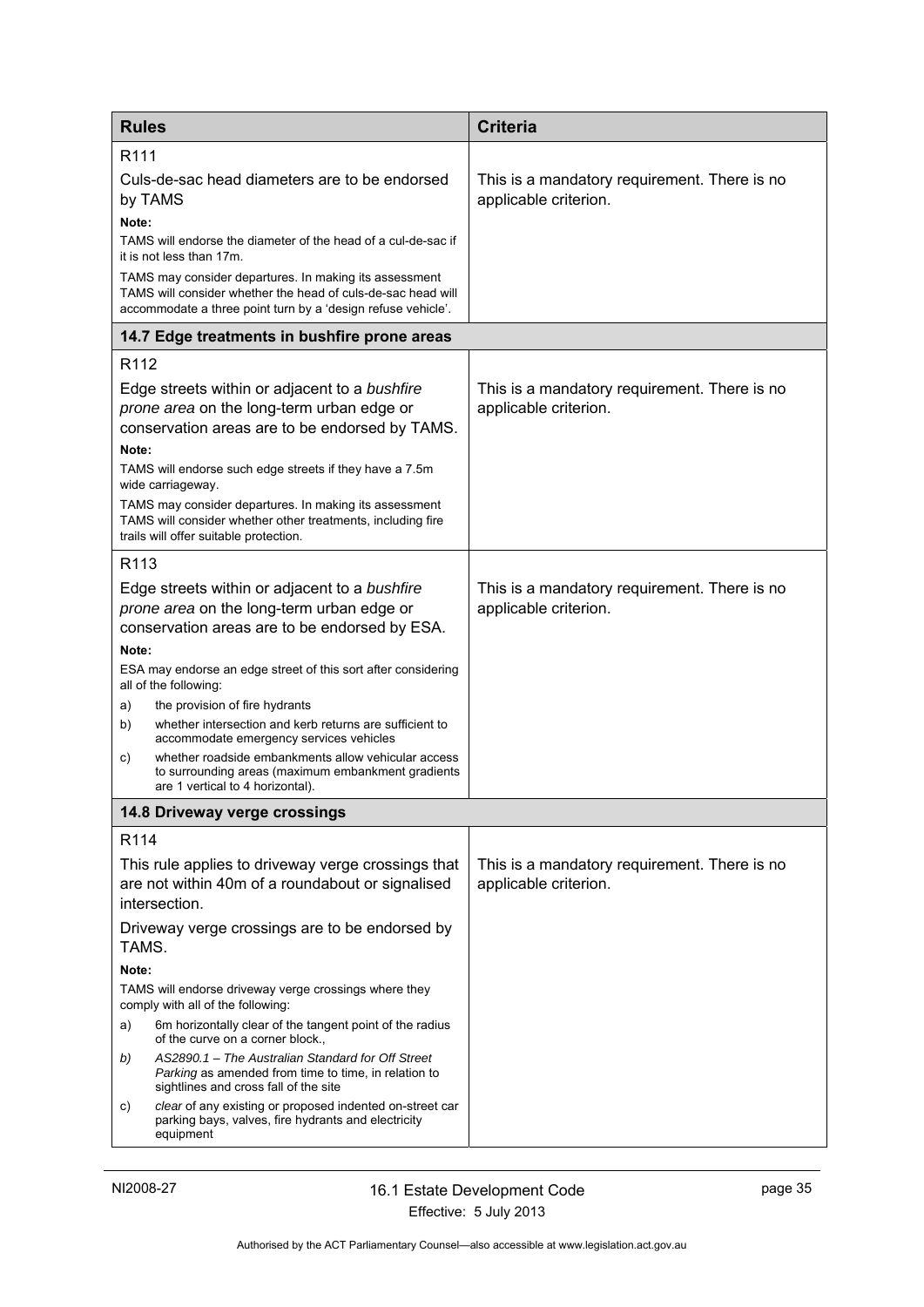| <b>Rules</b>                                                                         |                                                                                                                                                                           | <b>Criteria</b>                                                       |
|--------------------------------------------------------------------------------------|---------------------------------------------------------------------------------------------------------------------------------------------------------------------------|-----------------------------------------------------------------------|
| d)<br>e)                                                                             | <b>TAMS Design Standard for Urban Infrastructure</b><br>DS05-Driveways or its successor<br>standard drawing DS5-02 Heavy Duty Driveways.<br>TAMS may consider departures. |                                                                       |
| R <sub>115</sub>                                                                     |                                                                                                                                                                           |                                                                       |
|                                                                                      | This rule applies to driveway verge crossings that<br>are within 40m of a roundabout or signalised<br>intersection.                                                       | This is a mandatory requirement. There is no<br>applicable criterion. |
| Driveway verge crossings are to be endorsed by<br>TAMS.                              |                                                                                                                                                                           |                                                                       |
| Note:                                                                                |                                                                                                                                                                           |                                                                       |
| TAMS may endorse driveway verge crossings after<br>considering all of the following: |                                                                                                                                                                           |                                                                       |
| a)                                                                                   | horizontal clearance from tangent point of the radius of<br>the curve on a corner block                                                                                   |                                                                       |
| b)                                                                                   | AS2890.1 - The Australian Standard for Off Street<br>Parking as amended from time to time, in relation to<br>sightlines and cross fall of the site                        |                                                                       |
| C)                                                                                   | the location of any existing or proposed indented on-<br>street car parking bays, valves, fire hydrants and<br>electricity equipment                                      |                                                                       |
| d)                                                                                   | <b>TAMS Design Standard for Urban Infrastructure</b><br>DS05-Driveways or its successor                                                                                   |                                                                       |
| e)                                                                                   | standard drawing DS5-02- Heavy Duty Driveways.                                                                                                                            |                                                                       |

# <span id="page-39-0"></span>**Element 15: Public realm**

The public realm consists of different types of unleased open spaces such as:

- o street verges and planted medians
- o parks of all sizes
- o walkways and linear spaces
- o open hill or bushland reserves and conservation areas
- o unenclosed sports or playing fields.

<span id="page-39-1"></span>

| <b>Rules</b>                                                                                                                                                                                                                                        | <b>Criteria</b>                                                       |
|-----------------------------------------------------------------------------------------------------------------------------------------------------------------------------------------------------------------------------------------------------|-----------------------------------------------------------------------|
| <b>15.1 Street trees</b>                                                                                                                                                                                                                            |                                                                       |
| R <sub>116</sub>                                                                                                                                                                                                                                    |                                                                       |
| The selection and location of street trees is to be<br>endorsed by TAMS.                                                                                                                                                                            | This is a mandatory requirement. There is no<br>applicable criterion. |
| Note:<br>TAMS will endorse the selection and location of street trees if<br>they comply with TAMS Design Standards for Urban<br>Infrastructure DS23-Plant Species for Urban Landscape<br>Projects or its successor<br>TAMS may consider departures. |                                                                       |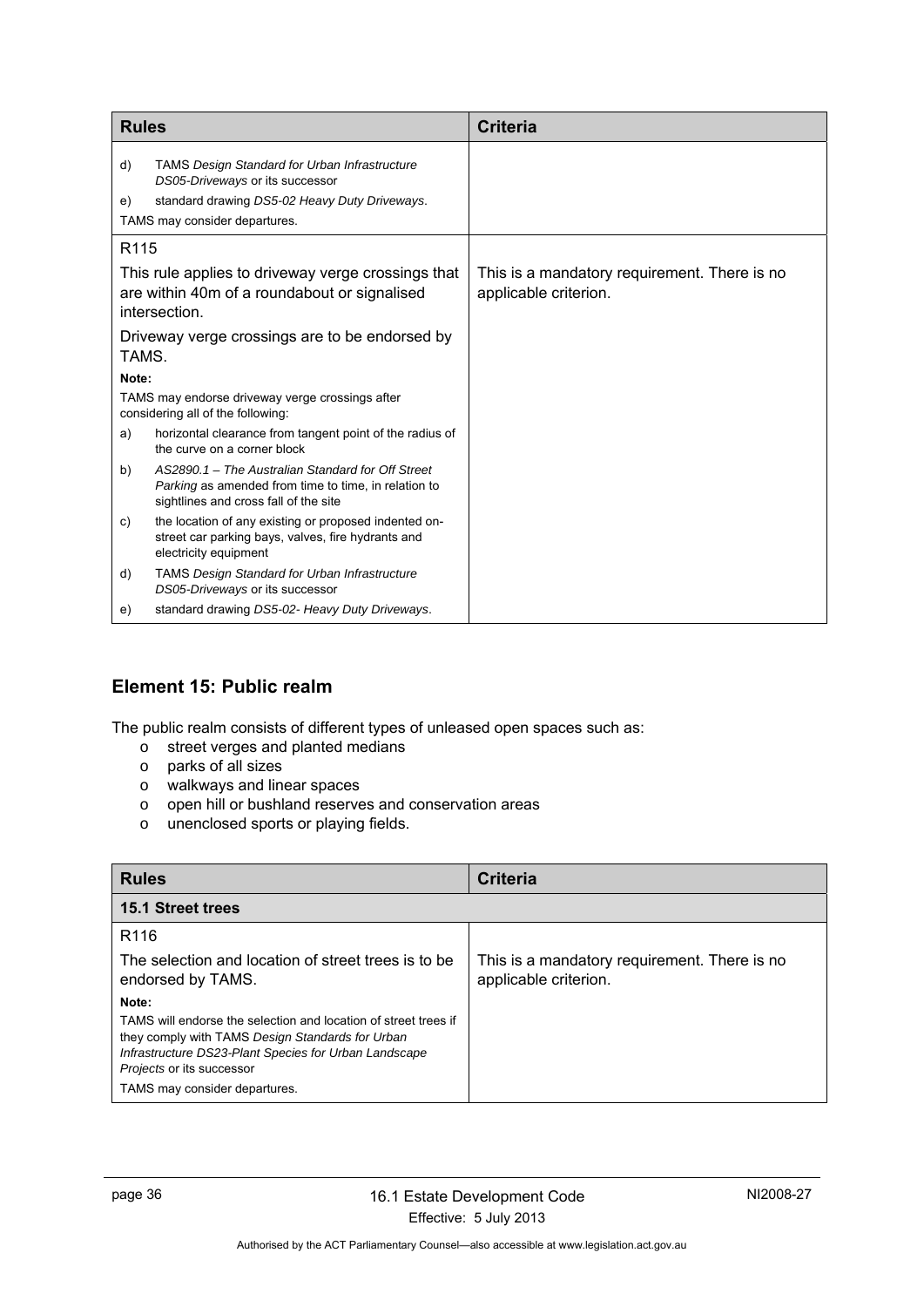<span id="page-40-1"></span><span id="page-40-0"></span>

| <b>Rules</b>                                                                                                                 |                                                                                                                     | <b>Criteria</b>                                                       |  |
|------------------------------------------------------------------------------------------------------------------------------|---------------------------------------------------------------------------------------------------------------------|-----------------------------------------------------------------------|--|
|                                                                                                                              | 15.2 Neighbourhood ovals                                                                                            |                                                                       |  |
| R <sub>117</sub>                                                                                                             |                                                                                                                     |                                                                       |  |
| The configuration of neighbourhood ovals is to be<br>endorsed by EDD.                                                        |                                                                                                                     | This is a mandatory requirement. There is no<br>applicable criterion  |  |
| Note:                                                                                                                        |                                                                                                                     |                                                                       |  |
| following:                                                                                                                   | TAMS may endorse the configuration of neighbourhood<br>ovals. In making its assessment EDD will consider all of the |                                                                       |  |
| a)                                                                                                                           | whether it is has a minimum area of 3.8ha                                                                           |                                                                       |  |
| b)                                                                                                                           | TAMS Design Standards for Urban Infrastructure DS24<br>-Sportsgrounds Design or its successor                       |                                                                       |  |
| C)                                                                                                                           | the specific needs of the neighbourhood                                                                             |                                                                       |  |
| d)                                                                                                                           | the provision of site access, car parking, amenities and<br>required engineering treatments                         |                                                                       |  |
| e)                                                                                                                           | the cost of maintenance.                                                                                            |                                                                       |  |
|                                                                                                                              | 15.3 Bushfire                                                                                                       |                                                                       |  |
| R118                                                                                                                         |                                                                                                                     |                                                                       |  |
| The selection and location of vegetation in public<br>realm spaces within bushfire prone areas is to be<br>endorsed by TAMS. |                                                                                                                     | This is a mandatory requirement. There is no<br>applicable criterion. |  |
| Note:                                                                                                                        |                                                                                                                     |                                                                       |  |
| following:                                                                                                                   | In making its assessment TAMS will consider all of the                                                              |                                                                       |  |
| a)                                                                                                                           | <b>TAMS Design Standards for Urban Infrastructure</b><br>DS20-Urban Edge Management Zone or its successor           |                                                                       |  |
| b)                                                                                                                           | TAMS (Parks Conservation and Lands) Roading<br>Manual version 1.1, January 2006 or its successor.                   |                                                                       |  |
|                                                                                                                              | R <sub>119</sub>                                                                                                    |                                                                       |  |
| Provision for access by emergency vehicles to<br>public realm spaces within bushfire prone areas<br>is endorsed by ESA.      |                                                                                                                     | This is a mandatory requirement. There is no<br>applicable criterion. |  |

# <span id="page-40-2"></span>**Element 16: Environment protection**

<span id="page-40-3"></span>

| <b>Rules</b>                                                                                                | <b>Criteria</b>                                                       |
|-------------------------------------------------------------------------------------------------------------|-----------------------------------------------------------------------|
| 16.1 Waste management                                                                                       |                                                                       |
| R <sub>120</sub>                                                                                            |                                                                       |
| Waste management facilities are to be endorsed<br>by TAMS.                                                  | This is a mandatory requirement. There is no<br>applicable criterion. |
| Note:<br>TAMS will endorse waste management facilities that comply<br>with one of the following:            |                                                                       |
| on-street collection points for single dwelling blocks<br>a)<br>and multi-unit blocks of up to 10 dwellings |                                                                       |
| internal collection points for the following -<br>b)                                                        |                                                                       |
| i)<br>multi-unit blocks greater than 10 dwellings                                                           |                                                                       |
| ii)<br>commercial blocks                                                                                    |                                                                       |
| industrial blocks.<br>iii)                                                                                  |                                                                       |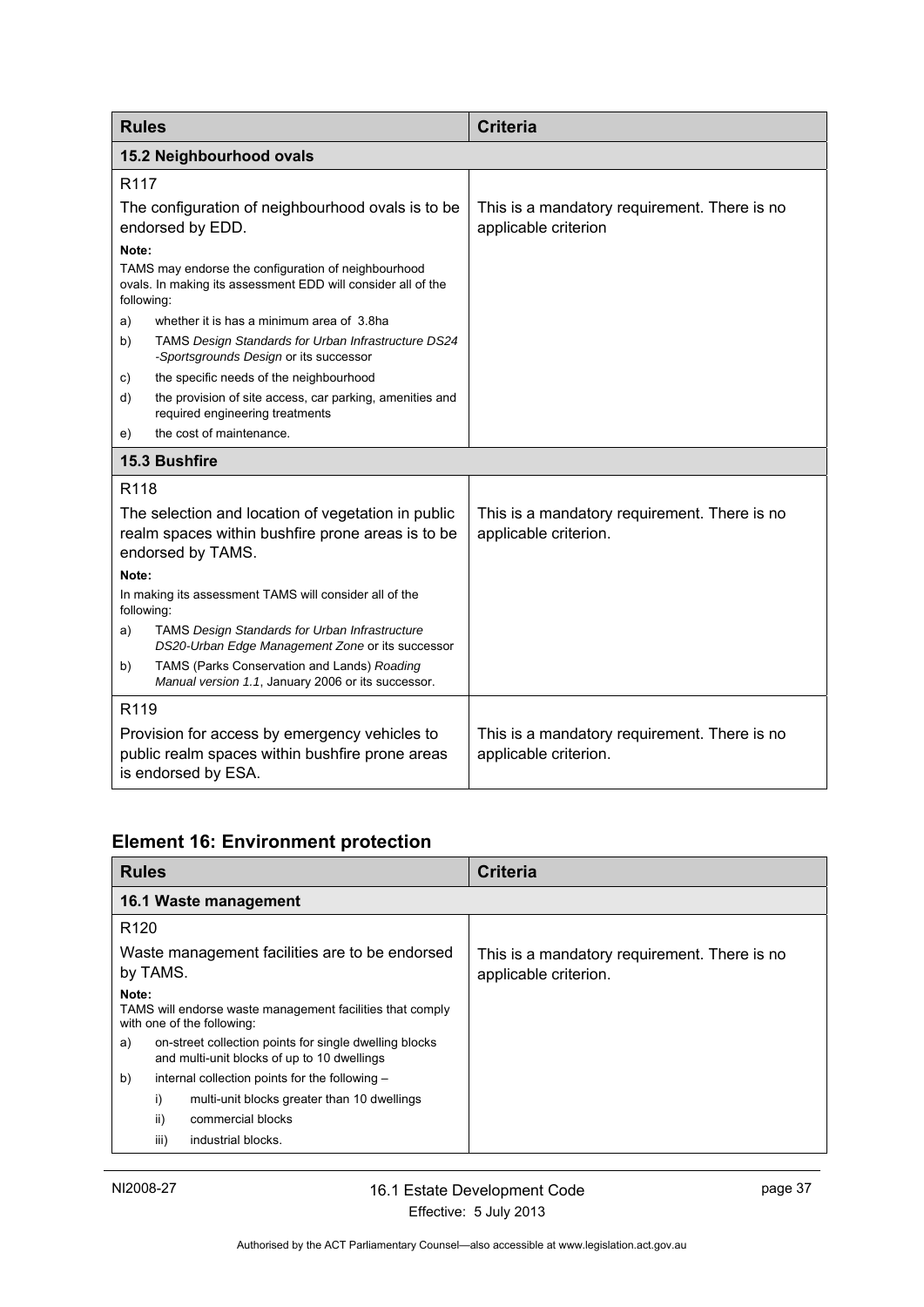| <b>Rules</b>                                                                                                                                                             | <b>Criteria</b>                                                       |
|--------------------------------------------------------------------------------------------------------------------------------------------------------------------------|-----------------------------------------------------------------------|
| TAMS may consider departures. In making its assessment<br>TAMS will consider Development Control Code for Best<br>Practice Waste Management in the ACT or its successor. |                                                                       |
| R <sub>121</sub>                                                                                                                                                         |                                                                       |
| Waste management plans are to be endorsed by<br>TAMS.                                                                                                                    | This is a mandatory requirement. There is no<br>applicable criterion. |
| Note:                                                                                                                                                                    |                                                                       |
| In making its assessments TAMS will consider Development<br>Control Code for Best Practice Waste Management in the<br>ACT or its successor.                              |                                                                       |

# **Element 17: Services and infrastructure**

<span id="page-41-1"></span><span id="page-41-0"></span>

| <b>Rules</b>                                                                                                                                       | <b>Criteria</b>                                                       |
|----------------------------------------------------------------------------------------------------------------------------------------------------|-----------------------------------------------------------------------|
| 17.1 Utility services                                                                                                                              |                                                                       |
| R <sub>122</sub>                                                                                                                                   |                                                                       |
| The reticulation of water, sewer, electricity and<br>gas is endorsed by ActewAGL.                                                                  | This is a mandatory requirement. There is no<br>applicable criterion. |
| R <sub>123</sub>                                                                                                                                   |                                                                       |
| The reticulation of stormwater is endorsed by<br>TAMS.                                                                                             | This is a mandatory requirement. There is no<br>applicable criterion. |
| R <sub>124</sub>                                                                                                                                   |                                                                       |
| The provision of telecommunications<br>infrastructure including reticulation is endorsed<br>by the relevant service providers.                     | This is a mandatory requirement. There is no<br>applicable criterion. |
| R <sub>125</sub>                                                                                                                                   |                                                                       |
| The placement of utility service reticulation in<br>shared trenching in the street verge is endorsed<br>by the relevant utility service providers. | This is a mandatory requirement. There is no<br>applicable criterion. |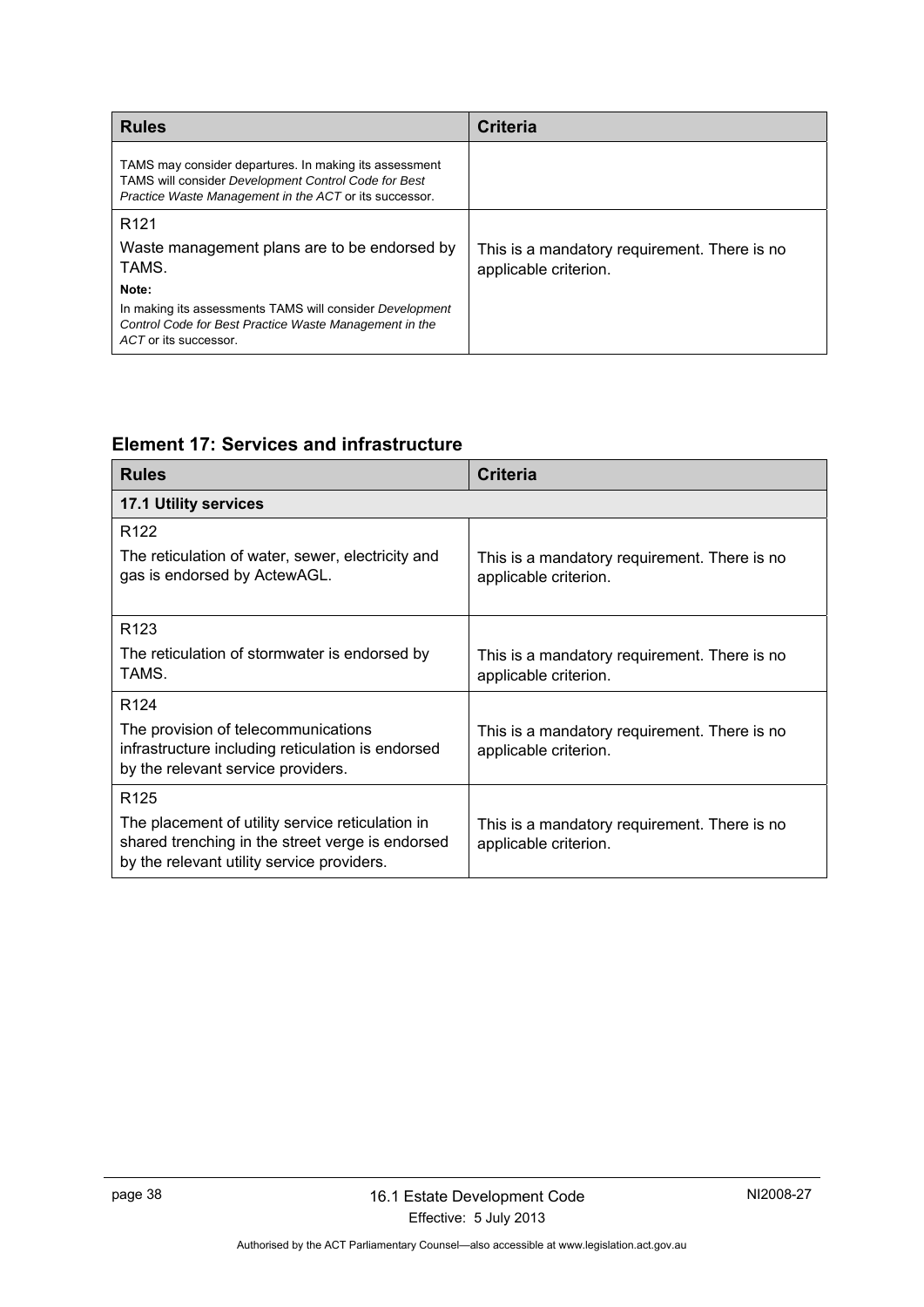<span id="page-42-0"></span>

|                                                                                                                                                                                                                                                                                                                        | Table 1A: Street hierarchy for estates in residential zones and CZ5 |                                                                                                                                                                                                                                                                                                                                                                                                                |  |  |  |
|------------------------------------------------------------------------------------------------------------------------------------------------------------------------------------------------------------------------------------------------------------------------------------------------------------------------|---------------------------------------------------------------------|----------------------------------------------------------------------------------------------------------------------------------------------------------------------------------------------------------------------------------------------------------------------------------------------------------------------------------------------------------------------------------------------------------------|--|--|--|
| <b>Street type and function</b>                                                                                                                                                                                                                                                                                        | Design speed<br>(km/h)                                              | Traffic volume (vehicles per day) (1)                                                                                                                                                                                                                                                                                                                                                                          |  |  |  |
| <b>REAR LANE</b>                                                                                                                                                                                                                                                                                                       | 30                                                                  | $0 - 160^{(2)}$                                                                                                                                                                                                                                                                                                                                                                                                |  |  |  |
|                                                                                                                                                                                                                                                                                                                        |                                                                     | Rear lanes are narrow and short streets which have the primary function of providing rear vehicular access to blocks.                                                                                                                                                                                                                                                                                          |  |  |  |
| <b>ACCESS STREETS</b>                                                                                                                                                                                                                                                                                                  |                                                                     |                                                                                                                                                                                                                                                                                                                                                                                                                |  |  |  |
| <b>Access Street A</b>                                                                                                                                                                                                                                                                                                 | 60                                                                  | $0 - 300$                                                                                                                                                                                                                                                                                                                                                                                                      |  |  |  |
| <b>Access Street B</b>                                                                                                                                                                                                                                                                                                 | 60                                                                  | 301-1000                                                                                                                                                                                                                                                                                                                                                                                                       |  |  |  |
| accommodate traffic from other streets.                                                                                                                                                                                                                                                                                |                                                                     | Access streets are used where the residential environment is dominant, traffic is subservient, speed and traffic volumes are low and<br>pedestrian and cycle movements are facilitated. Access streets are categorised as Access Street A or Access Street B according to<br>traffic volumes. Access Street A generally collects traffic from rear lanes and connects to collector roads; they do not normally |  |  |  |
| <b>COLLECTOR ROADS</b>                                                                                                                                                                                                                                                                                                 |                                                                     |                                                                                                                                                                                                                                                                                                                                                                                                                |  |  |  |
| <b>Minor collector</b>                                                                                                                                                                                                                                                                                                 | 60                                                                  | 1001-3000                                                                                                                                                                                                                                                                                                                                                                                                      |  |  |  |
| intersection design or by speed-control measures. Direct property access is allowed.                                                                                                                                                                                                                                   |                                                                     | A minor collector road collects and distributes traffic from access streets to major collector roads or direct to the external arterial road<br>network. A reasonable level of residential amenity and safety is maintained by restricting vehicle speeds by means of street alignment,                                                                                                                        |  |  |  |
| <b>Major collector</b>                                                                                                                                                                                                                                                                                                 | 70                                                                  | 3001-6000                                                                                                                                                                                                                                                                                                                                                                                                      |  |  |  |
| Major Collector Roads collect and distribute traffic within residential, industrial and commercial areas. They form the link between the<br>primary network and the roads within local areas and should carry only traffic originating or terminating in the area.                                                     |                                                                     |                                                                                                                                                                                                                                                                                                                                                                                                                |  |  |  |
| The volume of traffic carried is constrained by environmental objectives – safety and traffic noise – and reflects the limited area that they<br>serve. Direct property access is still permissible but the access and egress arrangements should be such that vehicles can exit<br>properties in a forward direction. |                                                                     |                                                                                                                                                                                                                                                                                                                                                                                                                |  |  |  |
|                                                                                                                                                                                                                                                                                                                        |                                                                     |                                                                                                                                                                                                                                                                                                                                                                                                                |  |  |  |

#### **Notes supporting table 1A**

| To calculate the traffic volume apply a traffic generation rate of 8 vehicle movements per day per dwelling for single dwellings, a<br>rate of 6 vehicles per day per dwelling for multi unit developments, and a rate of 7 vehicles per day for blocks 360 $m2$ or smaller. |
|------------------------------------------------------------------------------------------------------------------------------------------------------------------------------------------------------------------------------------------------------------------------------|
| 160 vpd maximum at the intersection of rear lanes with access streets.                                                                                                                                                                                                       |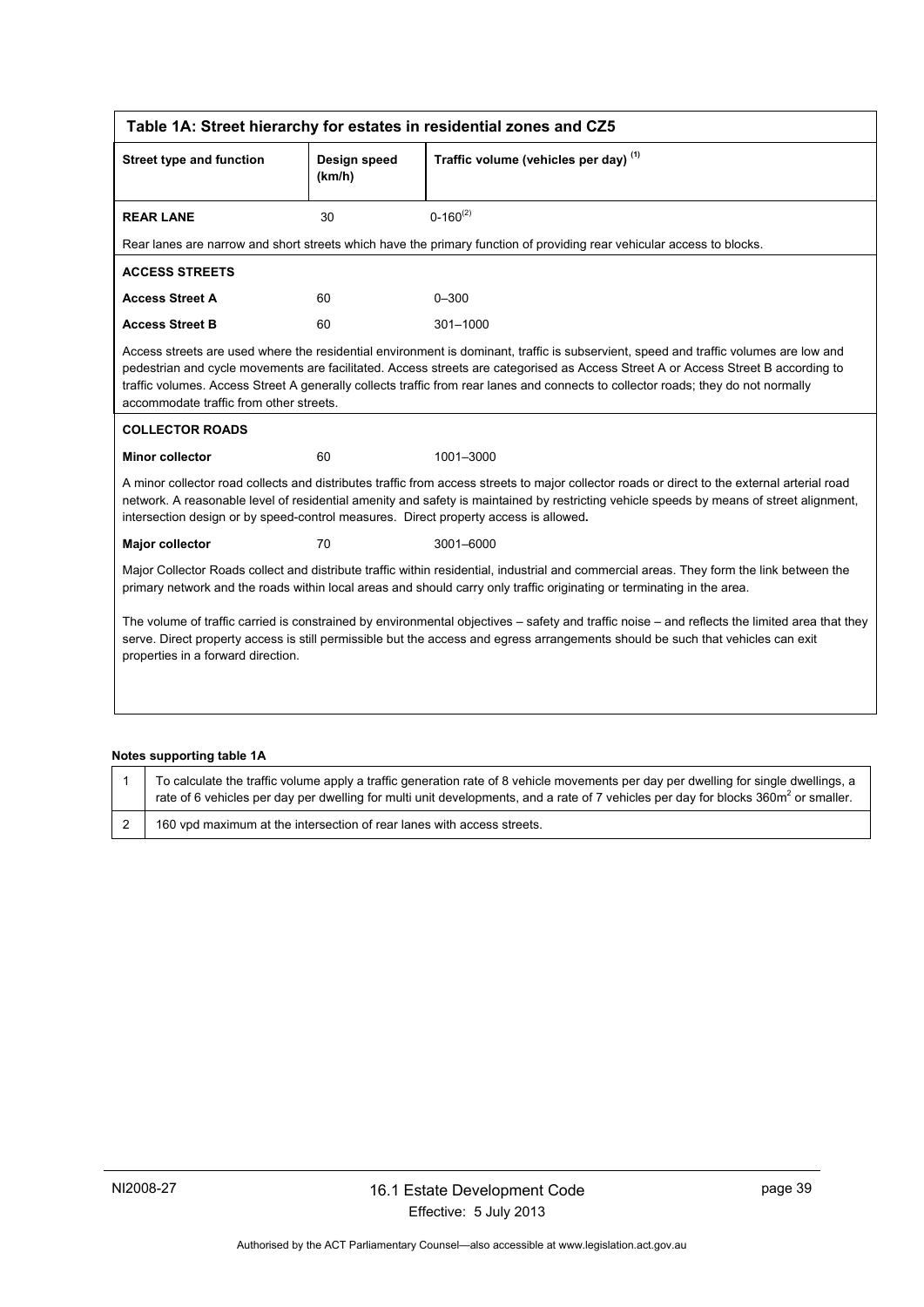<span id="page-43-0"></span>

| Table 1B: Street hierarchy for estates commercial zones (excluding CZ5)                                                                                                                                                                                                                                                                                                         |                        |                                                                                                                                                                                                                                                                                  |  |  |
|---------------------------------------------------------------------------------------------------------------------------------------------------------------------------------------------------------------------------------------------------------------------------------------------------------------------------------------------------------------------------------|------------------------|----------------------------------------------------------------------------------------------------------------------------------------------------------------------------------------------------------------------------------------------------------------------------------|--|--|
| <b>Street type and function</b>                                                                                                                                                                                                                                                                                                                                                 | Design speed<br>(km/h) | Traffic volume (vehicles per day)                                                                                                                                                                                                                                                |  |  |
| <b>REAR LANE</b>                                                                                                                                                                                                                                                                                                                                                                | 30                     | $0 - 100$                                                                                                                                                                                                                                                                        |  |  |
|                                                                                                                                                                                                                                                                                                                                                                                 |                        | Rear lanes are narrow and short streets which have the primary function of providing rear vehicular access to blocks.                                                                                                                                                            |  |  |
| <b>ACCESS STREET</b>                                                                                                                                                                                                                                                                                                                                                            | 60                     | $0 - 1000$                                                                                                                                                                                                                                                                       |  |  |
| they do not normally accommodate traffic from other streets.                                                                                                                                                                                                                                                                                                                    |                        | Access streets are used where the residential environment is dominant, traffic is subservient, speed and traffic volumes are low and<br>pedestrian and cycle movements are facilitated. Access Streets generally collect traffic from rear lanes and connect to collector roads; |  |  |
| <b>COLLECTOR ROADS</b>                                                                                                                                                                                                                                                                                                                                                          |                        |                                                                                                                                                                                                                                                                                  |  |  |
| <b>Minor collector</b>                                                                                                                                                                                                                                                                                                                                                          | 60                     | 1001-3000                                                                                                                                                                                                                                                                        |  |  |
| A minor collector road collects and distributes traffic from access streets to major collector roads or direct to the external arterial road<br>network. A reasonable level of residential amenity and safety is maintained by restricting vehicle speeds by means of street alignment,<br>intersection design or by speed-control measures. Direct property access is allowed. |                        |                                                                                                                                                                                                                                                                                  |  |  |
| Major collector                                                                                                                                                                                                                                                                                                                                                                 | 70                     | 3001-6000                                                                                                                                                                                                                                                                        |  |  |
|                                                                                                                                                                                                                                                                                                                                                                                 |                        |                                                                                                                                                                                                                                                                                  |  |  |
|                                                                                                                                                                                                                                                                                                                                                                                 |                        | Major Collector Roads collect and distribute traffic within residential, industrial and commercial areas. They form the link between the<br>primary network and the roads within local areas and should carry only traffic originating or terminating in the area.               |  |  |
| The volume of traffic carried is constrained by environmental objectives – safety and traffic noise – and reflects the limited area that they<br>serve. Direct property access is still permissible but the access and egress arrangements should be such that vehicles can exit<br>properties in a forward direction.                                                          |                        |                                                                                                                                                                                                                                                                                  |  |  |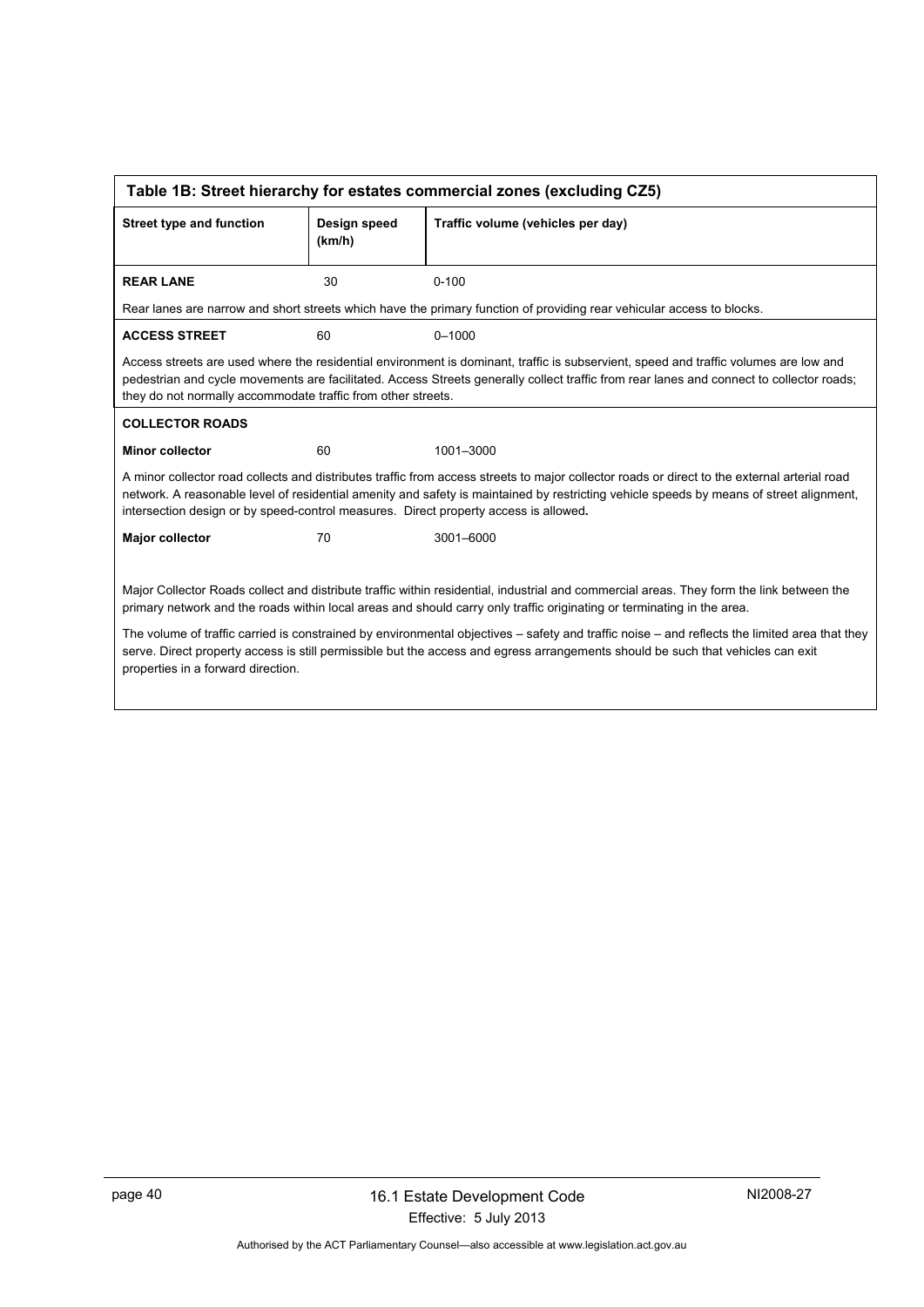<span id="page-44-0"></span>

| Table 1C: Street hierarchy for estates in industrial zones                                                                                                                                                                                                                                                             |                        |                                                                                                                                                                                                                                                                                         |  |  |
|------------------------------------------------------------------------------------------------------------------------------------------------------------------------------------------------------------------------------------------------------------------------------------------------------------------------|------------------------|-----------------------------------------------------------------------------------------------------------------------------------------------------------------------------------------------------------------------------------------------------------------------------------------|--|--|
| Street type and function                                                                                                                                                                                                                                                                                               | Design speed<br>(km/h) | Traffic volume (vehicles per day)                                                                                                                                                                                                                                                       |  |  |
| <b>ACCESS STREET</b>                                                                                                                                                                                                                                                                                                   | 60                     | $0 - 1000$                                                                                                                                                                                                                                                                              |  |  |
| they do not normally accommodate traffic from other streets.                                                                                                                                                                                                                                                           |                        | Access streets are used where the residential environment is dominant, traffic is subservient, speed and traffic volumes are low and<br>pedestrian and cycle movements are facilitated. Access Streets generally collect traffic from rear lanes and connect to collector roads;        |  |  |
| <b>COLLECTOR ROADS</b>                                                                                                                                                                                                                                                                                                 |                        |                                                                                                                                                                                                                                                                                         |  |  |
| <b>Minor collector</b>                                                                                                                                                                                                                                                                                                 | 60                     | 1001-3000                                                                                                                                                                                                                                                                               |  |  |
| intersection design or by speed-control measures. Direct property access is allowed.                                                                                                                                                                                                                                   |                        | A minor collector road collects and distributes traffic from access streets to major collector roads or direct to the external arterial road<br>network. A reasonable level of residential amenity and safety is maintained by restricting vehicle speeds by means of street alignment, |  |  |
| <b>Major collector</b>                                                                                                                                                                                                                                                                                                 | 70                     | 3001-6000                                                                                                                                                                                                                                                                               |  |  |
| Major Collector Roads collect and distribute traffic within residential, industrial and commercial areas. They form the link between the<br>primary network and the roads within local areas and should carry only traffic originating or terminating in the area.                                                     |                        |                                                                                                                                                                                                                                                                                         |  |  |
| The volume of traffic carried is constrained by environmental objectives – safety and traffic noise – and reflects the limited area that they<br>serve. Direct property access is still permissible but the access and egress arrangements should be such that vehicles can exit<br>properties in a forward direction. |                        |                                                                                                                                                                                                                                                                                         |  |  |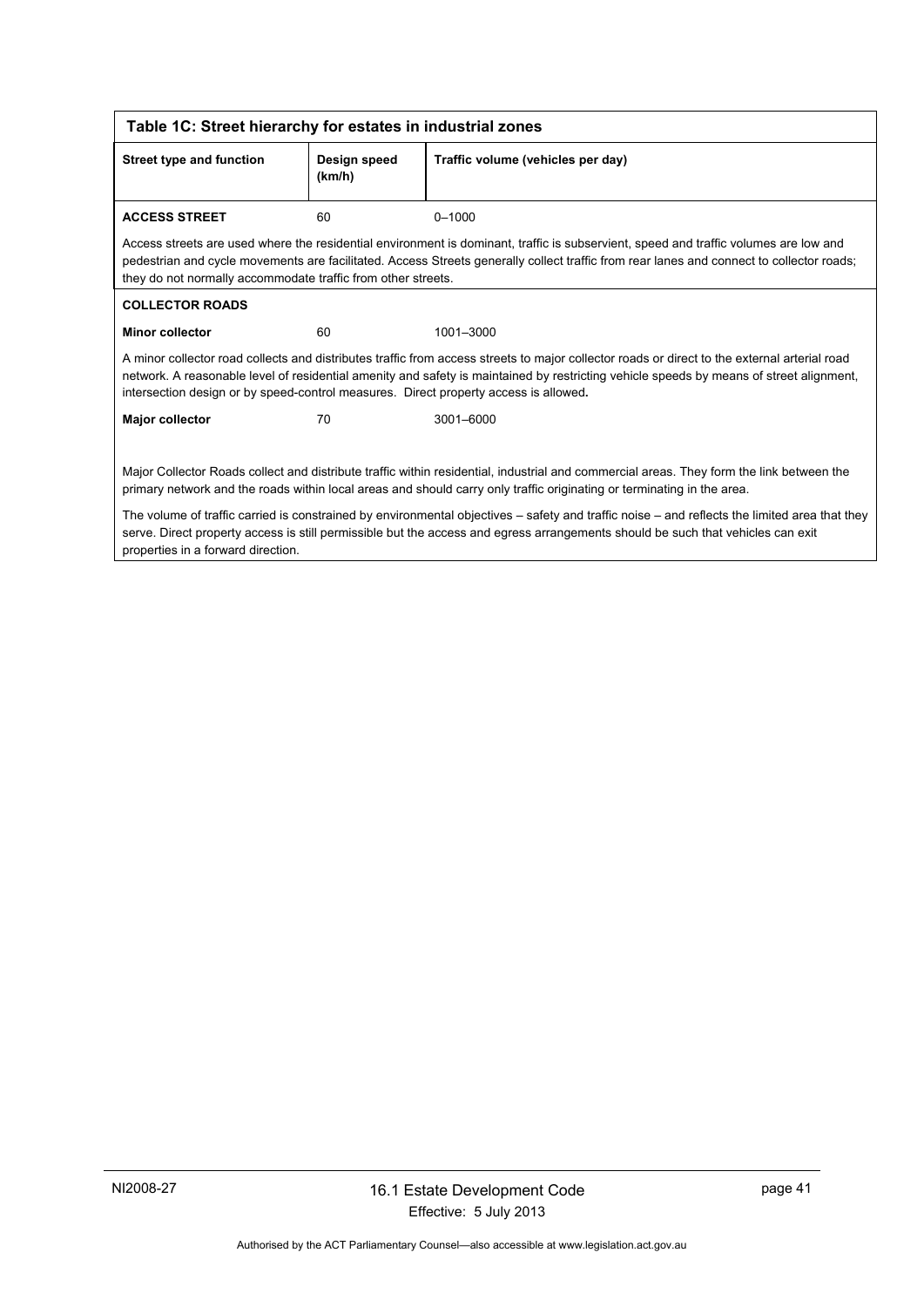<span id="page-45-0"></span>

| <b>Facility Type</b>                                 | Rear lane <sup>(2)</sup>                                              | <b>Shared use</b><br>access street<br>'Woonerf'<br>style | <b>Access</b><br>street A                            | <b>Access</b><br>street B                                             | <b>Minor</b><br>collector                                                                          | Major<br>collector                                                                                 |
|------------------------------------------------------|-----------------------------------------------------------------------|----------------------------------------------------------|------------------------------------------------------|-----------------------------------------------------------------------|----------------------------------------------------------------------------------------------------|----------------------------------------------------------------------------------------------------|
| Traffic volume<br>range (vpd) <sup>(1)</sup>         | $0 - 160^{(3)}$                                                       | $0 - 40$                                                 | $0 - 300$                                            | $301 - 1000$                                                          | 1001-3000                                                                                          | 3001-6000                                                                                          |
| Design speed<br>(km/h)                               | 30                                                                    | 30                                                       | 60                                                   | 60                                                                    | 60                                                                                                 | 70                                                                                                 |
| Minimum<br>carriageway width<br>$(m)$ <sup>(2)</sup> | 5.5<br>(5.0 where the<br>lane is less<br>than 60m in<br>length)       | 3.5-3.7 (single<br>lane)                                 | 5.5                                                  | $\overline{7}$                                                        | 10                                                                                                 | 10                                                                                                 |
| Verge width (m)                                      | minimum 1.5m                                                          | 5.0                                                      | 5.5                                                  | 6.25                                                                  | 6.25                                                                                               | 6.25                                                                                               |
| Minimum<br>horizontal radius<br>(to accommodate)     | 12.5m single<br>unit truck                                            |                                                          |                                                      |                                                                       |                                                                                                    |                                                                                                    |
| On-street car<br>parking                             | Prohibited                                                            | Permitted only<br>as indented<br>spaces                  | Assumed on<br>one side of the<br>carriageway<br>only | Assumed<br>staggered on<br>both side of<br>the<br>carriageway<br>only | Assumed on<br>both side of<br>the<br>carriageway<br>only                                           | Assumed on<br>one side of the<br>carriageway<br>only                                               |
| Kerb type                                            | Flush or<br>layback<br>upright kerb<br>adjacent to<br>street lighting | Flush or<br>layback                                      | Layback or<br>upright                                |                                                                       | upright                                                                                            | upright                                                                                            |
| Maximum street<br>longitudinal<br>gradient           | 12.5%                                                                 | 12.5%                                                    | 12.5%                                                | 12%                                                                   | 12%                                                                                                | 12%                                                                                                |
| Minimum shared<br>path requirement                   | No shared<br>path required                                            | No shared<br>path required                               | 1.5 wide<br>shared path<br>on one side<br>only       | 2.0m wide on<br>both sides                                            | 2.0m wide<br>shared path<br>on both sides<br>and aligned at<br>least 1.5m<br>away from the<br>kerb | 2.0m wide<br>shared path<br>on both sides<br>and aligned at<br>least 1.5m<br>away from the<br>kerb |
| Bus route<br>requirement                             | Not to be used<br>as bus route                                        | Not to be used<br>as bus route                           | Not to be used<br>as bus route                       | Not to be used<br>as bus route                                        | can be used<br>as a bus route<br>where in<br>accordance<br>with table 3                            | can be used<br>as a bus route<br>where in<br>accordance<br>with table 3                            |
| Street tree<br>requirement                           | No trees<br>required                                                  | Street trees to<br>be provided                           | Street trees to<br>be provided                       | Street trees to<br>be provided                                        | street trees to<br>be provided                                                                     | street trees to<br>be provided                                                                     |
| Intermittent street<br>lighting                      | Must be<br>provided when<br>length<br>exceeds 60m                     |                                                          |                                                      |                                                                       |                                                                                                    |                                                                                                    |

# **Table 2A: Street network requirements – all estates except in industrial zones**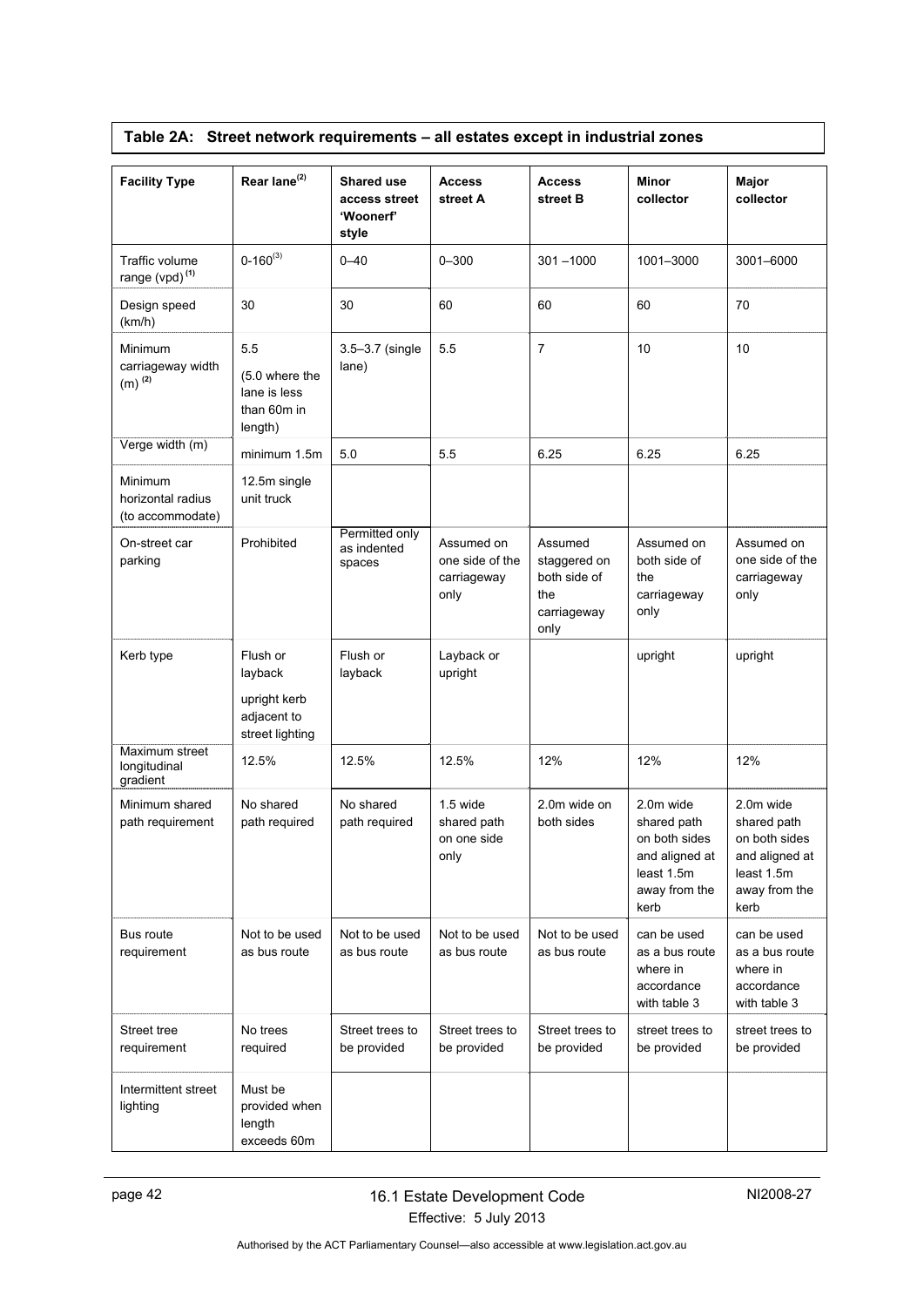#### **Notes supporting table 2A**

|   | For residential and CZ5 zones - to calculate the traffic volume for streets apply a traffic generation rate of:                                                                                                                |
|---|--------------------------------------------------------------------------------------------------------------------------------------------------------------------------------------------------------------------------------|
|   | 8 vehicle movements per day for single dwelling blocks larger than 360m <sup>2</sup>                                                                                                                                           |
|   | 7 vehicles per day for single dwelling blocks 360m <sup>2</sup> or smaller                                                                                                                                                     |
|   | 6 vehicles per day per dwelling for multi unit developments.                                                                                                                                                                   |
| 2 | The carriageway width is measured from kerb invert to kerb invert. The carriageway width measurement does not<br>include any designated on-road car parking spaces, on-road cycle lanes, indented car parking bays or medians. |
| 3 | Measured at the intersection of each leg with a higher order street.                                                                                                                                                           |

# <span id="page-46-0"></span>**Table 2B: Street network requirements - estates in industrial zones**

| <b>Facility type</b>                         | <b>Access street</b>                                                 | <b>Minor collector</b>                                                                    | <b>Major collector</b>                                                                    |
|----------------------------------------------|----------------------------------------------------------------------|-------------------------------------------------------------------------------------------|-------------------------------------------------------------------------------------------|
| Traffic volume range (vpd)                   | $0 - 1000$                                                           | 1001-3000                                                                                 | 3001-6000                                                                                 |
| Design speed (km/h)                          | 60                                                                   | 60                                                                                        | 70                                                                                        |
| Minimum carriageway width (m) <sup>(1)</sup> | 10                                                                   | 10                                                                                        | 10                                                                                        |
| Minimum verge width<br>each side (m)         | 6.25                                                                 | 6.25                                                                                      | 6.25                                                                                      |
| Undesignated on-street car parking           | Assumed on one side<br>of the carriage way<br>only                   | Assumed on one side<br>of the carriage way<br>only                                        | Assumed on one side<br>of the carriage way<br>only                                        |
| Kerb type                                    | Layback or upright                                                   | Upright                                                                                   | Upright                                                                                   |
| Maximum street longitudinal gradient         | 12%                                                                  | 12%                                                                                       | 12%                                                                                       |
| Minimum shared path requirement              | 1.5m wide shared path<br>on both sides                               | 1.5m wide shared path<br>on both sides and<br>aligned at least 1.5m<br>away from the kerb | 1.5m wide shared path<br>on both sides and<br>aligned at least 1.5m<br>away from the kerb |
| Bus route requirement                        | Can be used as a bus<br>route where in<br>accordance with<br>table 3 | Can be used as a bus<br>route where in<br>accordance with<br>table 3                      | Can be used as a bus<br>route where in<br>accordance with<br>table 3                      |
| Street tree requirement                      | Street trees to be<br>provided                                       | Street trees to be<br>provided                                                            | Street trees to be<br>provided                                                            |

#### **Note supporting Table 2C**

| The carriageway width nominated is a minimum dimension measured from kerb invert to kerb invert and does not  |
|---------------------------------------------------------------------------------------------------------------|
| include any designated on-road car parking spaces, on-road cycle lanes, indented car parking bays or medians. |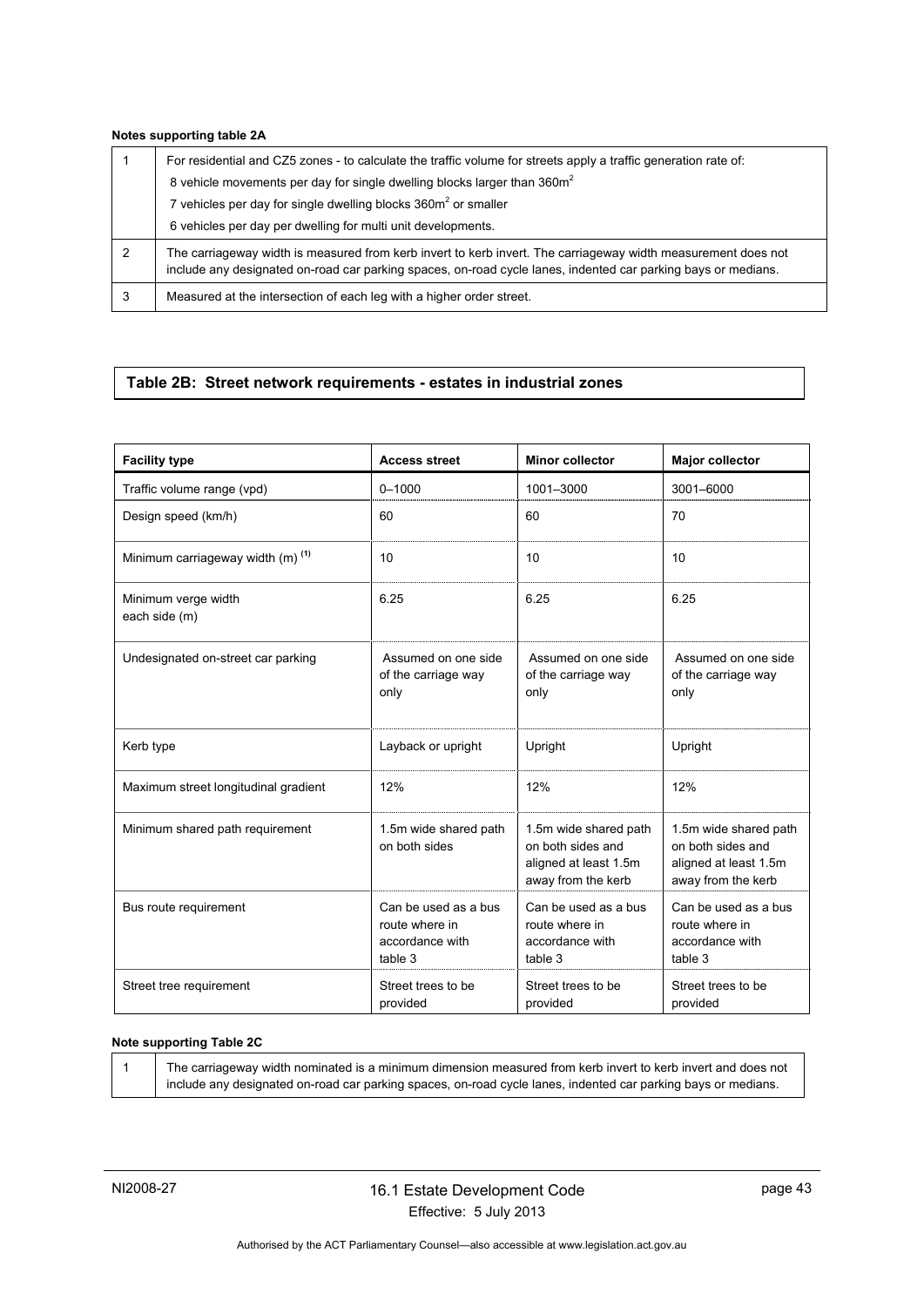### <span id="page-47-0"></span>**Table 3: Bus route requirements**

#### **Street carriageway widths(1)**

One-way: 4 m

Two-way: 8.0 m

#### **Minimum geometric layout**

Curve radius for turns on a bus route between a minor collector street and a major collector street

Radius = 12.5 m for single bus unit

Radius = 15m for 14.5m long rigid buses and articulated buses

Note: some routes may require geometry to suit 14.5m long rigid buses and articulated buses.

#### **Roundabouts**

Maximum desirable pavement crossfall: to comply with AUSTROADS Guidelines

Absolute maximum gradient: to comply with AUSTROADS Guidelines

#### **Note supporting table 3**

1 The carriageway width nominated is a minimum dimension measured from kerb invert to kerb invert and does not include any designated on-road car parking spaces, on-road cycle lanes, indented car parking bays or medians.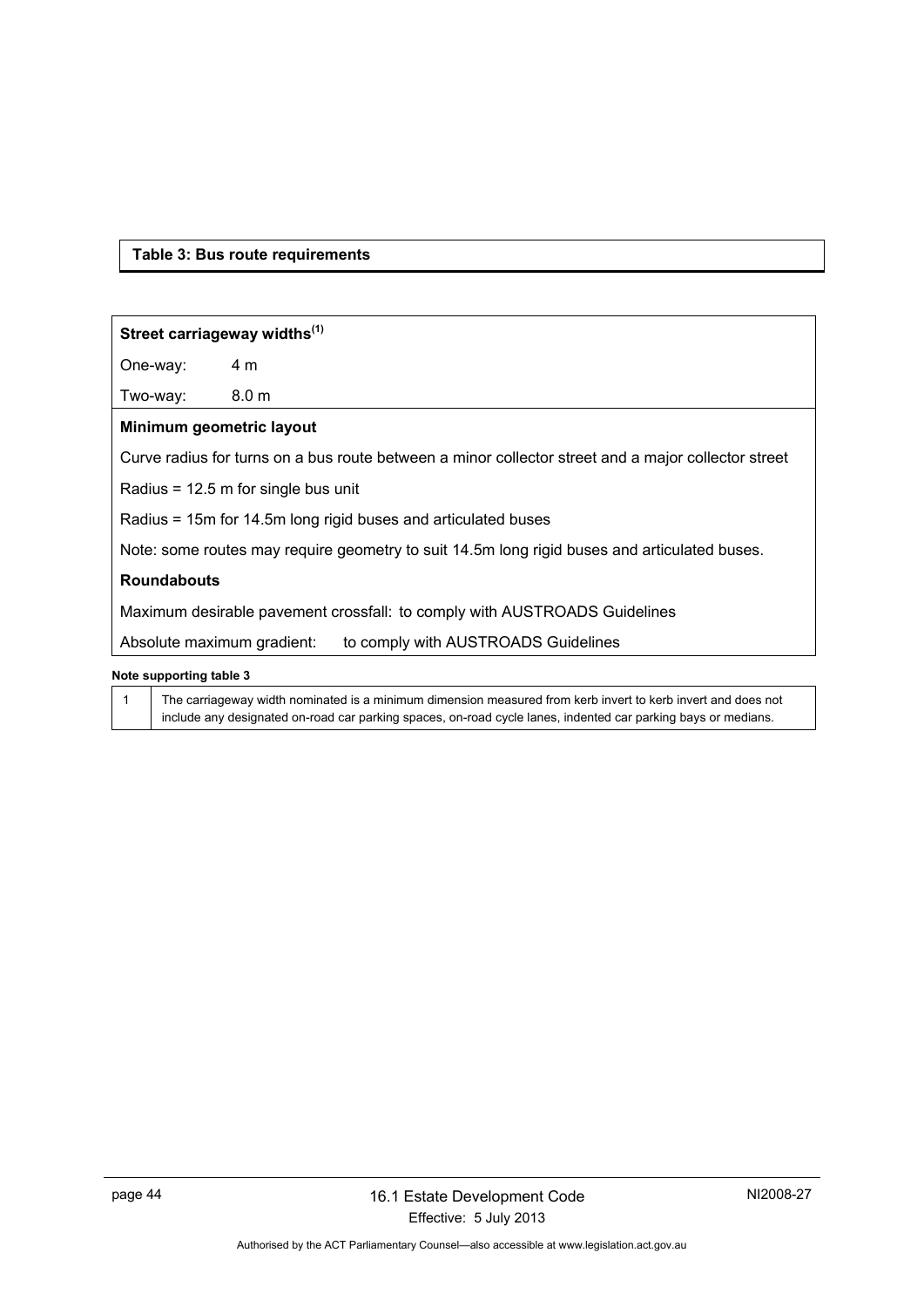# **Table 4: Types and purposes of public realm spaces**

<span id="page-48-0"></span>

| <b>PUBLIC REALM</b><br><b>TYPE</b> | <b>PRIMARY FUNCTIONS</b>                                                                                                                                                                                                                                                                                                                                                                                                                                                                                                                                                      | MANAGEMENT<br><b>INTENTIONS</b>                                                                                    | <b>STAGE</b><br><b>IDENTIFIED</b>           |
|------------------------------------|-------------------------------------------------------------------------------------------------------------------------------------------------------------------------------------------------------------------------------------------------------------------------------------------------------------------------------------------------------------------------------------------------------------------------------------------------------------------------------------------------------------------------------------------------------------------------------|--------------------------------------------------------------------------------------------------------------------|---------------------------------------------|
| <b>Town park</b>                   | Located in a town centre<br>A meeting place park, formal in character.<br>With irrigated grass, paving, art, and<br>street furniture.<br>May have shrub or flower beds, pavilions<br>and water features.<br>May be associated with play facilities,<br>lakes or ponds.                                                                                                                                                                                                                                                                                                        | Managed to a<br>high standard for<br>intensive use with<br>capacity to host<br>special events.                     | <b>Structure</b><br>Plans/Conce<br>pt Plans |
| <b>District parks</b>              | <b>Recreational facilities</b><br>Extensive, informal park or series of<br>spaces, 4 -10 Ha<br>Serving population catchment area of 25 -<br>50,000 minimum people.<br>With grass and trees and a diversity of<br>recreation facilities to cater for informal<br>recreation for all age groups such as<br>picnics, barbecues, adventure<br>playgrounds and skateboard parks.<br>May have natural or cultural heritage<br>conservation or habitat creation purposes.<br>May be associated with waterways,<br>wetlands, lakes and ponds.                                         | Managed to a<br>high standard for<br>intensive use with<br>capacity to hold<br>large gatherings.                   | <b>Structure</b><br>Plans/Conce<br>pt Plans |
| <b>District</b><br>sportsgrounds   | <b>Sportsground complex</b><br>Training and competition venue for<br>organised nominated sports at all levels,<br>8 ha minimum.<br>Serving population catchment area of 25 -<br>50,000 minimum people.<br>May be associated with high schools.<br>With irrigated grass, public parking,<br>training lights and a pavilion that includes<br>change rooms, toilets and kiosk.                                                                                                                                                                                                   | Managed to a<br>high standard for<br>intensive sports<br>training and<br>events.<br>May be enclosed<br>and leased. | <b>Structure</b><br>Plans/Conce<br>pt Plans |
| *Neighbourhood<br>ovals            | <b>Recreational or sporting activities</b><br>(Not applicable to commercial and<br>industrial estates)<br>Ovals used for sporting purposes and<br>recreational space for local residents.<br>Generally located adjacent to primary<br>schools and/or local shopping centres<br>with shared or separate parking.<br>Neighbourhood ovals are an integral part<br>of surrounding parkland when not in use<br>for sporting purposes.<br>The area is irrigated and will require<br>sufficient space for related amenities<br>(small pavilion/toilet block and training<br>lights). | Moderate<br>intensity<br>management with<br>seasonal<br>variability.                                               | <b>Estate</b><br>Development<br>Plans       |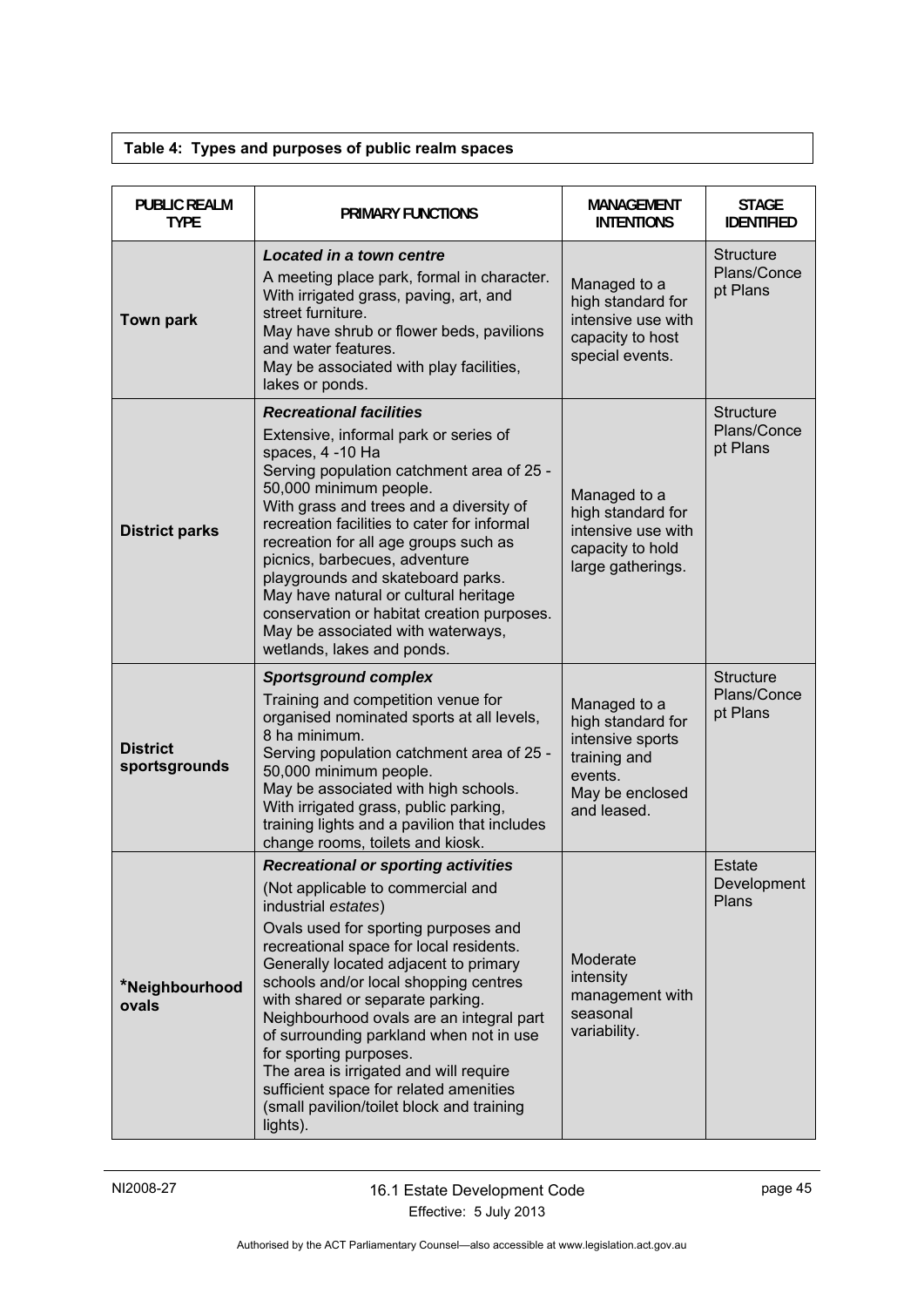| Neighbourhood<br>parks           | <b>Recreational or sporting activities</b><br>Neighbourhood parks are classified as<br>Local neighbourhood parks (0.5ha-1ha) or<br>Central neighbourhood parks (1ha-2ha).<br>Focal point park of all neighbourhood<br>open spaces and off road movement<br>networks to be an outdoor meeting place.<br>To accommodate opportunities for<br>informal free and innovative play as well<br>as a range of unstructured recreation<br>activities for a range of ages. The play<br>space may include standardised<br>playground equipment.<br>Parks are linked or adjacent to other<br>public realm spaces and may be located<br>adjacent to a neighbourhood<br>sportsground. Neighbourhood parks can<br>also accommodate remnant native<br>vegetation and other natural features.<br>Provided with shade and shelter and<br>drinking water. | Moderate<br>intensity<br>management with<br>seasonal<br>variability.                                                                                                                        | Estate<br>Development<br>Plans                                                |
|----------------------------------|----------------------------------------------------------------------------------------------------------------------------------------------------------------------------------------------------------------------------------------------------------------------------------------------------------------------------------------------------------------------------------------------------------------------------------------------------------------------------------------------------------------------------------------------------------------------------------------------------------------------------------------------------------------------------------------------------------------------------------------------------------------------------------------------------------------------------------------|---------------------------------------------------------------------------------------------------------------------------------------------------------------------------------------------|-------------------------------------------------------------------------------|
| <b>Heritage parks</b>            | Special purpose park<br>Open space area created to conserve<br>heritage character and elements.<br>May have heritage conservation and<br>monitoring activities.                                                                                                                                                                                                                                                                                                                                                                                                                                                                                                                                                                                                                                                                        | Moderate<br>intensity<br>management with<br>seasonal<br>variability.<br>Can be enclosed.                                                                                                    | <b>Estate</b><br>Development<br>Plans                                         |
| <b>Lakes and</b><br>ponds        | For control of stormwater quality and<br>quantity including flood mitigation<br>from the urban catchments<br>Designed waterscape for aesthetics and<br>water storage for irrigation and other<br>second class water needs.<br>Water uses may include conservation and<br>or active recreation (e.g. fishing,<br>swimming, boating) and passive<br>recreation around lakes and ponds.                                                                                                                                                                                                                                                                                                                                                                                                                                                   | Low intensity<br>management with<br>seasonal<br>variability with a<br>range of human<br>uses that are<br>nominated/<br>controlled for<br>each site.                                         | <b>Structure</b><br>Plans/Conce<br>pt<br>Plans/Estate<br>Development<br>Plans |
| <b>Broad scale</b><br>open space | The bushland setting for Canberra<br>Areas of remnant and planted native<br>vegetation, hills and ridges, waterway<br>corridors and buffer areas between<br>suburbs.<br>To provide visual and landscape amenity,<br>informal recreation and wildlife habitat.<br>May contain sites for biological diversity or<br>connectivity, cultural heritage<br>conservation and or for community<br>activities (e.g. Landcare, Parkcare,<br>Community Garden groups).                                                                                                                                                                                                                                                                                                                                                                            | Low intensity<br>management with<br>seasonal<br>variability plus a<br>range of human<br>uses that are<br>nominated/<br>controlled for<br>each site.<br>May be agisted<br>with grazing sock. | <b>Structure</b><br>Plans/Conce<br>pt<br>Plans/Estate<br>Development<br>Plans |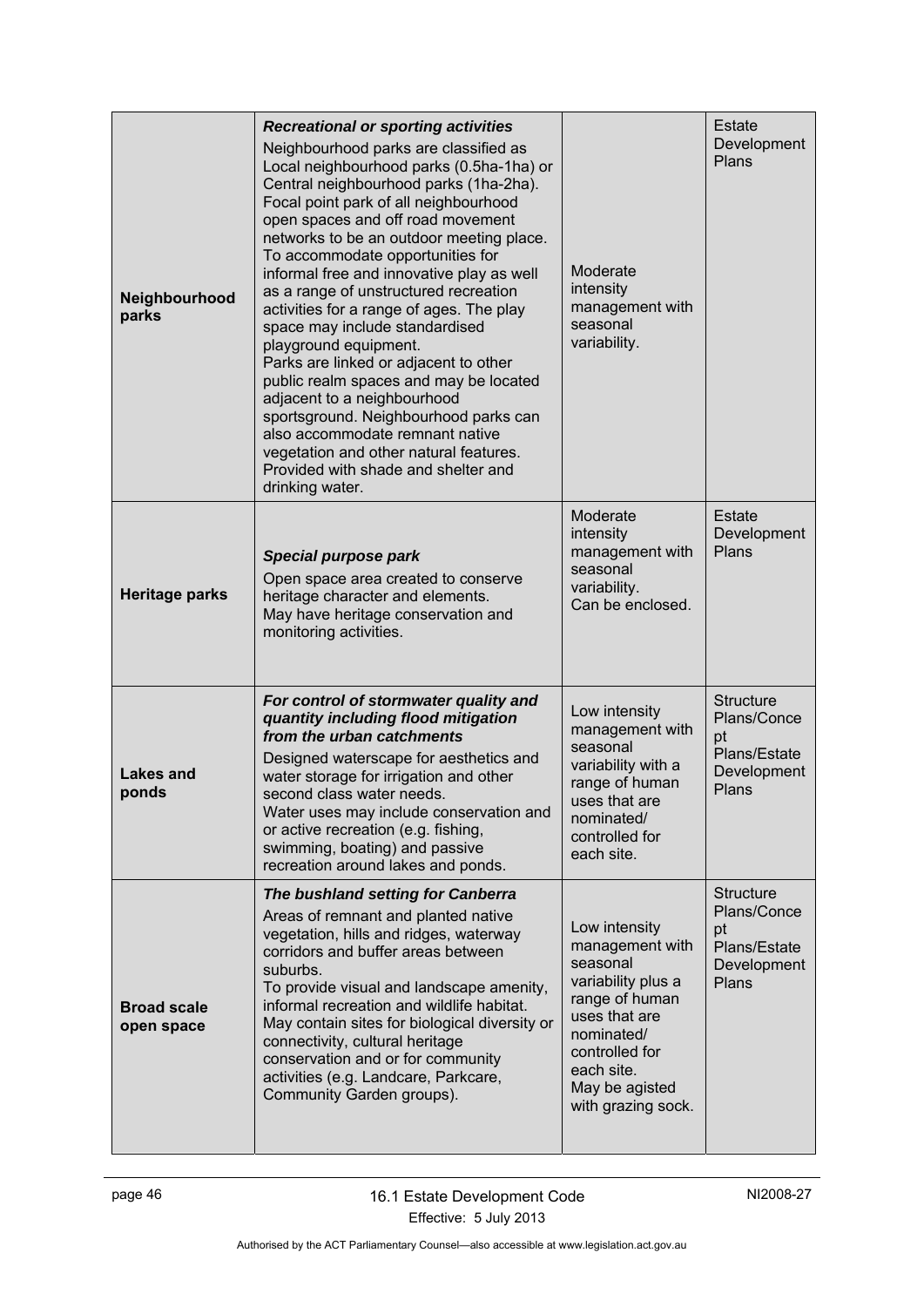| <b>Habitat sites</b>          | The bushland setting for Canberra<br>Remnant grassland or woodland sites<br>important for nature conservation<br>purposes.<br>May form part of a regional ecosystem,<br>provide the food source for migratory<br>species or contain endangered plant or<br>animal species or be used for connectivity<br>and be subject to conservation activities<br>and monitoring in accord with Action<br>Plans for their conservation prepared<br>under provisions of the Nature<br>Conservation Act 1980.                                                                                                                                                                                                                                                                                                            | Low intensity<br>management with<br>seasonal<br>variability.         | <b>Structure</b><br>Plans/Conce<br>pt<br>Plans/Estate<br>Development<br>Plans |
|-------------------------------|------------------------------------------------------------------------------------------------------------------------------------------------------------------------------------------------------------------------------------------------------------------------------------------------------------------------------------------------------------------------------------------------------------------------------------------------------------------------------------------------------------------------------------------------------------------------------------------------------------------------------------------------------------------------------------------------------------------------------------------------------------------------------------------------------------|----------------------------------------------------------------------|-------------------------------------------------------------------------------|
| <b>Pedestrian</b><br>parkland | <b>Movement network</b><br>Corridors providing for pedestrian and<br>cyclist routes within and between suburbs<br>and linkages with parks, schools and<br>workplaces.<br>May include playgrounds and fitness<br>stations in suitable locations.<br>Often co-located with waterways for urban<br>stormwater management and treatment<br>and may contain small ponds and<br>wetlands.<br>Often includes remnant vegetation and<br>other natural features, may provide<br>wildlife habitat conservation and/or<br>connectivity.<br>Generally, the dominant surface treatment<br>is dryland grass as dominant ground<br>surface unless otherwise specified for the<br>conservation of habitat, with planted<br>vegetation to enhance shade, shelter,<br>character, seasonal diversity or wildlife<br>movement. | Moderate<br>intensity<br>management with<br>seasonal<br>variability. | Concept<br>Plans/estate<br>Development<br>Plans                               |
| <b>Access ways</b>            | <b>Movement network</b><br>Linear spaces for pedestrians and cyclists<br>between residential properties providing<br>direct access between streets and other<br>public realm spaces.                                                                                                                                                                                                                                                                                                                                                                                                                                                                                                                                                                                                                       | Low intensity<br>management with<br>seasonal<br>variability.         | Estate<br>Development<br>Plans                                                |
| <b>Pedestrian lanes</b>       | <b>Movement network</b><br>Routes for pedestrians between buildings<br>and /or properties providing direct access<br>between shops and or streets.                                                                                                                                                                                                                                                                                                                                                                                                                                                                                                                                                                                                                                                         | Low intensity<br>management with<br>seasonal<br>variability.         | Estate<br>Development<br>Plans                                                |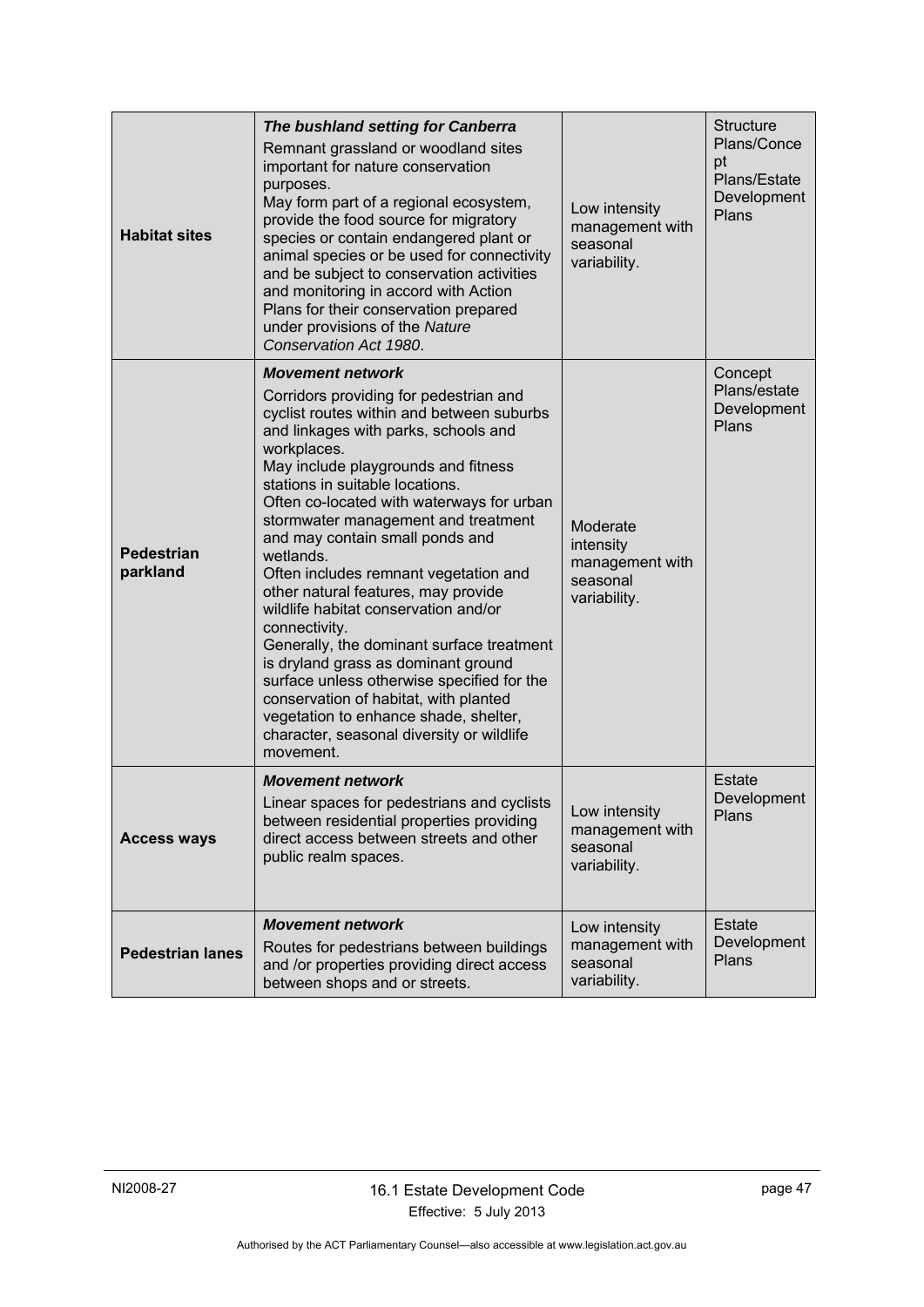| <b>Street verges</b><br>and medians | <b>Movement network</b><br>An interconnected network of spaces, not<br>necessarily symmetrical, for off road<br>movement networks, and to incorporate<br>trees, shrubs and ground cover plantings.<br>To provide for aesthetic purposes and<br>microclimate control as well as driving<br>experience, character of place and<br>environmental services. | Low intensity<br>management with<br>seasonal<br>variability. | Estate<br>Development<br><b>Plans</b> |
|-------------------------------------|---------------------------------------------------------------------------------------------------------------------------------------------------------------------------------------------------------------------------------------------------------------------------------------------------------------------------------------------------------|--------------------------------------------------------------|---------------------------------------|
|                                     | May contain underground services and<br>street /traffic furniture. Surface treatments<br>designed to maximise capture of rainfall<br>for ground water recharge and vegetation<br>health.                                                                                                                                                                |                                                              |                                       |

**\***EDD is currently proposing a new Sportsground Provision Model, replacing the Neighbourhood Oval concept with School Ovals and Community Recreation Irrigated Parks (CRIPs). If and when this model is adopted by the ACT Government, the reference to Neighbourhood Oval will be changed.

### **Table 5: Shared path requirements**

<span id="page-51-0"></span>

| Path type             | <b>Function</b>                                                                                                                                                            | <b>Minimum</b><br>width (m) | Maximum longitudinal gradient                                                    |
|-----------------------|----------------------------------------------------------------------------------------------------------------------------------------------------------------------------|-----------------------------|----------------------------------------------------------------------------------|
| Minor Path            | Local access path with low traffic<br>volumes; Pedestrian and low speed<br>cyclist use.                                                                                    | 1.5                         | In accordance with AUSTROADS<br>Guide to Traffic Engineering Practice<br>Part 13 |
| Intermediate Path     | Commuting and local access path with<br>low traffic volumes; Pedestrian and<br>cyclist use where cyclists passing in<br>opposite directions is rare.                       | 2.0                         | In accordance with AUSTROADS<br>Guide to Traffic Engineering Practice<br>Part 14 |
| <b>Trunk Path</b>     | Commuting and local access path<br>required to accommodate cyclist speeds<br>of up to 20km/h; Pedestrian and cyclist<br>use where two way cyclist movements<br>are common. | 2.5                         | In accordance with AUSTROADS<br>Guide to Traffic Engineering Practice<br>Part 14 |
| Trunk Path (high use) | Commuting path required to<br>accommodate cyclist speeds of up to<br>30km/h; High levels of pedestrian and<br>cyclist use in both directions.                              | 3.0                         | In accordance with AUSTROADS<br>Guide to Traffic Engineering Practice<br>Part 14 |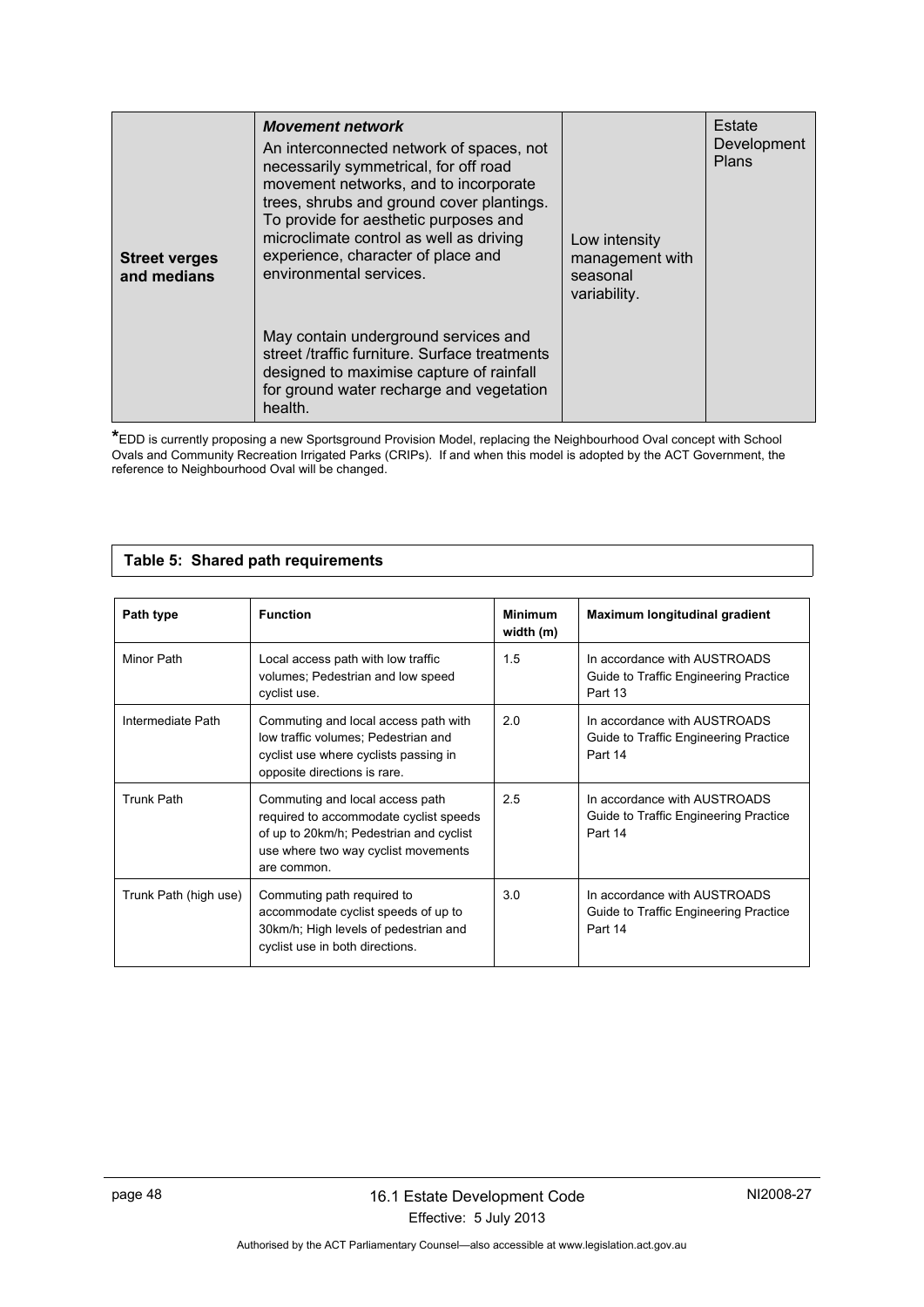# <span id="page-52-0"></span>**Table 6: Spacing of intersections along traffic routes – estates in residential zones and CZ5**

| Road type                  |                      | Minimum spacing of staggered intersections |
|----------------------------|----------------------|--------------------------------------------|
|                            | Left - right stagger | Right - left stagger                       |
| <b>Local access street</b> | 40                   | 20                                         |
| <b>Collector (minor)</b>   | 40                   | 20                                         |
| Collector (major)          | 40                   | 20                                         |
| 2-lane sub-arterial        | 60                   | 30                                         |
| 3-lane sub-arterial        | 100                  | 30                                         |
| Divided sub-arterial       | 150                  | 50                                         |
| <b>Divided arterial</b>    | 150                  | 50                                         |
| Divided major arterial     | 150                  | 50                                         |

one intersection. Other intersections may form T-intersections or allow only restricted vehicle movements.

### <span id="page-52-1"></span>**Table 7 - Minimum deflection angle for speed control to 20km/hr slow points (refer to Figure 1)**

|                  | <b>Street Pavement Width (m)</b> |                                         |                 |  |  |  |  |  |
|------------------|----------------------------------|-----------------------------------------|-----------------|--|--|--|--|--|
| <b>Bend Type</b> | 3.5m-5.5m                        | $6.5m-7m$                               | >7 <sub>m</sub> |  |  |  |  |  |
| Single Bend      | 60 °                             | ° 70                                    | `90 ∘           |  |  |  |  |  |
| Chicane*         | $30^{\circ}$ -30 $^{\circ}$      | $45^{\circ} - 45^{\circ}$               | 60 ° -60 °      |  |  |  |  |  |
|                  |                                  | $*$ Objazira – Davona Ovinia (lalavnic) |                 |  |  |  |  |  |

\*Chicane - Reverse Curve ('s' curve)

### <span id="page-52-2"></span>**Table 8 - Maximum leg lengths between 20km/hr slow points (refer to Figure 1)**

| Target design speed (km/hr) | Maximum leg length between 20km/hr slow points (m) |
|-----------------------------|----------------------------------------------------|
| 30                          | 75-100                                             |
| 40                          | 100-160                                            |
| 50                          | 120-155                                            |
| 60                          | 180-200                                            |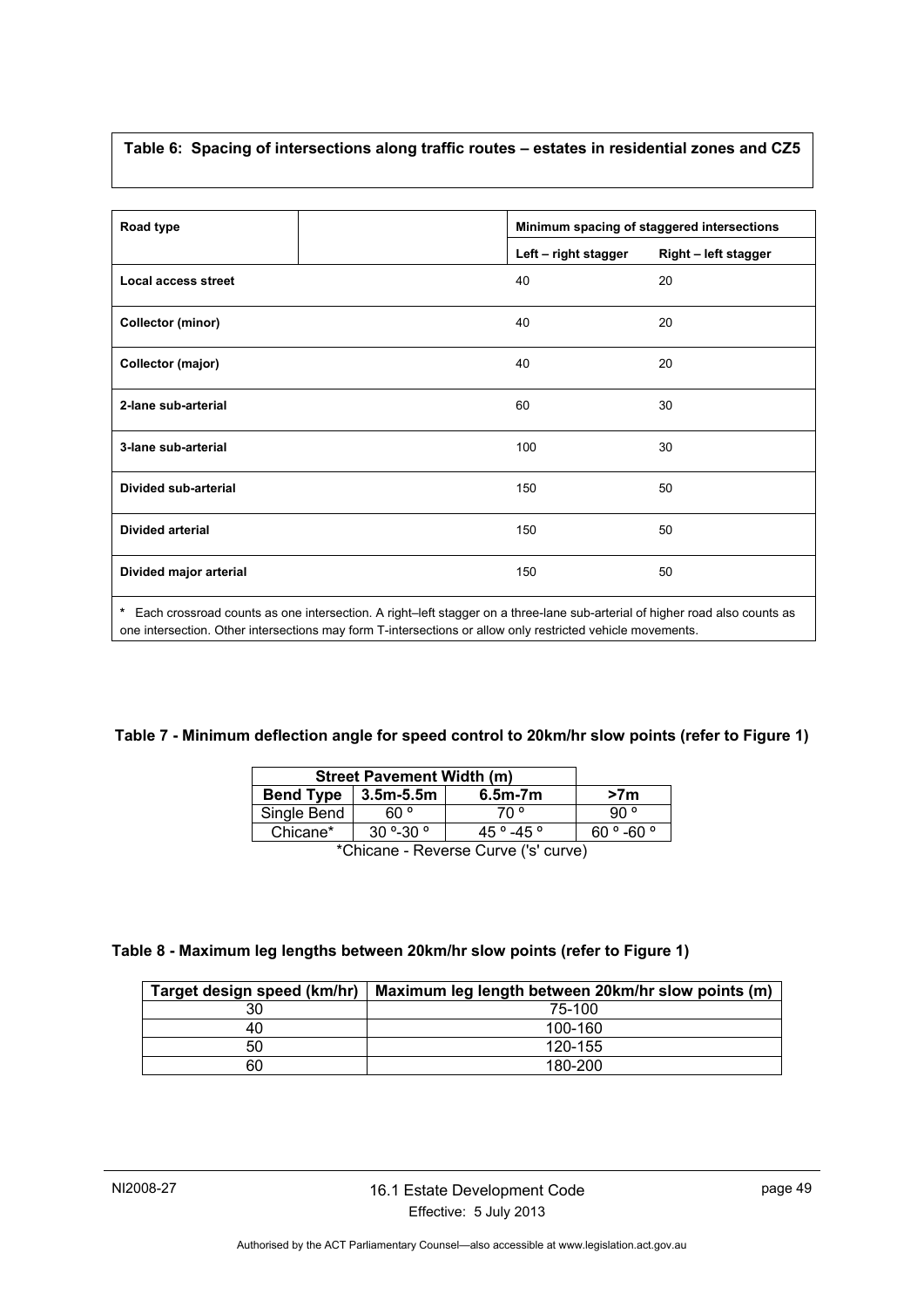

<span id="page-53-0"></span>**Figure 1: Measuring deflection angles for speed control to 20km/h slow points (refer table 7)**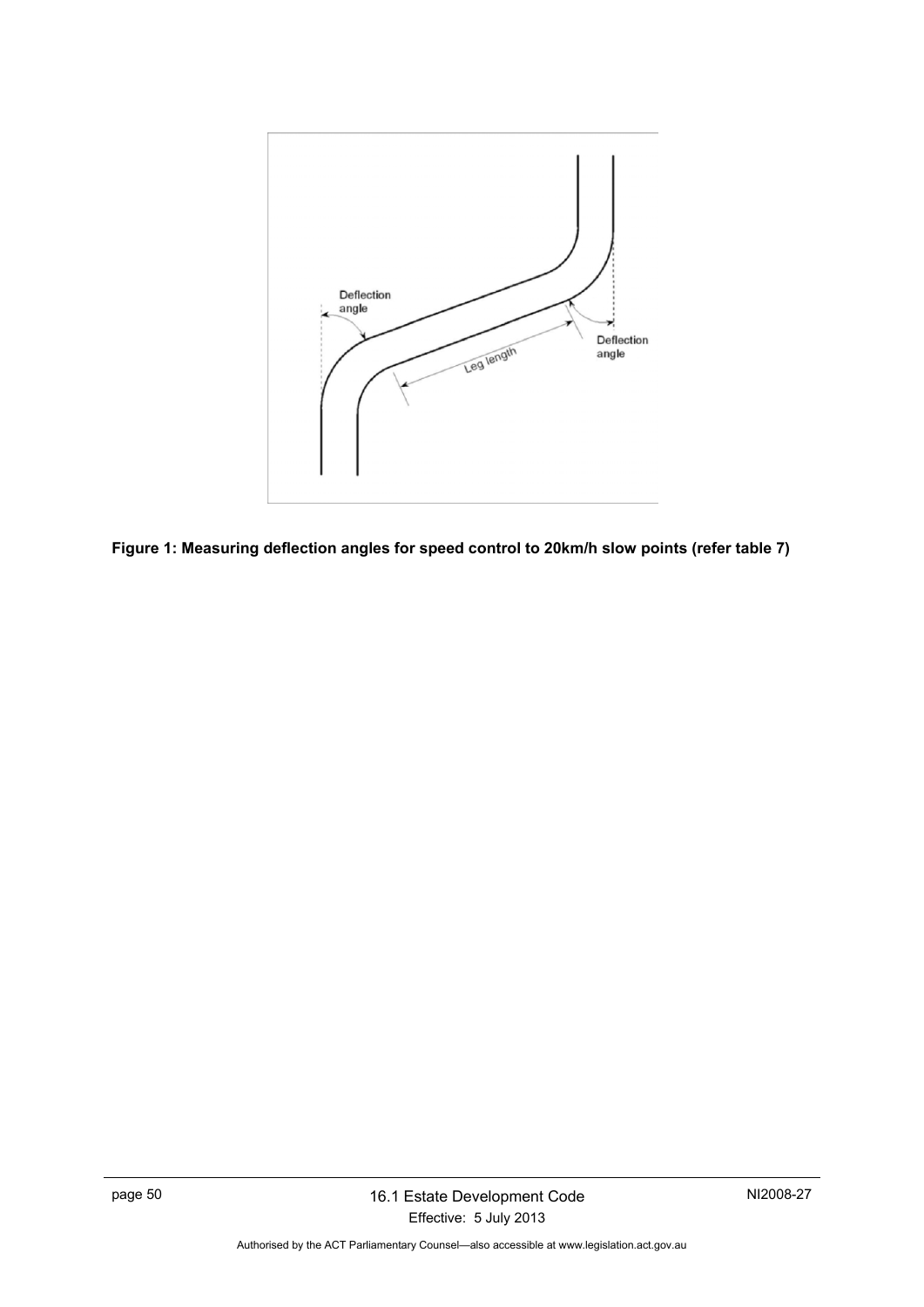# Appendix A – Block compliance tables

#### *Using the block compliance tables*

The block compliance tables schedule a range of block sizes, slope and orientation to ensure adequate solar access. Only one *test block* is applicable to each proposed block. For each proposed block the same *test block* is to be used to determine block width, block depth, bearing of street address, slope and compliance with the block compliance tables below.

#### **Calculating variables:**

For this appendix a *test block* means a rectangular block that fits entirely within the boundaries of a proposed block of the same type, as shown in table A1. See also figure A2.

#### **Table A1 – minimum dimensions of test block**

| block type    | compact block | mid size block   | large block       |
|---------------|---------------|------------------|-------------------|
| minimum area  | n/a           | 250 <sup>6</sup> | 500m <sup>2</sup> |
| minimum width | 6m            | 10m              | 14m               |
| minimum depth | 7m            | 25m              | 28m               |

#### **^ Block width**

Is the width of a *test block*.

**^^ Block depth**  Is the depth of a *test block*.

#### **^^^ Bearing of address street boundary**

The 'bearing of address street boundary' is the bearing of a line perpendicular to the primary axis of a *test block,* starting at 0° for a west loading *test block* (i.e. boundary running northsouth) and increasing clockwise, as shown in the examples below:

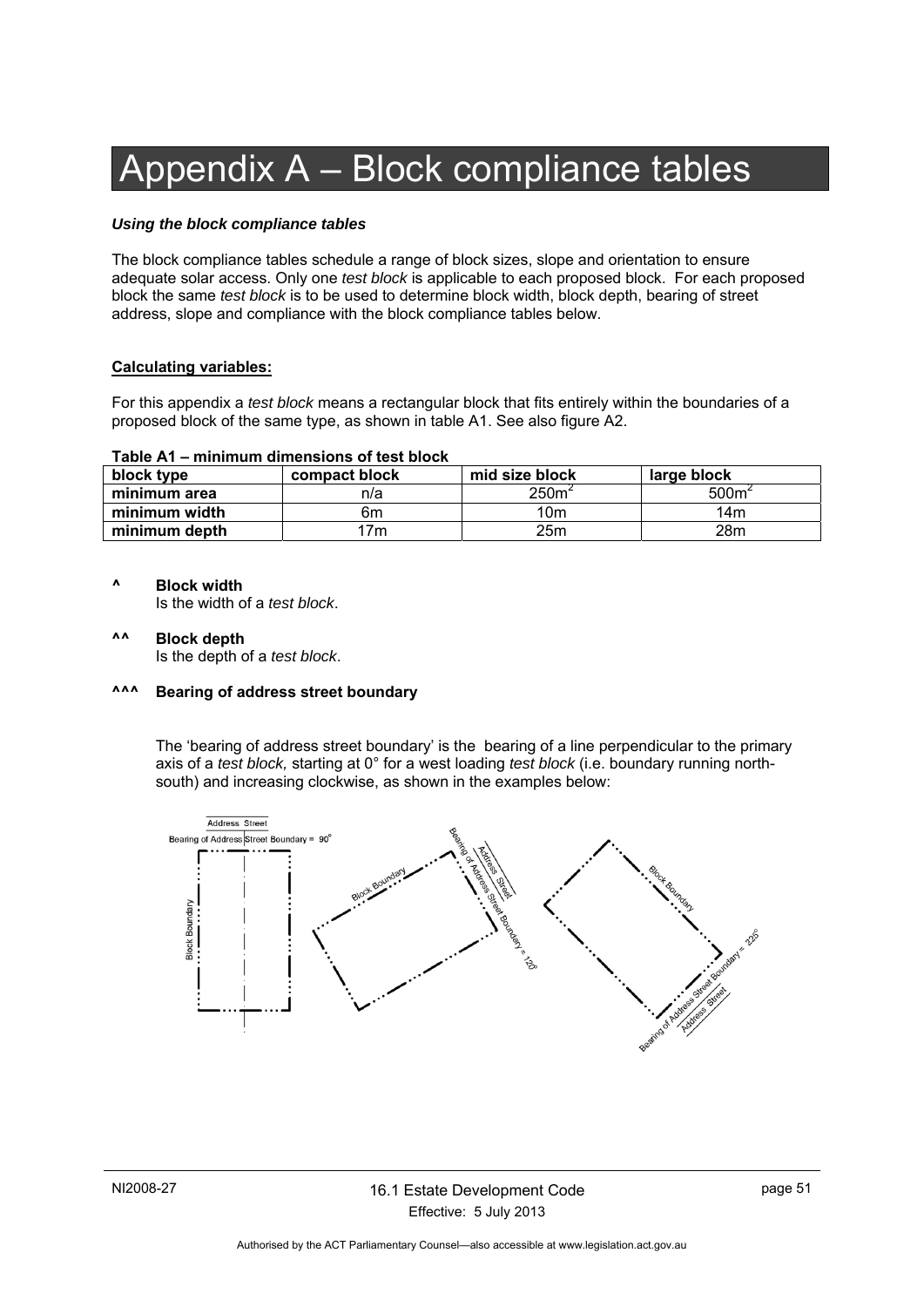#### **(s) Slope**

Slope (s) is an average of two slope measurements with reference to a relevant *test block*: 1. extending from the northern most point of the relevant *test block* due south along the boundary to the termination of that boundary or, where the boundary is not aligned north-south, to any other boundary of the *test block*.

2. extending from the southern most point of the relevant *test block* due north along the boundary to the termination of that boundary or, where the boundary is not aligned north-south, to any other boundary of the *test block*. (see **figure A1**).

North-facing slopes (slopes falling to the north) have a positive value, south-facing slopes (slopes falling to the south) have a negative value. Slope is represented as a percentage slope (e.g.+12%, -6%, 0). Note that these calculations yield a slope in relation to the north south axis, not necessarily the actual slope of the land. For example, a block oriented north south on land sloping to the west will have a zero slope.



Slope may be demonstrated by using a geographic information system and/or digital terrain model.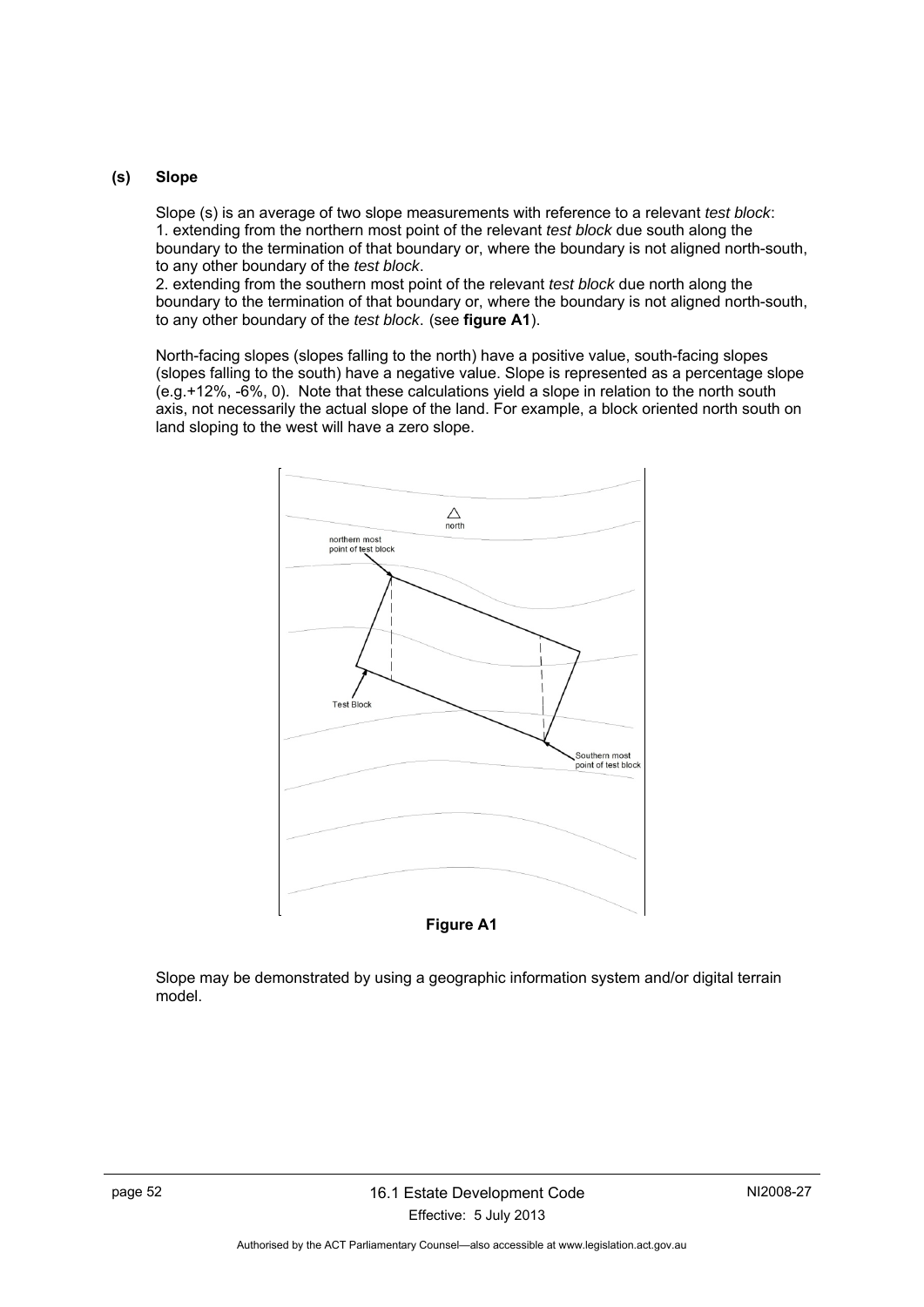

**Figure A2: Test block**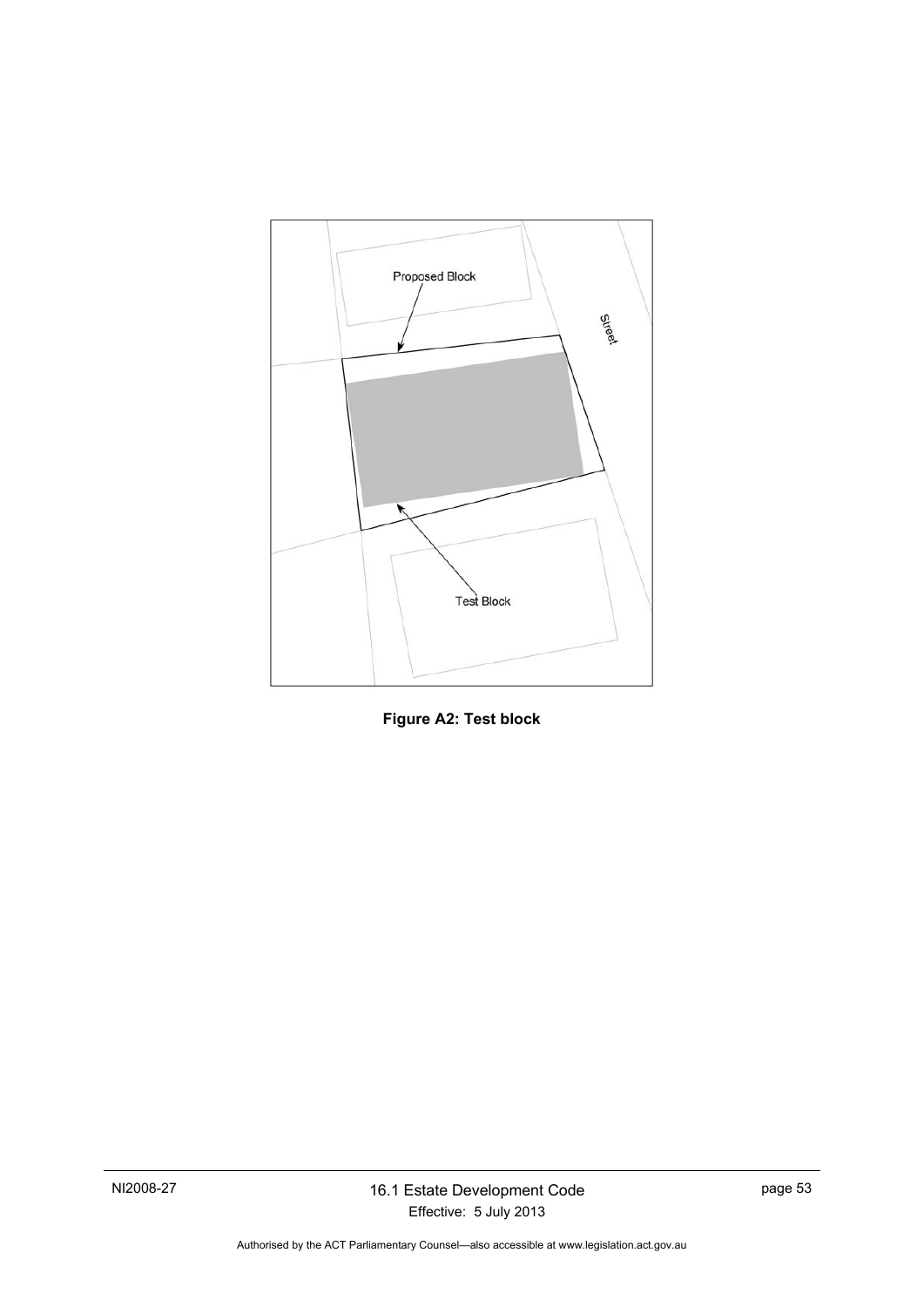|                 | Table A1.1                                                       |                             |                           |                          | slope (s)               |                        |                         |                       |                  |  |
|-----------------|------------------------------------------------------------------|-----------------------------|---------------------------|--------------------------|-------------------------|------------------------|-------------------------|-----------------------|------------------|--|
|                 | <b>Block compliance</b><br>large blocks $(>500m^2)$              |                             |                           | fall to south            |                         | flat                   |                         | fall to north         |                  |  |
|                 | block width $\land$ <16m<br>minimum block width <sup>^</sup> 14m |                             | ><br>$-15%$               | $-15%$<br>to <<br>$-10%$ | $-10%$<br>to <<br>$-5%$ | $-5%$<br>to <<br>$+5%$ | $+5%$<br>to <<br>$+10%$ | $+10%$<br>to <<br>15% | $\geq$<br>$+15%$ |  |
|                 |                                                                  | $70^\circ$ - <90 $^\circ$   | ✓                         |                          |                         |                        |                         |                       |                  |  |
| $\lambda$       | street to north                                                  | $90^{\circ} - 120^{\circ}$  | ✓                         | ✓                        | ✓                       | ✓                      |                         | ✓                     |                  |  |
|                 |                                                                  | $120^{\circ} - 160^{\circ}$ | $\boldsymbol{\mathsf{x}}$ | $\mathbf x$              | $\mathbf x$             | ✓                      |                         |                       |                  |  |
|                 |                                                                  | $160^{\circ} - 180^{\circ}$ | ✓                         | ✓                        | ✓                       | ✓                      | ✓                       | ✓                     |                  |  |
|                 | street to east                                                   | $180^{\circ} - 210^{\circ}$ | ✓                         | ✓                        | ✓                       | ✓                      |                         |                       |                  |  |
| street boundary |                                                                  | $210^{\circ} - 250^{\circ}$ | $\boldsymbol{\mathsf{x}}$ | $\mathbf x$              | $\mathbf x$             | ✓                      |                         |                       |                  |  |
|                 |                                                                  | $250^{\circ} - 270^{\circ}$ | ✓                         | ✓                        | ✓                       | ✓                      |                         |                       |                  |  |
| address         | street to south                                                  | $270^{\circ} - 500^{\circ}$ | ✓                         | ✓                        | $\checkmark$            | $\checkmark$           |                         | ✓                     |                  |  |
| Ⴆ               |                                                                  | $300^{\circ} - 340^{\circ}$ | $\boldsymbol{\mathsf{x}}$ | $\mathbf x$              | $\mathbf x$             |                        |                         |                       |                  |  |
| bearing         |                                                                  | $340^{\circ} - 360^{\circ}$ | ✓                         | ✓                        | ✓                       | ✓                      |                         |                       |                  |  |
|                 | street to west                                                   | $0^\circ$ - <30 $^\circ$    | ✓                         | ✓                        |                         | ✓                      |                         |                       |                  |  |
|                 |                                                                  | $30^\circ$ - <70 $^\circ$   | ×                         | ×                        | ×                       |                        |                         |                       |                  |  |

|              | Table A1.2                                          |                             |                           |                          |                         | slope (s)              |                         |                       |             |
|--------------|-----------------------------------------------------|-----------------------------|---------------------------|--------------------------|-------------------------|------------------------|-------------------------|-----------------------|-------------|
|              | <b>Block compliance</b><br>large blocks $(>500m^2)$ |                             |                           | fall to south            |                         | flat                   | fall to north           |                       |             |
|              | block width $\land$ 16m - < 18m                     |                             | ><br>$-15%$               | $-15%$<br>to <<br>$-10%$ | $-10%$<br>to <<br>$-5%$ | $-5%$<br>to <<br>$+5%$ | $+5%$<br>to <<br>$+10%$ | $+10%$<br>to <<br>15% | ><br>$+15%$ |
|              |                                                     | $70^\circ$ - <90 $^\circ$   | ✓                         | ✓                        | ✓                       | ✓                      |                         | ✓                     |             |
| $\lambda$    | street to north                                     | $90^{\circ} - 120^{\circ}$  | ✓                         | ✓                        | ✓                       | ✓                      |                         |                       |             |
|              |                                                     | $120^{\circ} - 160^{\circ}$ | $\boldsymbol{\mathsf{x}}$ | $\mathbf x$              | ✓                       | ✓                      |                         |                       |             |
| boundary     | street to east                                      | $160^{\circ} - 180^{\circ}$ | ✓                         | ✓                        | ✓                       | ✓                      |                         | ✓                     |             |
|              |                                                     | $180^{\circ} - 210^{\circ}$ | ✓                         | ✓                        | ✓                       | ✓                      |                         |                       |             |
| street       |                                                     | $210^{\circ} - 250^{\circ}$ | $\boldsymbol{\mathsf{x}}$ | $\mathbf x$              | ✓                       | ✓                      |                         |                       |             |
|              |                                                     | $250^{\circ} - 270^{\circ}$ | ✓                         | ✓                        | ✓                       | ✓                      | ✓                       |                       |             |
| address      | street to south                                     | $270^\circ$ - <300 $^\circ$ | ✓                         | ✓                        | $\checkmark$            | ✓                      |                         |                       |             |
| $\mathbf{b}$ |                                                     | $300^{\circ} - 340^{\circ}$ | $\boldsymbol{\mathsf{x}}$ | $\mathbf x$              | ✓                       | ✓                      |                         |                       |             |
|              |                                                     | $340^{\circ} - 560^{\circ}$ | ✓                         | ✓                        | $\checkmark$            | ✓                      |                         |                       |             |
| bearing      | street to west                                      | $0^\circ$ - <30 $^\circ$    | ✓                         | ✓                        |                         |                        |                         |                       |             |
|              |                                                     | $30^{\circ} - 5.70^{\circ}$ | $\boldsymbol{\mathsf{x}}$ | $\mathbf x$              |                         |                        |                         |                       |             |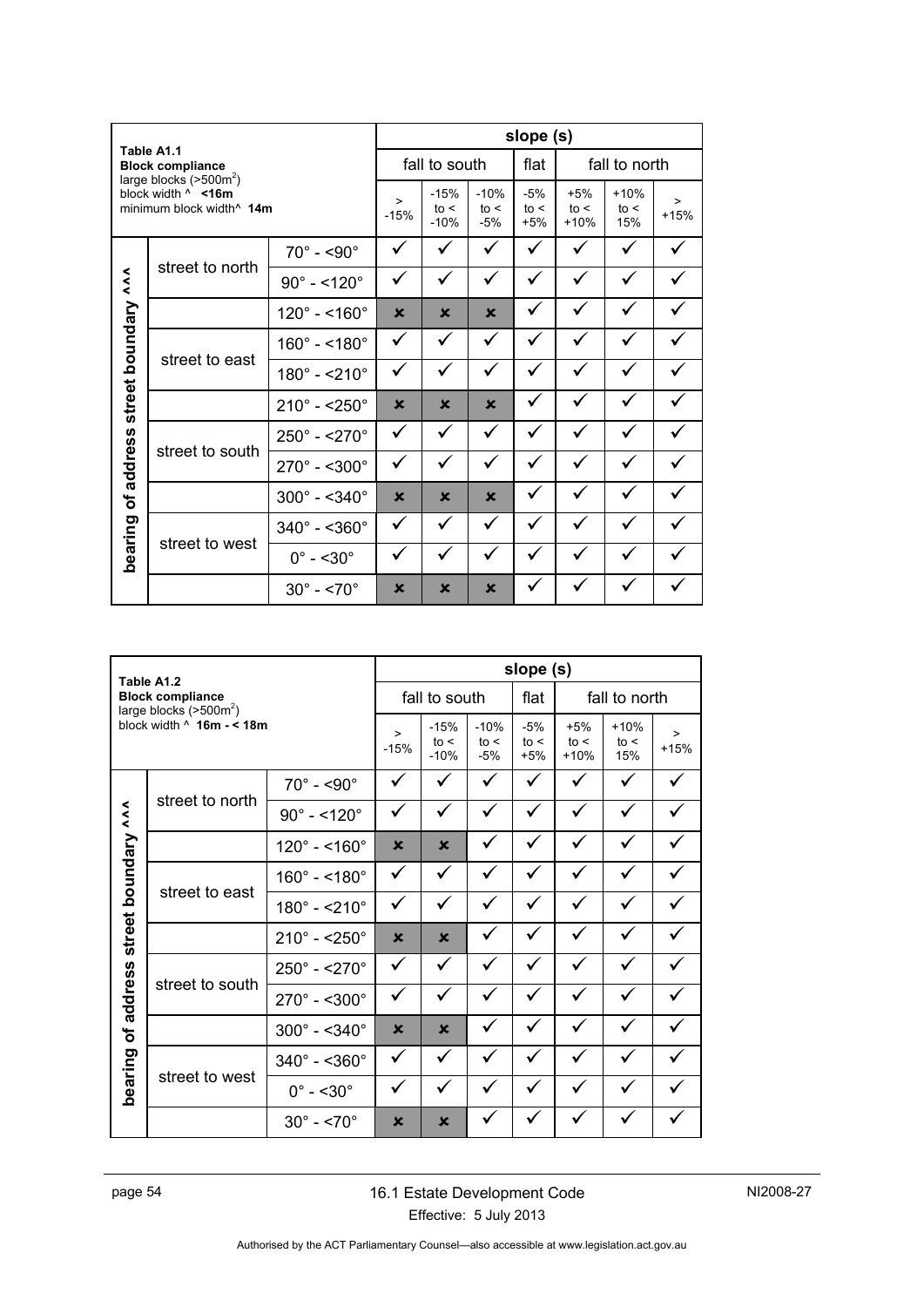|                    |                                                                                                  |                             |                           |                          |                         | slope (s)              |                         |                       |                  |
|--------------------|--------------------------------------------------------------------------------------------------|-----------------------------|---------------------------|--------------------------|-------------------------|------------------------|-------------------------|-----------------------|------------------|
|                    | Table A1.3<br><b>Block compliance</b>                                                            |                             |                           | fall to south            |                         | flat                   |                         | fall to north         |                  |
|                    | large blocks $(>500m²)$<br>block width $^{\wedge}$ 218m<br>minimum block depth <sup>11</sup> 28m |                             | $\geq$<br>$-15%$          | $-15%$<br>to <<br>$-10%$ | $-10%$<br>to <<br>$-5%$ | $-5%$<br>to <<br>$+5%$ | $+5%$<br>to <<br>$+10%$ | $+10%$<br>to <<br>15% | $\geq$<br>$+15%$ |
|                    |                                                                                                  | $70^\circ$ - <90 $^\circ$   | ✓                         | ✓                        | ✓                       | ✓                      |                         | ✓                     |                  |
|                    | street to north                                                                                  | $90^{\circ} - 120^{\circ}$  | ✓                         | ✓                        | ✓                       | ✓                      |                         | ✓                     |                  |
|                    |                                                                                                  | $120^{\circ} - 160^{\circ}$ | $\mathbf x$               | ✓                        | ✓                       | ✓                      |                         | ✓                     |                  |
|                    |                                                                                                  | $160^{\circ} - 180^{\circ}$ | ✓                         | ✓                        | ✓                       | ✓                      |                         | ✓                     |                  |
|                    | street to east                                                                                   | $180^{\circ} - 210^{\circ}$ | ✓                         | ✓                        | ✓                       | ✓                      |                         |                       |                  |
| street boundary ^^ |                                                                                                  | $210^{\circ} - 250^{\circ}$ | $\mathbf x$               |                          |                         |                        |                         |                       |                  |
|                    |                                                                                                  | $250^{\circ} - 270^{\circ}$ | ✓                         | ✓                        | ✓                       | ✓                      |                         | ✓                     |                  |
| address            | street to south                                                                                  | $270^{\circ} - 300^{\circ}$ | ✓                         | ✓                        | ✓                       | ✓                      |                         |                       |                  |
| Ⴆ                  |                                                                                                  | $300^{\circ} - 340^{\circ}$ | $\mathbf x$               |                          |                         |                        |                         |                       |                  |
|                    |                                                                                                  | $340^{\circ} - 360^{\circ}$ | ✓                         | ✓                        | ✓                       | ✓                      |                         | ✓                     |                  |
| bearing            | street to west                                                                                   | $0^\circ$ - <30 $^\circ$    | ✓                         | ✓                        | ✓                       |                        |                         |                       |                  |
|                    |                                                                                                  | $30^\circ$ - <70 $^\circ$   | $\boldsymbol{\mathsf{x}}$ |                          |                         |                        |                         |                       |                  |

|           |                                                                                                                          |                              |                           |                           |                         | slope (s)                 |                           |                           |                           |
|-----------|--------------------------------------------------------------------------------------------------------------------------|------------------------------|---------------------------|---------------------------|-------------------------|---------------------------|---------------------------|---------------------------|---------------------------|
|           | Table A2.1<br><b>Block compliance</b>                                                                                    |                              |                           | fall to south             |                         |                           | fall to north             |                           |                           |
|           | mid sized blocks (<250 - $\leq$ 500m <sup>2</sup> )<br>block width $\land$ < 12m<br>minimum block width <sup>^</sup> 10m |                              | $\geq$<br>$-15%$          | $-15%$<br>to <<br>$-10%$  | $-10%$<br>to <<br>$-5%$ | $-5%$<br>to <<br>$+5%$    | $+5%$<br>to <<br>$+10%$   | $+10%$<br>to <<br>15%     | $\geq$<br>$+15%$          |
|           |                                                                                                                          | $70^\circ$ - <90 $^\circ$    | ✓                         | $\checkmark$              | ✓                       | ✓                         | ✓                         | ✓                         | ✓                         |
| $\lambda$ | street to north                                                                                                          | $90^{\circ} - 120^{\circ}$   | ✓                         | $\checkmark$              | ✓                       | ✓                         | ✓                         | ✓                         | ✓                         |
|           |                                                                                                                          | $120^{\circ} - 160^{\circ}$  | $\mathbf x$               | $\mathbf x$               | $\mathbf x$             | $\mathbf x$               | $\mathbf x$               | $\mathbf x$               | $\mathbf x$               |
| boundary  | street to east                                                                                                           | $160^{\circ} - 180^{\circ}$  | $\mathbf x$               | ×                         | $\mathbf x$             | $\mathbf x$               | $\mathbf x$               | $\mathbf x$               | $\mathbf x$               |
|           |                                                                                                                          | $180^{\circ} - 210^{\circ}$  | $\mathbf x$               | $\mathbf x$               | $\mathbf x$             | $\mathbf x$               | $\mathbf x$               | $\mathbf x$               | $\mathbf x$               |
| street    |                                                                                                                          | $210^{\circ} - 250^{\circ}$  | $\boldsymbol{\mathsf{x}}$ | $\boldsymbol{\mathsf{x}}$ | $\mathbf x$             | $\boldsymbol{\mathsf{x}}$ | $\boldsymbol{\mathsf{x}}$ | $\boldsymbol{\mathsf{x}}$ | $\boldsymbol{\mathsf{x}}$ |
|           |                                                                                                                          | $250^{\circ} - 270^{\circ}$  | ✓                         | $\checkmark$              | ✓                       | ✓                         | ✓                         | ✓                         | ✓                         |
| address   | street to south                                                                                                          | $270^{\circ} - 500^{\circ}$  | ✓                         | $\checkmark$              | ✓                       | ✓                         | ✓                         | ✓                         | ✓                         |
| ৳         |                                                                                                                          | $300^{\circ} - 340^{\circ}$  | $\boldsymbol{\mathsf{x}}$ | $\mathbf x$               | $\mathbf x$             | $\mathbf x$               | $\mathbf x$               | $\mathbf x$               | $\mathbf x$               |
|           |                                                                                                                          | $340^{\circ} - 5360^{\circ}$ | ×                         | ×                         | $\mathbf x$             | $\mathbf x$               | $\mathbf x$               | $\mathbf x$               | $\mathbf x$               |
|           | bearing<br>street to west                                                                                                | $0^\circ$ - <30 $^\circ$     | ×                         | $\mathbf x$               | $\mathbf x$             | $\mathbf x$               | $\mathbf x$               | $\mathbf x$               | $\mathbf x$               |
|           |                                                                                                                          | $30^\circ$ - $\leq 70^\circ$ | $\mathbf x$               | $\mathbf x$               | $\mathbf x$             | $\mathbf x$               | $\mathbf x$               | $\mathbf x$               | $\mathbf x$               |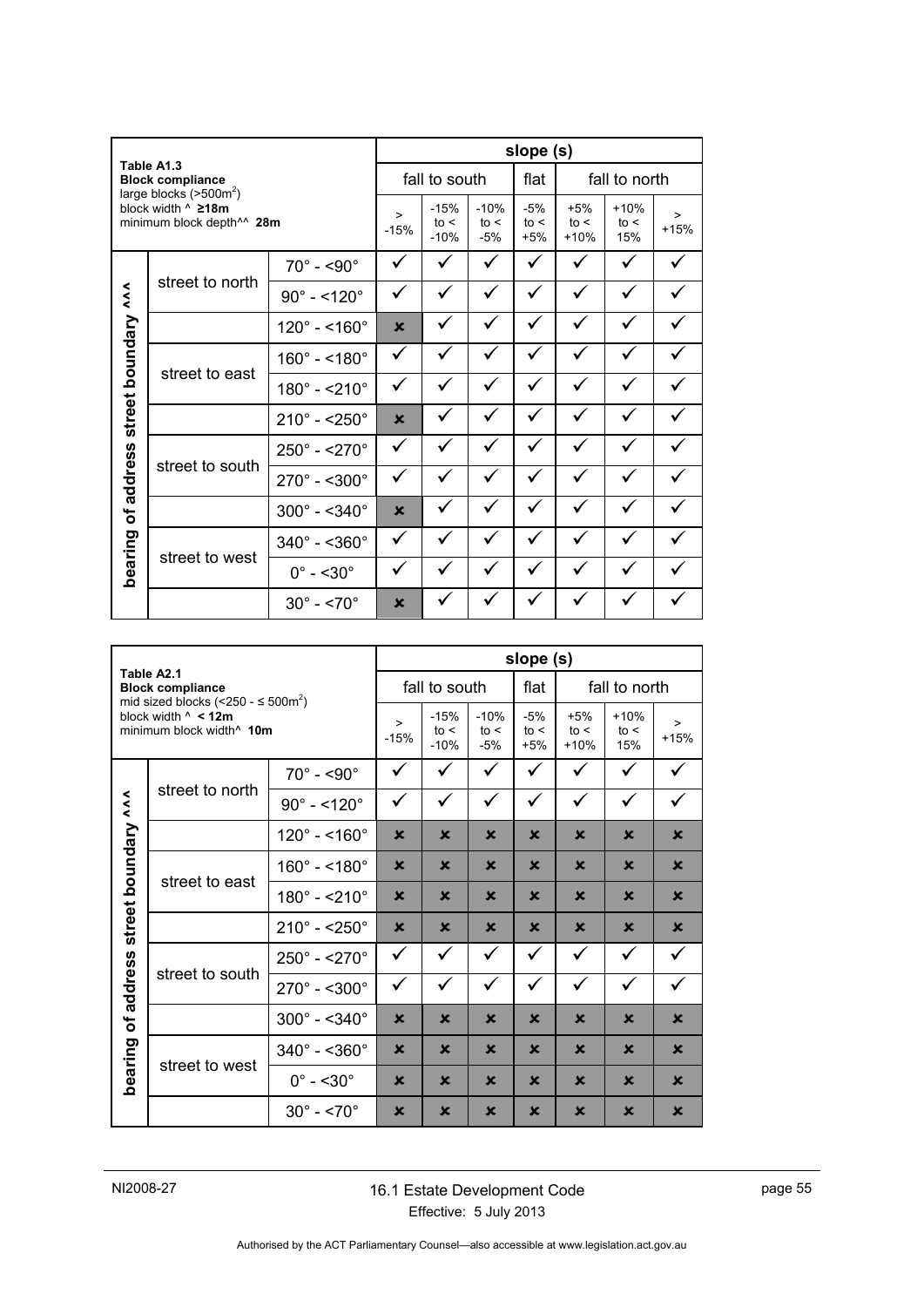|                 | Table A2.2                                                                     |                             |                           |                           |                           | slope (s)                 |                           |                       |                  |
|-----------------|--------------------------------------------------------------------------------|-----------------------------|---------------------------|---------------------------|---------------------------|---------------------------|---------------------------|-----------------------|------------------|
|                 | <b>Block compliance</b><br>mid sized blocks (<250 - $\leq$ 500m <sup>2</sup> ) |                             |                           | fall to south             |                           | flat                      | fall to north             |                       |                  |
|                 | block width $\land$ 12m - < 14m                                                |                             | $\geq$<br>$-15%$          | $-15%$<br>to <<br>$-10%$  | $-10%$<br>to <<br>$-5%$   | $-5%$<br>to <<br>$+5%$    | $+5%$<br>to <<br>$+10%$   | $+10%$<br>to <<br>15% | $\geq$<br>$+15%$ |
|                 |                                                                                | $70^\circ$ - <90 $^\circ$   | ✓                         | ✓                         |                           | ✓                         |                           |                       |                  |
| $\lambda$       | street to north                                                                | $90^{\circ} - 120^{\circ}$  | ✓                         | ✓                         | ✓                         | ✓                         | ✓                         | ✓                     |                  |
|                 |                                                                                | $120^{\circ} - 160^{\circ}$ | $\boldsymbol{\mathsf{x}}$ | $\mathbf x$               | $\mathbf x$               | $\mathbf x$               | $\mathbf x$               | $\mathbf x$           |                  |
|                 |                                                                                | $160^{\circ} - 180^{\circ}$ | ×                         | $\boldsymbol{\mathsf{x}}$ | $\boldsymbol{\mathsf{x}}$ | $\mathbf x$               | ✓                         | ✓                     |                  |
|                 | street to east                                                                 | $180^{\circ} - 210^{\circ}$ | $\boldsymbol{\mathsf{x}}$ | $\mathbf x$               | $\mathbf x$               | $\mathbf x$               | ✓                         | ✓                     |                  |
| street boundary |                                                                                | $210^{\circ} - 250^{\circ}$ | ×                         | $\mathbf x$               | $\boldsymbol{\mathsf{x}}$ | $\mathbf x$               | $\mathbf x$               | $\mathbf x$           | ×                |
|                 |                                                                                | $250^{\circ} - 270^{\circ}$ | ✓                         | ✓                         | ✓                         | ✓                         | ✓                         | ✓                     | ✓                |
| address         | street to south                                                                | $270^{\circ} - 500^{\circ}$ | ✓                         | ✓                         | ✓                         | ✓                         | ✓                         | ✓                     |                  |
| $\mathbf{b}$    |                                                                                | $300^{\circ} - 340^{\circ}$ | $\boldsymbol{\mathsf{x}}$ | $\mathbf x$               | $\boldsymbol{\mathsf{x}}$ | $\mathbf x$               | $\mathbf x$               | $\mathbf x$           |                  |
|                 |                                                                                | $340^{\circ} - 360^{\circ}$ | $\mathbf x$               | $\mathbf x$               | $\mathbf x$               | $\mathbf x$               | ✓                         | ✓                     |                  |
| bearing         | street to west                                                                 | $0^\circ$ - <30 $^\circ$    | ×                         | $\mathsf{x}$              | $\boldsymbol{\mathsf{x}}$ | $\mathbf x$               | ✓                         | ✓                     |                  |
|                 |                                                                                | $30^{\circ} - 5.70^{\circ}$ | ×                         | $\mathbf x$               | $\boldsymbol{\mathsf{x}}$ | $\boldsymbol{\mathsf{x}}$ | $\boldsymbol{\mathsf{x}}$ | $\mathbf x$           |                  |

|                              | Table A2.3                                                                     |                             |                           |                          |                           | slope (s)                 |                         |                       |                  |
|------------------------------|--------------------------------------------------------------------------------|-----------------------------|---------------------------|--------------------------|---------------------------|---------------------------|-------------------------|-----------------------|------------------|
|                              | <b>Block compliance</b><br>mid sized blocks (<250 - $\leq$ 500m <sup>2</sup> ) |                             |                           | fall to south            |                           | flat                      |                         | fall to north         |                  |
|                              | block width $\land$ 14m - < 16m                                                |                             | $\geq$<br>$-15%$          | $-15%$<br>to <<br>$-10%$ | $-10%$<br>to <<br>$-5%$   | $-5%$<br>to <<br>$+5%$    | $+5%$<br>to <<br>$+10%$ | $+10%$<br>to <<br>15% | $\geq$<br>$+15%$ |
|                              |                                                                                | $70^\circ$ - <90 $^\circ$   | ✓                         | ✓                        | ✓                         | ✓                         |                         |                       |                  |
| $\tilde{\tilde{\mathbf{z}}}$ | street to north                                                                | $90^{\circ} - 120^{\circ}$  | ✓                         | ✓                        | ✓                         | ✓                         | ✓                       | ✓                     |                  |
|                              |                                                                                | $120^{\circ} - 160^{\circ}$ | $\mathbf x$               | $\mathbf x$              | $\mathbf x$               | $\mathbf x$               | $\mathbf x$             | ✓                     |                  |
|                              |                                                                                | $160^{\circ} - 180^{\circ}$ | $\mathbf x$               | $\mathbf x$              | $\checkmark$              | ✓                         | ✓                       | ✓                     |                  |
|                              | street to east                                                                 | $180^{\circ} - 210^{\circ}$ | ×                         | $\mathbf x$              | $\checkmark$              | ✓                         | $\checkmark$            | ✓                     |                  |
| street boundary              |                                                                                | $210^{\circ} - 250^{\circ}$ | $\boldsymbol{\mathsf{x}}$ | $\mathbf x$              | $\boldsymbol{\mathsf{x}}$ | $\mathbf x$               | $\mathbf x$             | $\mathbf x$           |                  |
|                              |                                                                                | $250^{\circ} - 270^{\circ}$ | $\checkmark$              | ✓                        | ✓                         | ✓                         | ✓                       | ✓                     |                  |
| address                      | street to south                                                                | $270^\circ$ - <300 $^\circ$ | ✓                         | ✓                        | ✓                         | ✓                         | ✓                       | ✓                     |                  |
| ð                            |                                                                                | $300^{\circ} - 340^{\circ}$ | $\boldsymbol{\mathsf{x}}$ | $\mathbf x$              | $\mathbf x$               | $\mathbf x$               | $\mathbf x$             |                       |                  |
|                              |                                                                                | $340^{\circ} - 360^{\circ}$ | $\boldsymbol{\mathsf{x}}$ | $\mathbf x$              | $\checkmark$              | ✓                         | $\checkmark$            | $\checkmark$          |                  |
| bearing                      | street to west                                                                 | $0^\circ$ - <30 $^\circ$    | $\boldsymbol{\mathsf{x}}$ | $\mathbf x$              | ✓                         | ✓                         |                         |                       |                  |
|                              |                                                                                | $30^\circ$ - <70 $^\circ$   | ×                         | ×                        | $\boldsymbol{\mathsf{x}}$ | $\boldsymbol{\mathsf{x}}$ | $\mathbf x$             |                       |                  |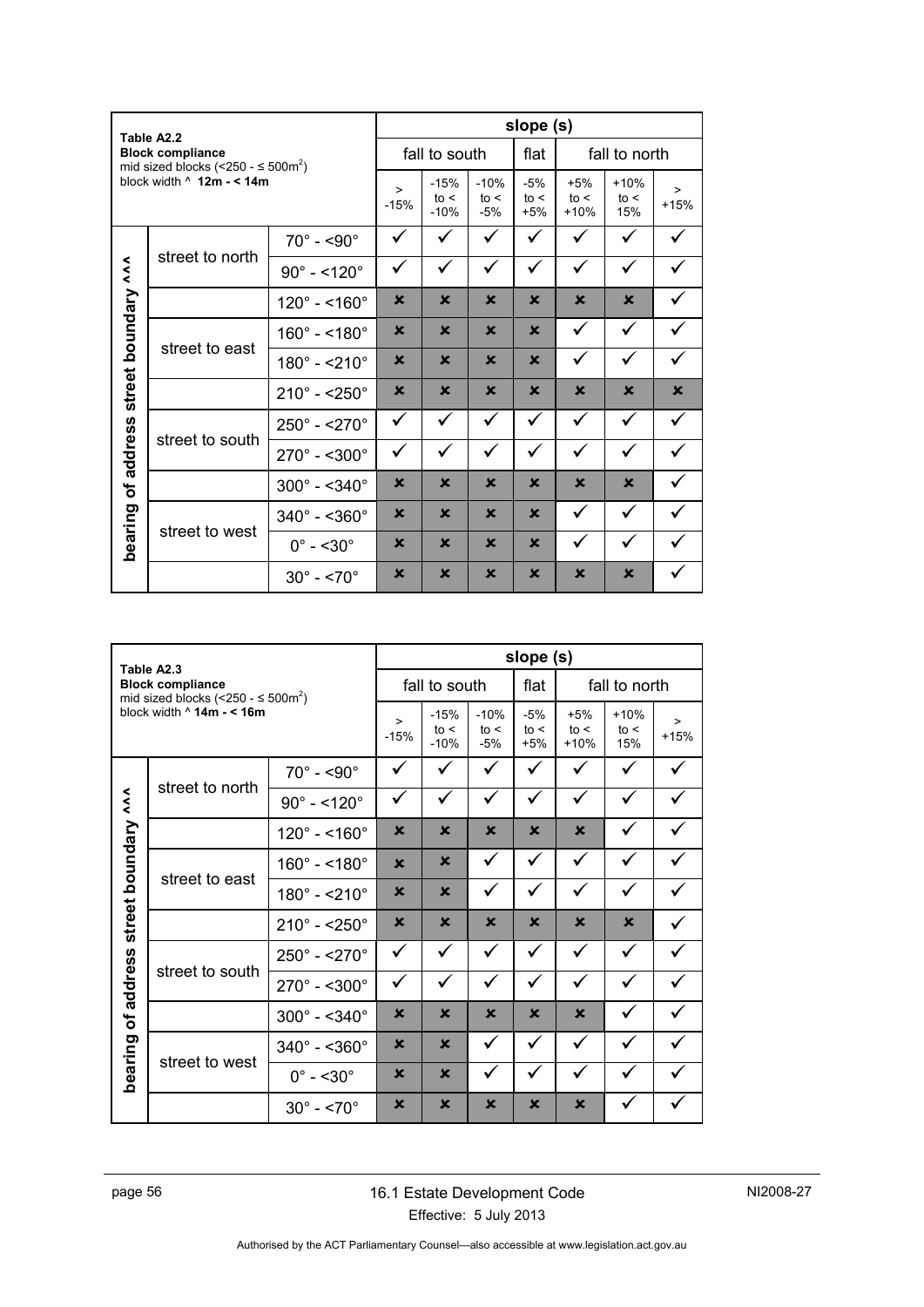|           |                                                                                              |                             |                  |                          |                         | slope (s)              |                         |                       |                  |  |
|-----------|----------------------------------------------------------------------------------------------|-----------------------------|------------------|--------------------------|-------------------------|------------------------|-------------------------|-----------------------|------------------|--|
|           | Table A2.4<br><b>Block compliance</b><br>mid sized blocks (<250 - $\leq$ 500m <sup>2</sup> ) |                             |                  | fall to south            |                         |                        |                         | fall to north         |                  |  |
|           | block width ^ ≥16m<br>minimum block depth <sup>^^</sup> 25m                                  |                             | $\geq$<br>$-15%$ | $-15%$<br>to <<br>$-10%$ | $-10%$<br>to <<br>$-5%$ | $-5%$<br>to <<br>$+5%$ | $+5%$<br>to <<br>$+10%$ | $+10%$<br>to <<br>15% | $\geq$<br>$+15%$ |  |
|           |                                                                                              | $70^\circ$ - <90 $^\circ$   | ✓                |                          |                         | ✓                      | ✓                       | ✓                     |                  |  |
| $\lambda$ | street to north                                                                              | $90^{\circ} - 120^{\circ}$  | ✓                | ✓                        | ✓                       | ✓                      | ✓                       | ✓                     | ✓                |  |
|           |                                                                                              | $120^{\circ} - 160^{\circ}$ | $\mathbf x$      | $\mathbf x$              | $\mathbf x$             | $\mathbf x$            | ✓                       | ✓                     | ✓                |  |
| boundary  |                                                                                              | $160^{\circ} - 180^{\circ}$ | $\mathbf x$      | ✓                        | ✓                       | ✓                      | ✓                       | $\checkmark$          | ✓                |  |
|           | street to east                                                                               | $180^{\circ} - 210^{\circ}$ | $\mathbf x$      | ✓                        | ✓                       | ✓                      | ✓                       | ✓                     | ✓                |  |
| street    |                                                                                              | $210^{\circ} - 250^{\circ}$ | $\mathbf x$      | $\mathbf x$              | $\mathbf x$             | $\mathbf x$            | $\mathbf x$             |                       |                  |  |
|           |                                                                                              | $250^{\circ} - 270^{\circ}$ | ✓                | ✓                        | ✓                       | $\checkmark$           | ✓                       | ✓                     | $\checkmark$     |  |
| address   | street to south                                                                              | $270^{\circ} - 500^{\circ}$ | ✓                | ✓                        | ✓                       | ✓                      | ✓                       | ✓                     | $\checkmark$     |  |
| ৳         |                                                                                              | $300^{\circ} - 340^{\circ}$ | $\mathbf x$      | $\mathbf x$              | $\mathbf x$             | $\mathbf x$            | ✓                       | ✓                     | ✓                |  |
|           |                                                                                              | $340^{\circ} - 360^{\circ}$ | $\mathsf{x}$     | ✓                        | ✓                       | $\checkmark$           | ✓                       | ✓                     |                  |  |
|           | bearing<br>street to west                                                                    | $0^\circ$ - <30 $^\circ$    | $\mathbf x$      |                          |                         | ✓                      |                         |                       |                  |  |
|           |                                                                                              | $30^{\circ} - 5.70^{\circ}$ | $\mathbf x$      | $\mathbf x$              | $\mathbf x$             | $\mathbf x$            |                         |                       |                  |  |

|                                                                                                            |                 | slope (s)                    |                          |                         |                        |                         |                       |                  |              |
|------------------------------------------------------------------------------------------------------------|-----------------|------------------------------|--------------------------|-------------------------|------------------------|-------------------------|-----------------------|------------------|--------------|
| Table A3.1<br><b>Block compliance</b>                                                                      |                 |                              | fall to south            |                         |                        | flat                    | fall to north         |                  |              |
| compact blocks $(\leq 250 \text{m}^2)$<br>block width $\land$ < 12m<br>minimum block width <sup>^</sup> 6m |                 | $\geq$<br>$-15%$             | $-15%$<br>to <<br>$-10%$ | $-10%$<br>to <<br>$-5%$ | $-5%$<br>to <<br>$+5%$ | $+5%$<br>to <<br>$+10%$ | $+10%$<br>to <<br>15% | $\geq$<br>$+15%$ |              |
| $\lambda$<br>boundary<br>street<br>address<br>$\mathbf{b}$<br>bearing                                      | street to north | $70^\circ$ - <90 $^\circ$    | ✓                        | ✓                       | $\checkmark$           | $\checkmark$            | ✓                     | $\checkmark$     | $\checkmark$ |
|                                                                                                            |                 | $90^{\circ} - 120^{\circ}$   | ✓                        | ✓                       | ✓                      | ✓                       | $\checkmark$          | ✓                | ✓            |
|                                                                                                            |                 | $120^{\circ} - 160^{\circ}$  | $\mathbf x$              | $\mathbf x$             | $\mathbf x$            | $\mathbf x$             | $\mathbf x$           | $\mathbf x$      | $\mathbf x$  |
|                                                                                                            | street to east  | $160^{\circ} - 180^{\circ}$  | $\mathbf x$              | $\mathbf x$             | $\mathbf x$            | $\mathbf x$             | $\mathbf x$           | $\mathbf x$      | $\mathbf x$  |
|                                                                                                            |                 | $180^{\circ} - 210^{\circ}$  | $\mathbf x$              | $\mathbf x$             | $\mathbf x$            | $\mathbf x$             | $\mathbf x$           | $\mathbf x$      | $\mathbf x$  |
|                                                                                                            |                 | $210^{\circ} - 250^{\circ}$  | $\mathbf x$              | $\mathbf x$             | $\mathbf x$            | $\mathbf x$             | $\mathbf x$           | $\mathbf x$      | $\mathbf x$  |
|                                                                                                            | street to south | $250^{\circ} - 270^{\circ}$  | $\checkmark$             | ✓                       | ✓                      | ✓                       | $\checkmark$          | $\checkmark$     | ✓            |
|                                                                                                            |                 | $270^\circ$ - <300 $^\circ$  | ✓                        | ✓                       | $\checkmark$           | ✓                       | $\checkmark$          | ✓                | ✓            |
|                                                                                                            |                 | $300^{\circ} - 340^{\circ}$  | $\mathbf x$              | $\mathbf x$             | $\mathbf x$            | $\mathbf x$             | $\mathbf x$           | $\mathbf x$      | $\mathbf x$  |
|                                                                                                            | street to west  | $340^{\circ} - 5360^{\circ}$ | $\mathbf x$              | $\mathbf x$             | $\mathbf x$            | $\mathbf x$             | $\mathbf x$           | $\mathbf x$      | $\mathbf x$  |
|                                                                                                            |                 | $0^\circ$ - <30 $^\circ$     | $\mathbf x$              | $\mathbf x$             | $\mathbf x$            | $\mathbf x$             | $\mathbf x$           | $\mathbf x$      | $\mathbf x$  |
|                                                                                                            |                 | $30^{\circ} - 5.70^{\circ}$  | $\mathbf x$              | $\mathbf x$             | $\mathbf x$            | $\mathbf x$             | $\mathbf x$           | $\mathbf x$      | $\mathbf x$  |